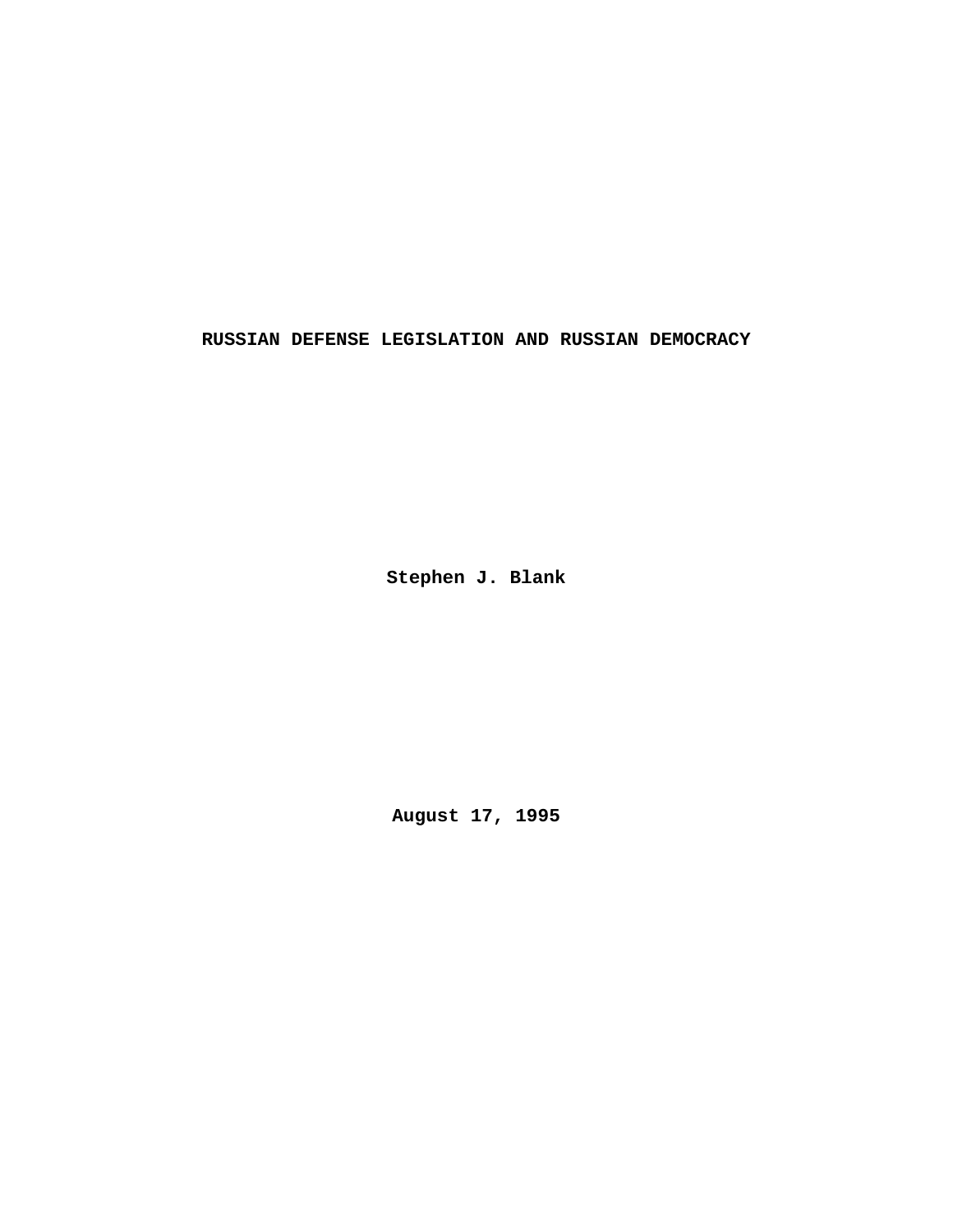#### \*\*\*\*\*\*\*

The views expressed in this report are those of the author and do not necessarily reflect the official policy or position of the Department of the Army, the Department of Defense, or the U.S. Government. This report is cleared for public release; distribution is unlimited.

#### \*\*\*\*\*\*\*

Comments pertaining to this report are invited and should be forwarded to: Director, Strategic Studies Institute, U.S. Army War College, Carlisle Barracks, PA 17013-5050. Comments also may be conveyed directly to the author by calling commercial (717) 245-4085 or DSN 242-4085.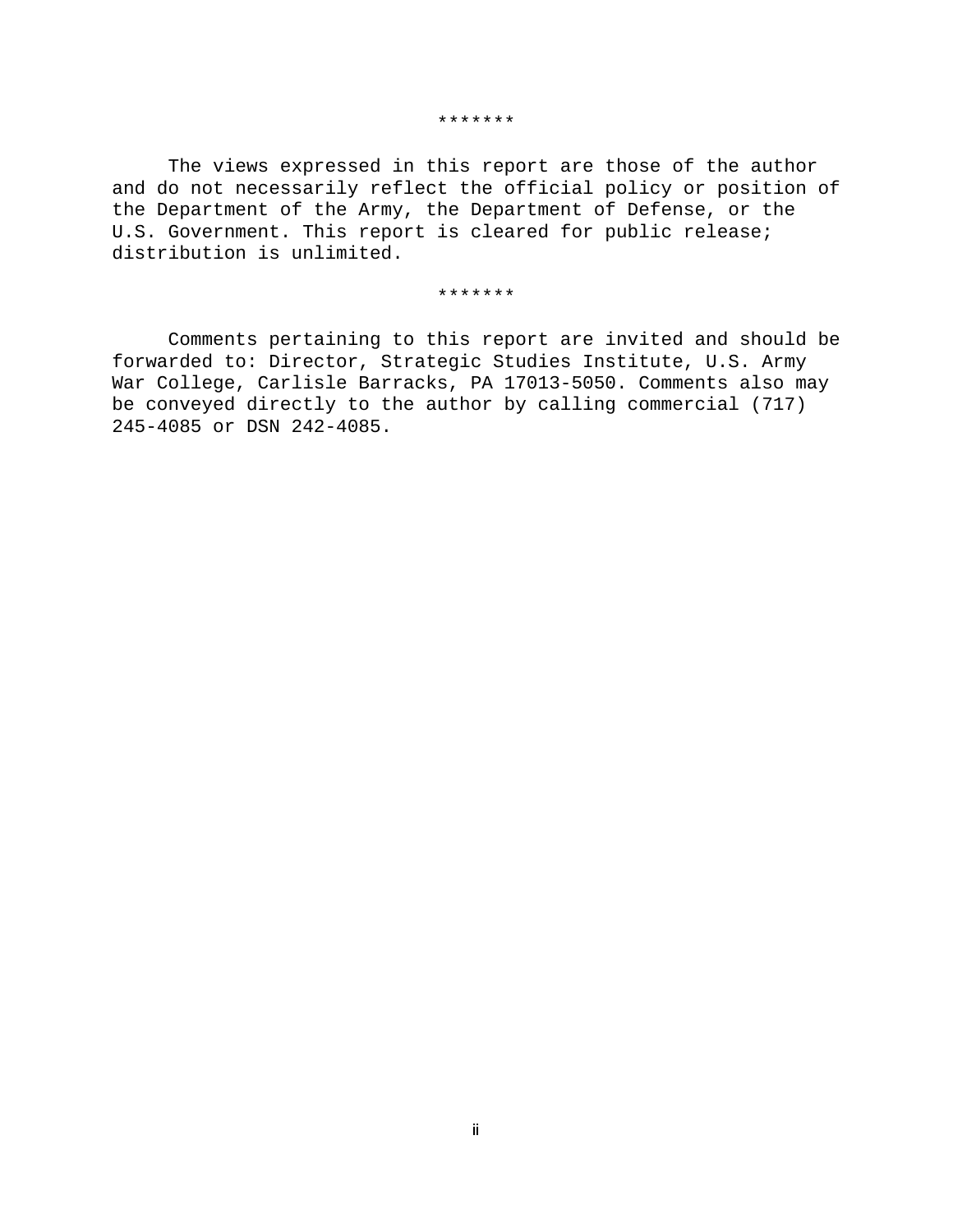#### **FOREWORD**

As recent events demonstrate, Russia's political system has yet to stabilize. This is particularly the case with civilmilitary relations for, as the course of the Chechnya invasion reveals, control by the government over the military is erratic and the military is all too often politicized. In this vein, legislation on civilian control of the military and on peacemaking operations in Russia and the Commonwealth of Independent States (CIS) is a particularly important barometer of the course of Russia's democratization and stabilization.

In this study, Dr. Stephen Blank dissects that legislation and finds that it reflects and contributes to the drift away from democratic rule towards a form of presidential power that is unaccountable to either legal or parliamentary institutions. Furthermore, these laws will also politicize the military still further and promote the use of Russian armed forces in so- called peacemaking operations that actually contribute to Moscow's openly proclaimed program to reintegrate the CIS around it. Therefore, these draft laws should arouse considerable concern among those charged with, or interested in, monitoring Russia's troubled evolution to democracy.

> RICHARD H. WITHERSPOON Colonel, U.S. Army Director, Strategic Studies Institute

**Lill**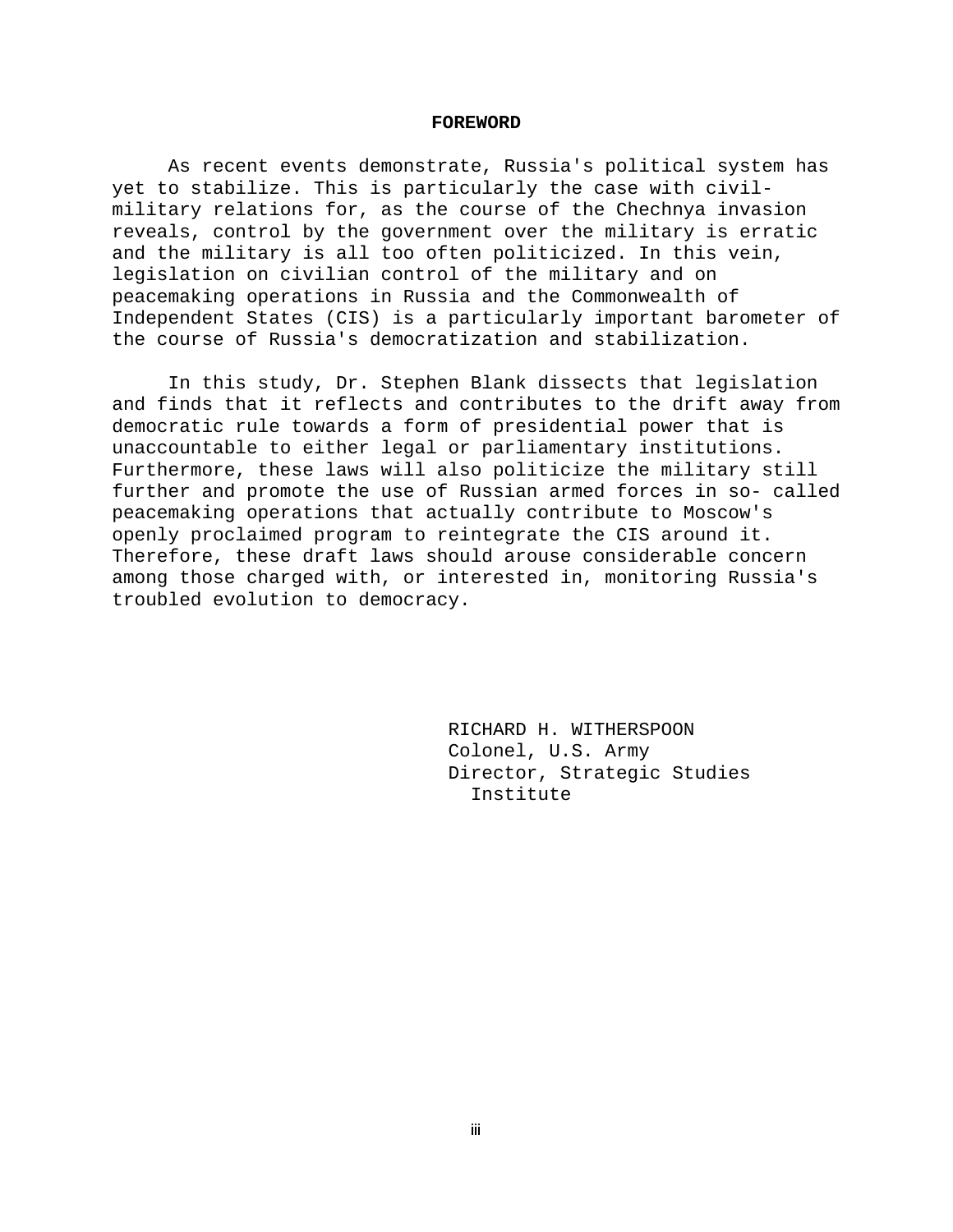#### **SUMMARY**

Since the Russian Federation is the product of the coups of August 1991 and September-October 1993, control over the military is crucial for its survival. Many analysts have looked at issues of civilian control over the military in Russia primarily from the military's side. For them the main question then becomes the loyalty of the armed forces to the government. This monograph takes a different tack and examines the question from the vantage point of state policy towards the military. Although that policy is evolving over time, recent draft laws on defense and peacemaking indicate the Yeltsin Administration's intention to formalize a particular type of relationship with the various types of armed forces in Russia: army, navy, air forces, Ministry of Interior (MVD) forces (whose function is internal policing and pacification of territories inside the Russian Federation), Border Troops (whose function is to guard the old Soviet borders against military operations, e.g., from Afghanistan into Tadzhikistan), etc.

Therefore this essay analyzes in detail the provisions of these draft laws that seek to regulate and formalize the manner in which the state undertakes different kinds of peace operations and the general structure and hierarchy of the country's defense system. These laws also should provide for the pattern of the separation and distribution of powers between the executive and legislative branches with regard to military issues. The conclusions emerging from the body of these draft laws are disquieting.

Essentially, these laws reserve much, if not all discretion to the President and his personal office and remove both the President and the Ministry of Defense from effective, democratic, parliamentary accountability, scrutiny, and control. The Draft Law on Peacemaking allows Yeltsin to start peace operations at home or abroad without consulting either house of Parliament and to obtain funding and authorization for deployment of troops without Parliament, yet does not require him to obtain the approval of the UN for such actions outside Russia.

At home the war in Chechnya that began without any notification of Parliament (even in violation of Russia's own Federation Law and the existing Law on Defense) similarly betrays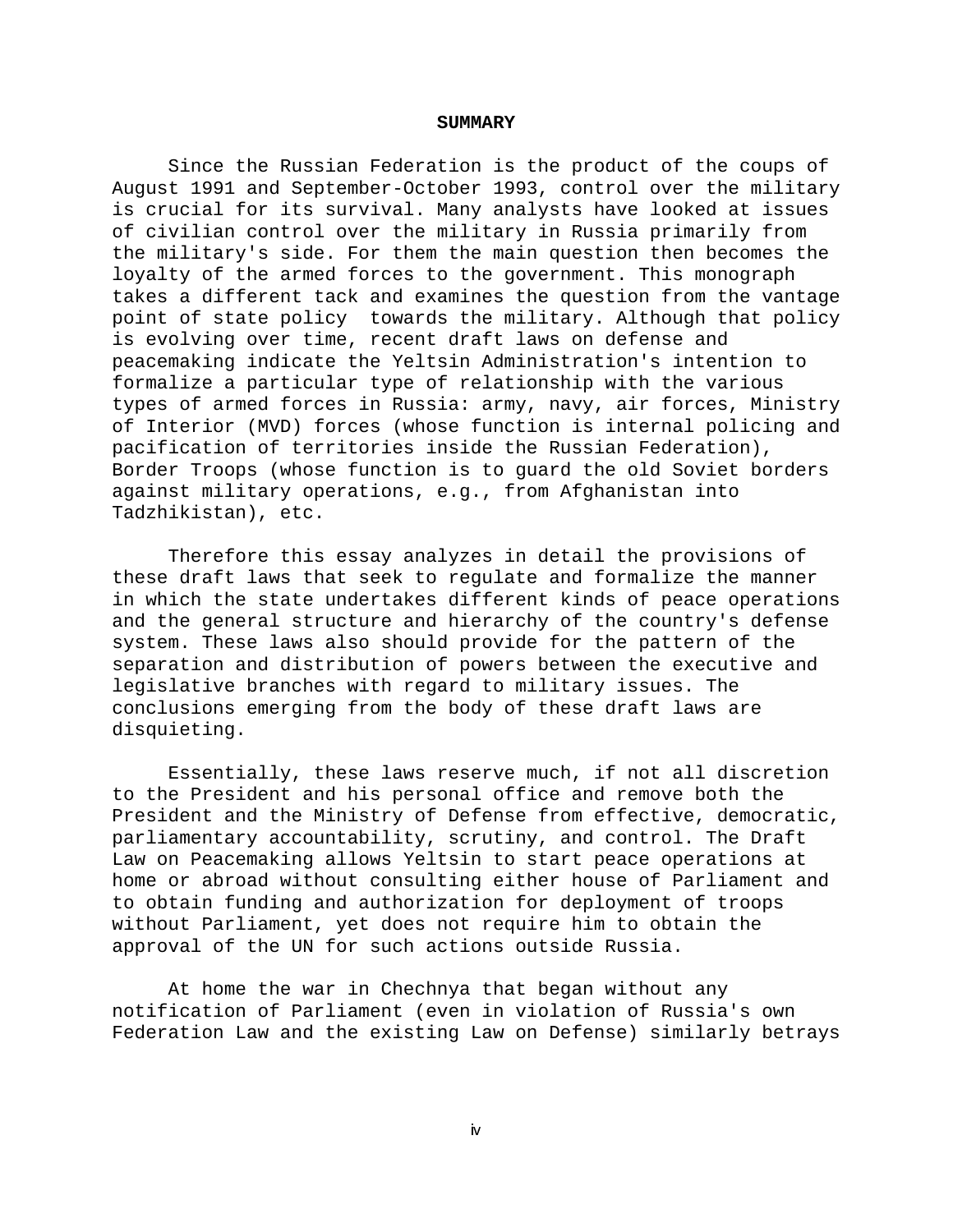an indifference to the rule of law and control over military operations that is very disturbing. Especially in view of the possibility for "mission creep" to affect so-called peace operations that then become protracted campaigns, it is all too likely that Russia could blunder into a long-term war without any parliamentary examination of or control over those events.

The Draft Law on Defense shares the same problems by exempting Yeltsin from active parliamentary scrutiny over defense policy. For instance, there are loopholes in this law that suggest Yeltsin can commit forces to preventive war and even to a launch on warning posture without first consulting with Parliament. Similarly there are references to mobilization and to conscription that evoke the spirit of the old Soviet military economy and military manpower system which held the Soviet Union's economy and manpower in a permanently mobilized readiness for war.

Likewise, this law contemplates a reorganization of the defense establishment that goes a long way towards further politicization of the armed forces under Yeltsin. There are implications in this law and in recently announced reform plans that the Ministry of Defense can or will be led by a civilian and that its functions will be confined to raising, training, and supplying troops. Operational control will then devolve on the General Staff, whose Chief will be directly accountable to Yeltsin and undoubtedly chosen for his loyalty. But this reorganization, if it occurs, will not strengthen parliamentary control over the military, which will be effective only under Yeltsin's control.

As a result, these laws contribute to the broader trend in Russian politics of 1993-95 that effectively places the President and his agents above the law and beyond legal or parliamentary accountability. The draft laws considered here are part of a broader trend towards what scholars call presidentialism, a system denoting a President who is virtually unencumbered by the division of and separation of powers and by a system of checks and balances. Accordingly, Russian legislation has empowered Yeltsin to centralize numerous programs and policies in his own office, not that of the regular government. These decrees allow him to combine executive and legislative power and control all governmental activity, e.g., all state spending, without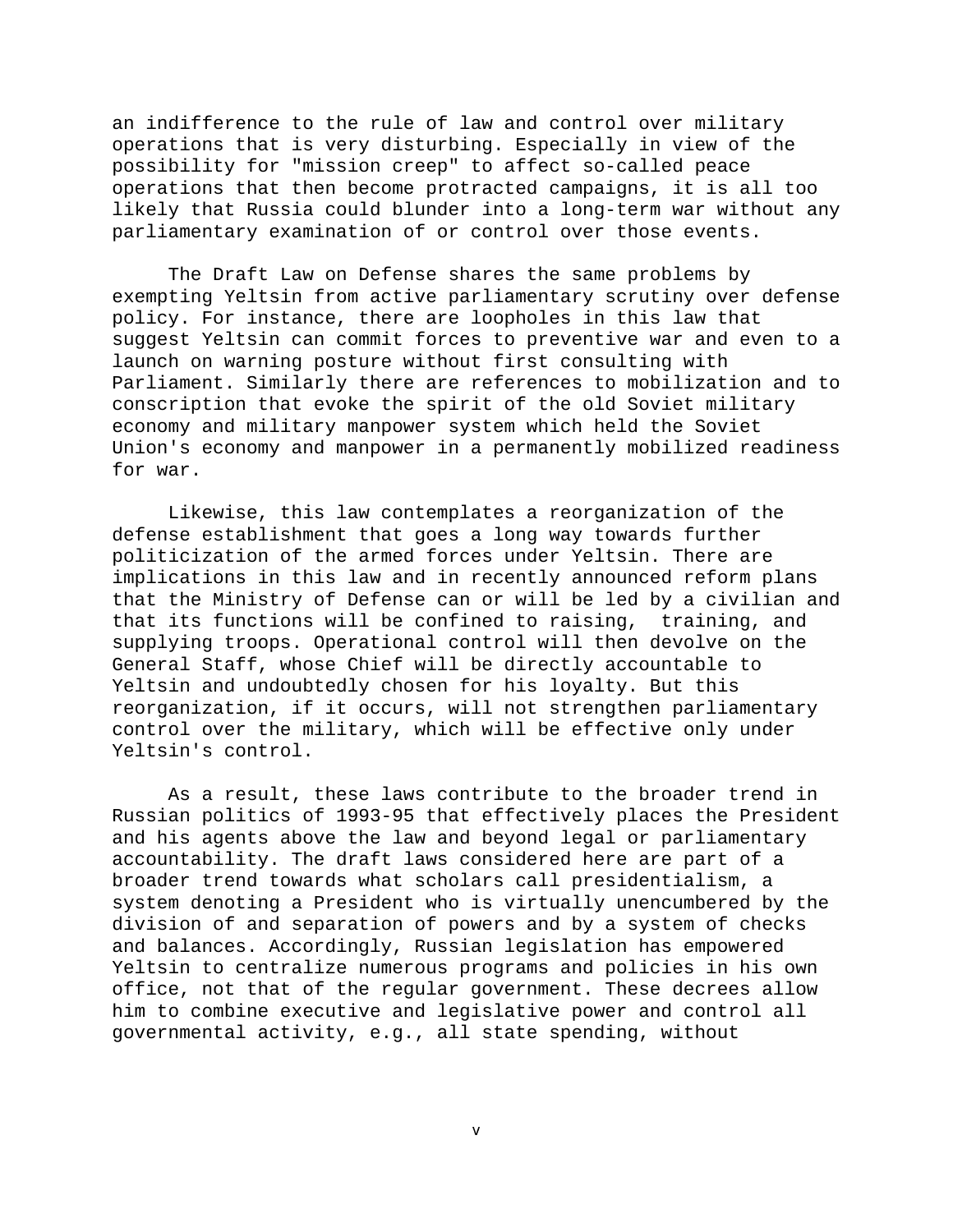referring to the Parliament. Recent laws also empower the intelligence services to reunite foreign and domestic intelligence and plant informers in government offices, just as the KGB did.

In short, these draft laws on defense and peacemaking are part of the broader stream of decrees, laws, and legislation that are pushing Russia away from democratic forms of governance and towards a politicized and unaccountable relationship between the President and the armed forces. The main trend in these laws is to establish the politicization and division of the various armed forces so that they cannot constitute a threat to Yeltsin and are personally under his direction. But the politicization of the armed forces and their subordination to an authoritarian leadership is generally a harbinger of antidemocratic, unstable, and even aggressive regimes. Therefore a close study of these laws can only lead one to conclude that in civil-military affairs Russia appears to be regressing from democracy to earlier forms of governance. If so, we face a most uncertain future with regard to Russia's internal constitution and external policies.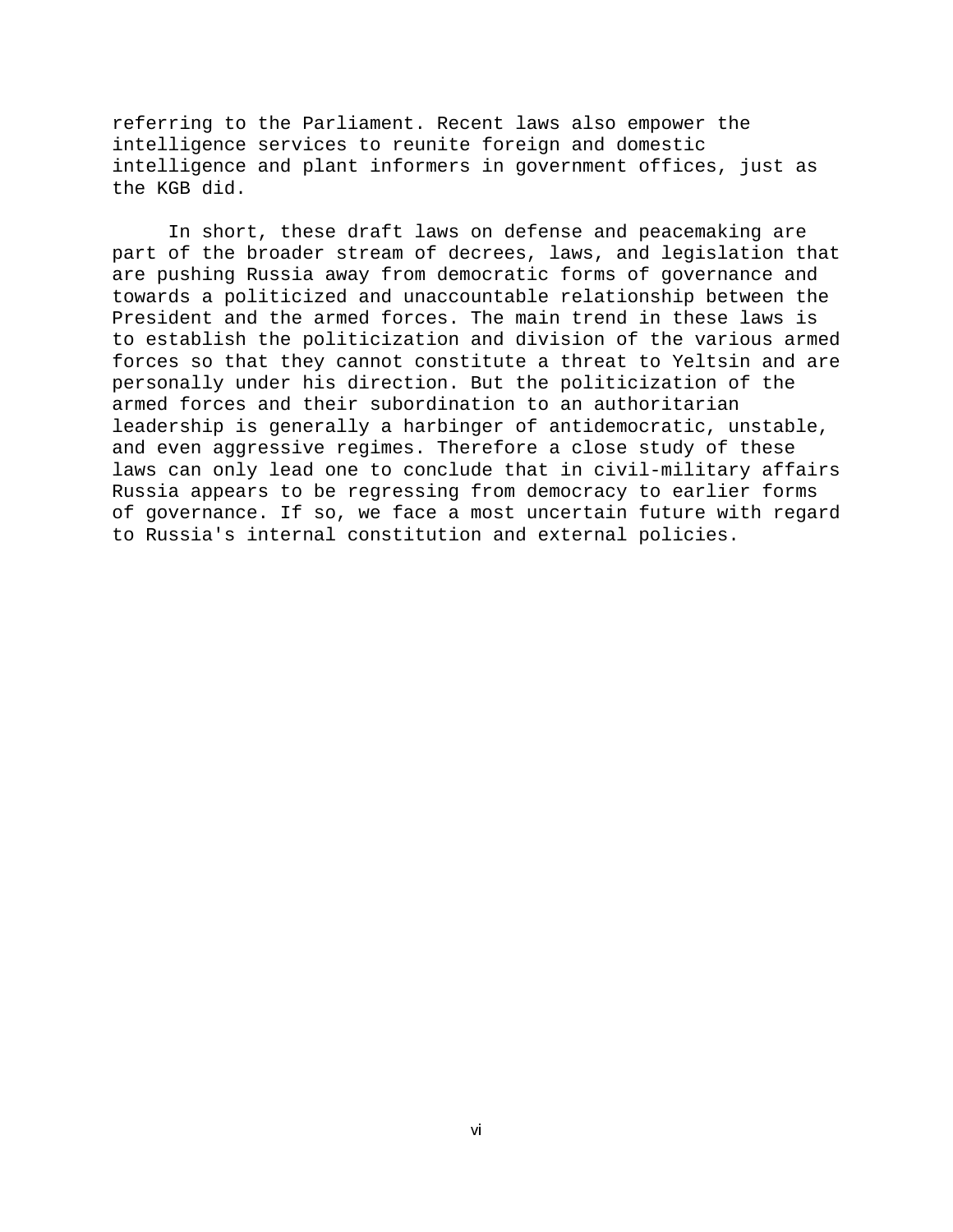### **BIOGRAPHICAL SKETCH OF THE AUTHOR**

STEPHEN J. BLANK is the Douglas MacArthur Professor of Research at the U.S. Army War College and has been an Associate Professor of Russian/Soviet Affairs at the Strategic Studies Institute since 1989. Prior to this appointment, Dr. Blank was Associate Professor for Soviet Studies at the Center for Aerospace Doctrine, Research, and Education of Air University at Maxwell Air Force Base. Dr. Blank's M.A. and Ph.D. are in Russian history from the University of Chicago. He has published numerous articles on Soviet/Russian military and foreign policies, notably in the Third World, and is the author of The Sorcerer as Apprentice: Stalin's Commissariat of Nationalities, 1917-1924 (Westport, CT: Greenwood Publishing Group, 1994).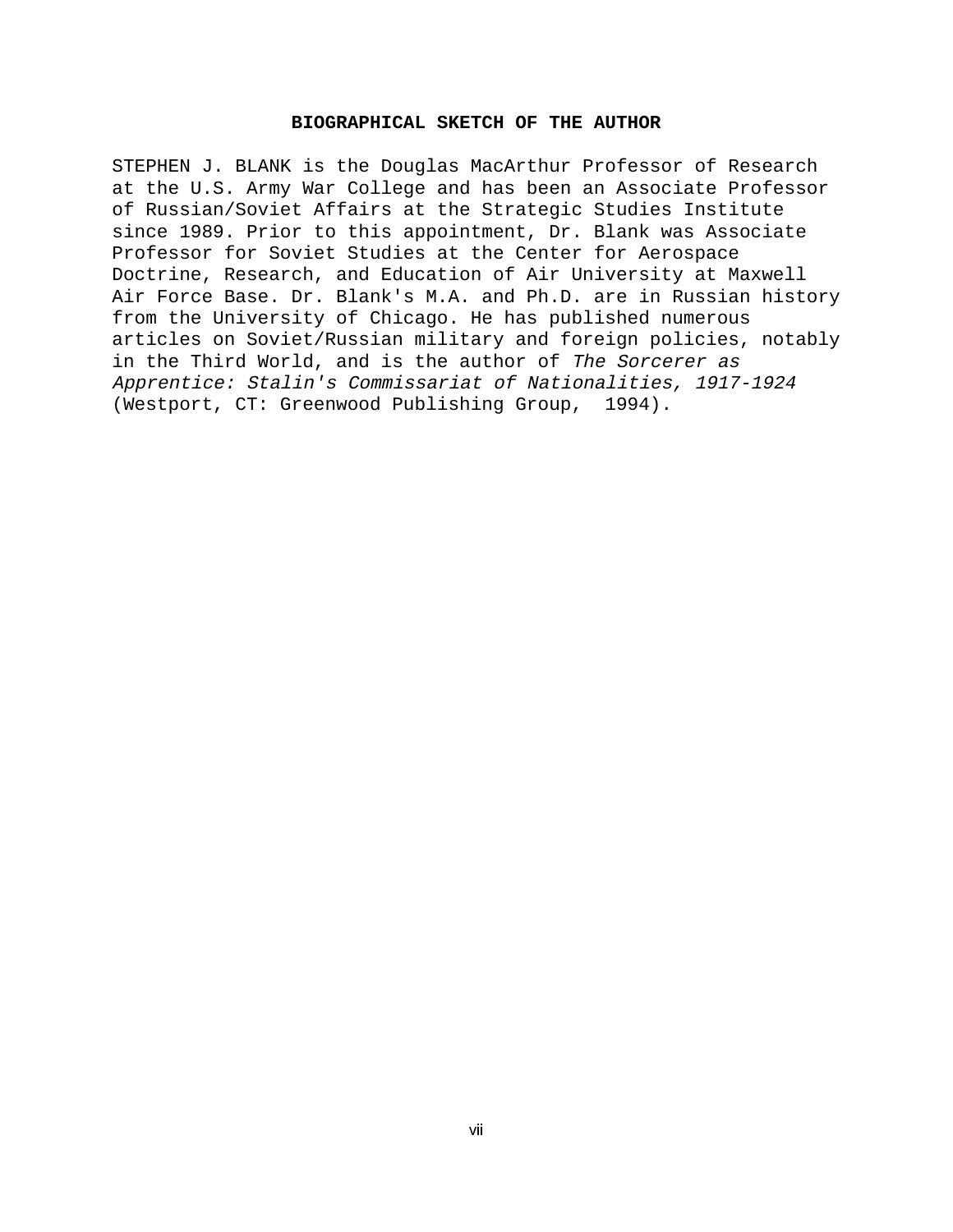### **RUSSIAN DEFENSE LEGISLATION AND RUSSIAN DEMOCRACY**

## **Introduction**.

The Russian Federation is a child of armed coups: the failed Soviet coup of August 1991 and the successful anti-parliamentary coup of September-October 1993 by President Boris Yeltsin. Issues of civilian control over the armed forces naturally acquire a special urgency in such circumstances, particularly as the Russian state remains a very insecure and only partly democratic structure. For the most part the many analyses of civil-military issues in Russia have focused on the question of the military's loyalty to the Yeltsin government, not governmental policy towards the military. $^1$  Whether or not they were optimistic about the future course of those relations, these analyses largely sidestepped the issue of the military policy of the civilian authorities, i.e., Yeltsin's military policies since 1991.

While that subject merits an extensive analysis in its own right, Russia's aggressiveness in Chechnya and throughout the CIS suggests that Yeltsin's military policy is an evolving one, so it might best be analyzed by examining the draft laws on defense and peacemaking that Yeltsin is currently proposing. After all, the purpose of such legislation is to formalize a civil-military relationship under his authority. By focusing on these laws we can see the other side of the equation, i.e., the civilian government's views on control of the armed forces, and assess what the trends for the future are.

### **Current Issues in Civil Military Relations**.

In the wake of the 1991 and 1993 coups in Moscow, U.S. analysts have cited the loyalty of the Russian military to President Boris Yeltsin and its politicization as factors contributing to Russia's democratization. $^{2}$  However, today we see that this perspective is seriously flawed and even fundamentally at variance with current trends in civil-military relations. The Chechnya invasion of December 1994 illustrated how deeply flawed are Russia's mechanisms of civilian control and defense policymaking. More recently, in June 1995 when Chechen terrorists seized Russian hostages at Budyonnovsk and the Russian forces' botched two efforts to liberate the prisoners by force, this failure revealed continuing deficiencies in civil-military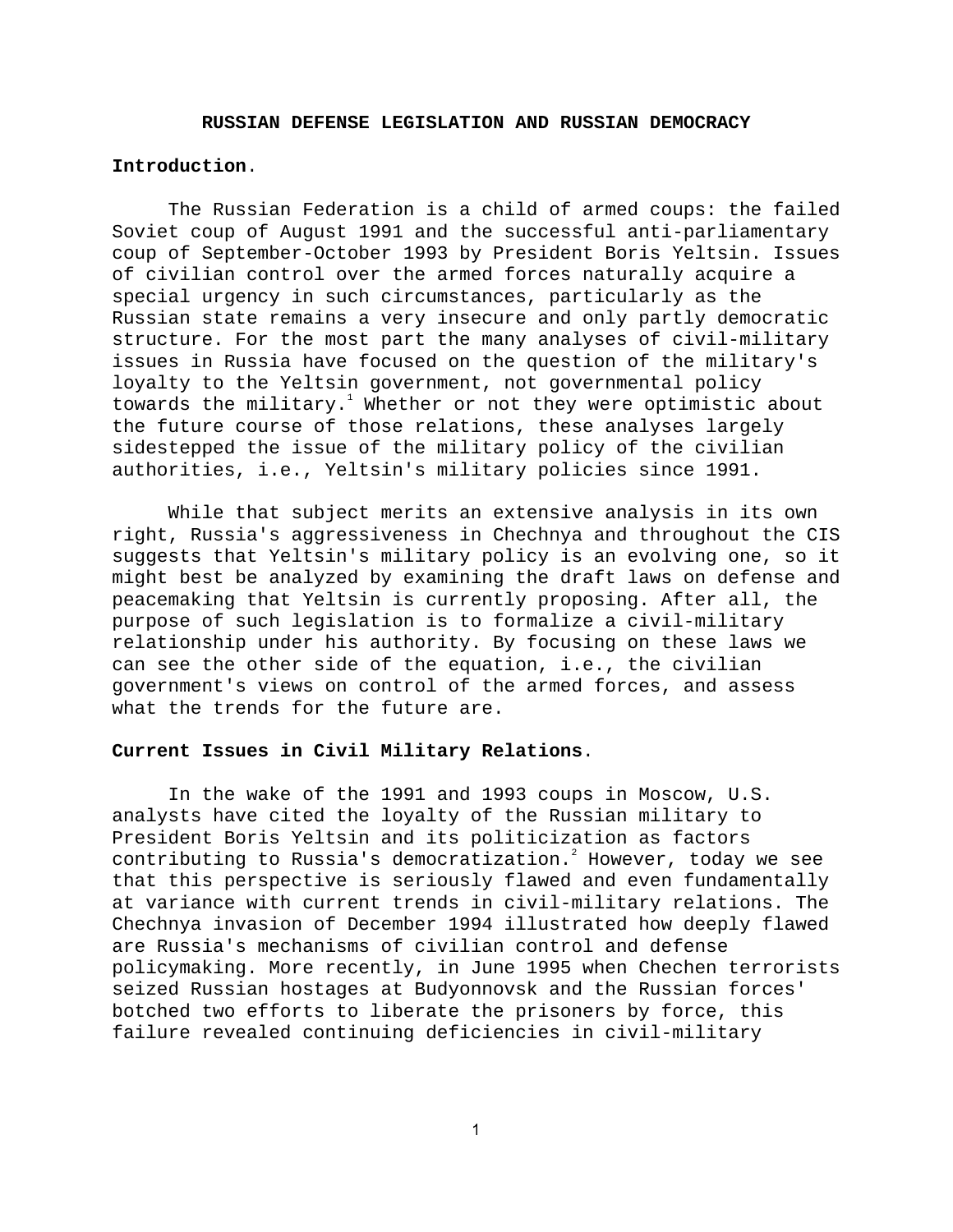relations. Press reports indicated that both operations were carried out with no plan or orders from Moscow or headquarters in Chechnya and were undertaken in response to the emotional impact on the soldiers of the prisoners' crying. As The New York Times reporter observed, "If true, that is itself a remarkable instance of the general lack of coordination and control of the Russian military throughout the war."<sup>3</sup>

Examining these issues, therefore, should provide a better grasp of the troubled civil-military relationship and its negative repercussions for a democratic, less militarized, and less imperial Russian polity. In 1994 President Boris Yeltsin submitted to the Parliament draft legislation on defense and peacemaking. Still before the Duma, these proposed laws illuminate Yeltsin's and the executive branch's thinking about these vital issues.

The current situation is particularly disquieting. Chechnya indicates that the policy process has been restricted to a few of Yeltsin's cronies who are either the victims of systematic deception or who have systematically deceived him. As Otto Latsis, a member of Yeltsin's consultative committee remarked, "The problem is not so much that decision-making procedures have been breached, but that there are no procedures at all." $4$ 

The recent military legislation is no less disturbing. These types of laws are, or should be, cornerstones of effective constitutional governance in all states. To the extent that they permit the executive to use military forces at home or abroad without legislative consent, they foster an antidemocratic trend. This happened in Chechnya where there was no consultation with Parliament nor an invocation of a state of emergency. Only under a state of emergency would it be permissible to deploy the troops and to do so in Russia proper might still be legally moot.<sup>5</sup> Yeltsin also violated his own law on Federation as well as the 1992 Law on Defense and flouted the 1993 constitution (which itself was probably not approved by a majority as was revealed in late 1994). If future adventures are to be ruled out and genuine civilian control established, effective legal safeguards are necessary. A detailed examination of these laws follows.

## **General Observations**.

 $\overline{2}$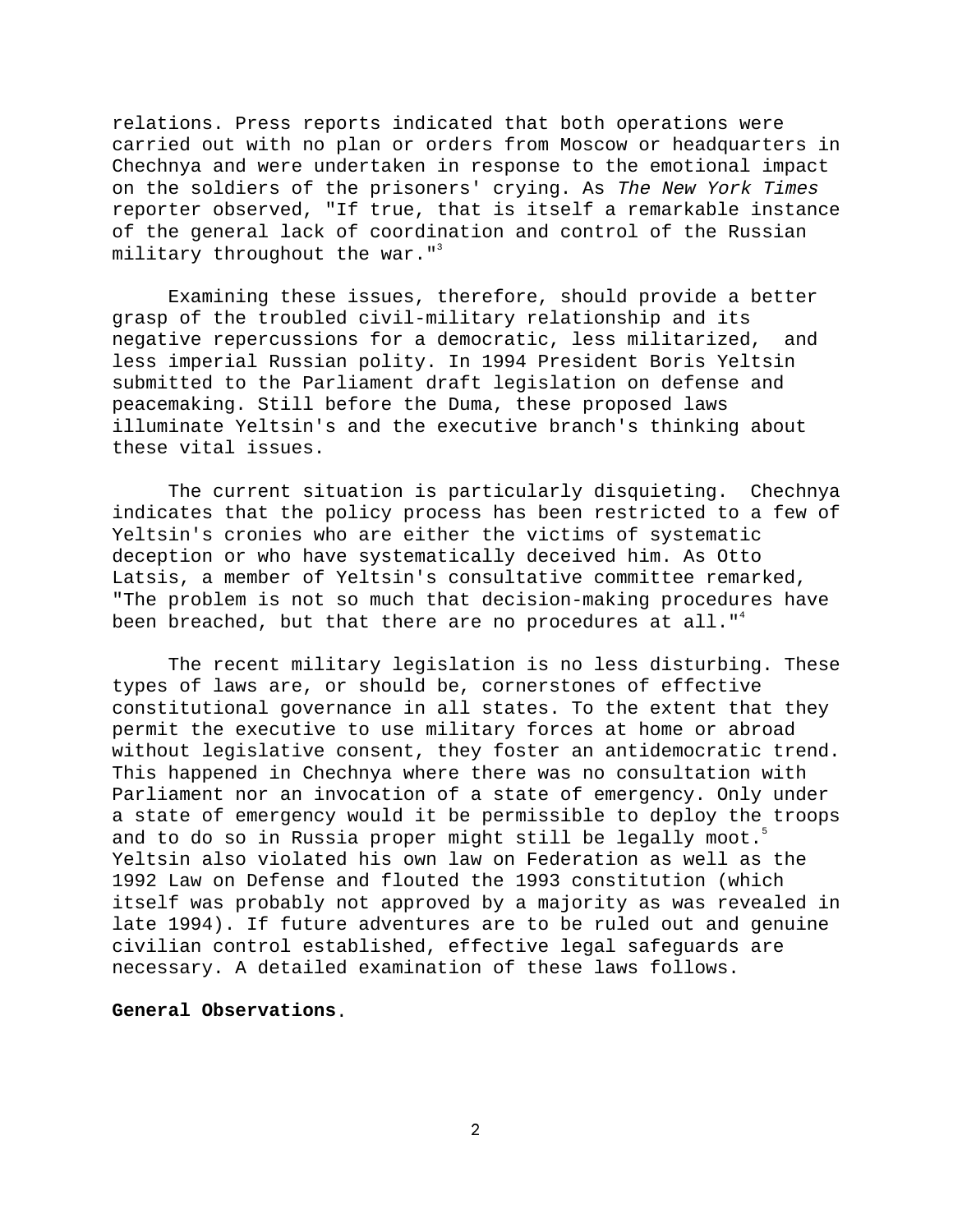Unfortunately the general character of these laws highlights a negative, antidemocratic trend in military legislation and policy. The Duma's overall evaluation of the Draft Law on Defense observes that the provisions on the armed forces' structure and objectives are never really confirmed by legislation, "and they are left hostage in their entirety to executive structures of government."6 Furthermore, they confirm the opinions voiced by Pavel Felgengauer, Russia's most well-known defense correspondent, that Yeltsin's notion of civilian control is that he alone controls the armed forces lest someone else develop a power base. $^7$  Yeltsin's "civilian" control is to be exercised by direct personal and vertical subordination on the basis of political loyalty, not subordination by statute.<sup>8</sup>

## **The Draft Law on Peacemaking**.

This law will probably reopen controversy between the executive and Parliament over control of troops, funding, and assigning troops to theaters of conflict. It will not allay foreign suspicions regarding Russian peacemaking and its aims; rather, it will probably contribute to rising tensions. It renounces the explicit need for any UN sanction to intervene. While the law claims Russia will only intervene under recognized international standards, in fact Russia has done so according to its own criteria and frequently has shown its disregard for the sovereignty of CIS members. Nowhere does the law state that Russia will intervene only if asked from abroad or by UN invitation. Instead, the Law on Defense (discussed later) explicitly reserves to Russia the power to decide these issues.

Paragraph 2 of the law gives the President the right to ratify or establish the instructions to Russia's representatives for examining the question of such interventions at the suggestion of the Ministry of Defense or Ministry of Foreign Affairs. Ratification here apparently implies that these ministries could draw up those instructions for the President's consideration. The draft law allows only that the instructions will be sent in timely fashion to the Federation Council and the Duma. No preceding legislative authorization is required for sending troops abroad or for conducting operations. Troops can be committed by executive order alone. Neither is there an opportunity for open parliamentary or public debate of any intervention before it takes place.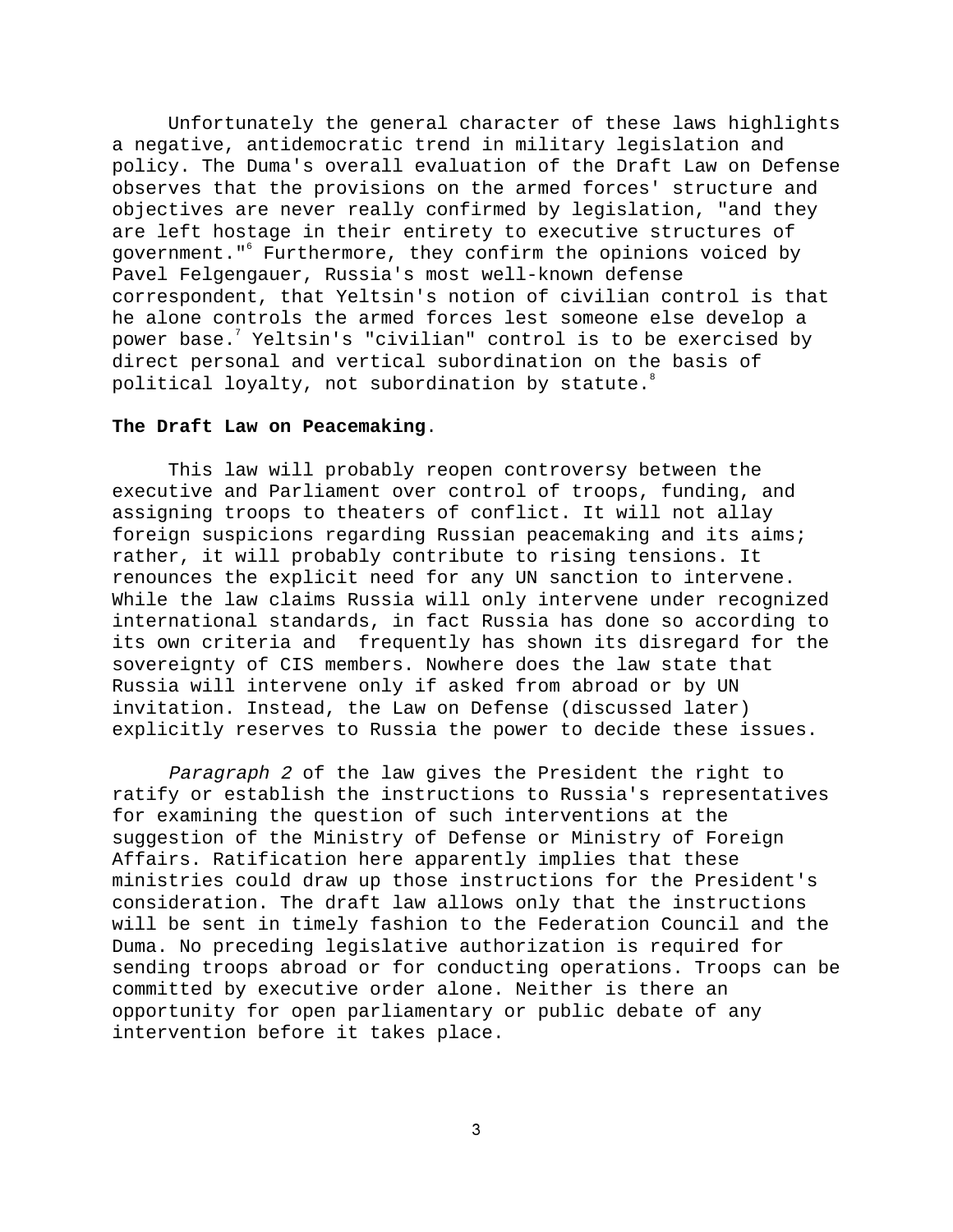However, there is an interesting omission in this law. It says nothing about MVD forces. Their CINC, MG Anatoly S. Kulikov, admits that those forces are carrying out various kinds of peace operations inside Russia and are thus duplicating the functions of the regular armed forces. Since Kulikov (and presumably the government as well) maintains that these operations are similar to peacekeeping as defined by the UN, "namely, carrying out operations with an international force but without applying the pressure of force," Yeltsin can use those forces at home without reference to anything in this law or the Draft Law on Defense discussed below.<sup>9</sup>

Paragraph 3 repeats this procedure regarding the monitoring of ceasefires or "contract volunteer forces" (i.e., volunteers who are paid by contract with the armed forces) who conduct a wide range of peacemaking activities. Again, only presidential authorization is needed and no parliamentary debate, funding, or authorization is called for or necessary.

According to Paragraph 4, only the Federation Council, i.e., not the Duma, legislates, at the President's proposal. It directs the mobilization and deployment of troops on a volunteer basis for participation in peace operations "not connected with the application of the necessary measures and use of the military forces." That phrase exempts the actual conduct of operations from any review and freezes out both houses of Parliament (the Duma and the Federation Council). The Council can legislate **only** the term of service and order of replacement, servicemen's guarantees and pay, and the type and composition of military formations. It has no input into strategic or operational questions. Neither must the MOD account to Parliament or report to it on any of these issues.

Paragraph 5 states that the government, at the MFA's proposal, directs other state organs to send civilian personnel to participate in peacemaking operations but again omits the legislature. Without this legislation the MFA arguably would not have the power to compel assent from other ministries and state organs, a sign of the low standing of the MFA in security policy. While Yeltsin has recently sought to remedy the weakness of the MFA by legislation, the actual workings of the government, not laws on the books, will decide the issue of the MFA's real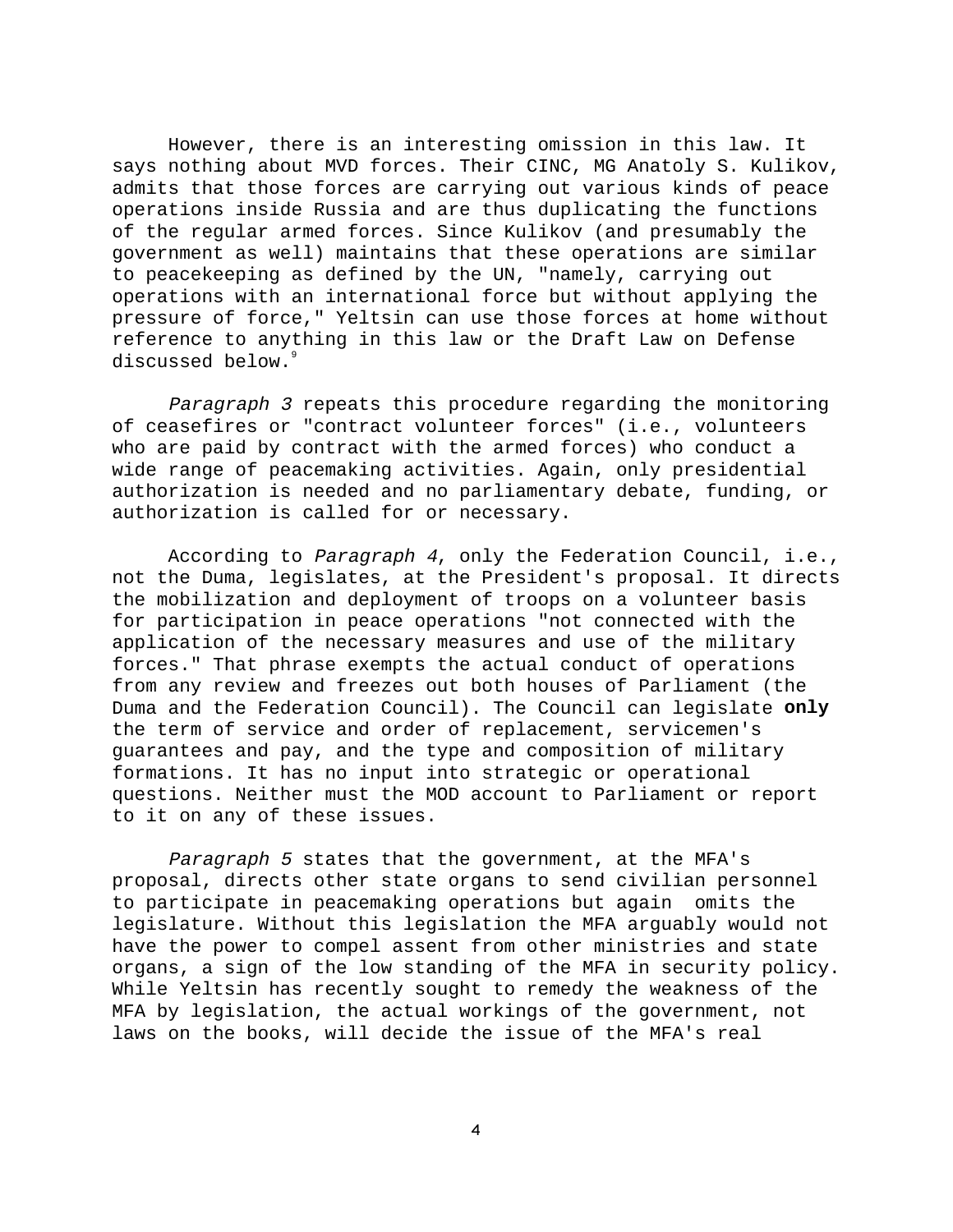power.<sup>9</sup>

Paragraph 6 follows the same procedure for authorizing material-technical support to troops conducting these operations. Here again Parliament is left out so the government need not ask it for fiscal authorization or to authorize service by other, nonmilitary officials. These clauses deprive the Duma of fiscal and political control over these operations.

Paragraph 7 discusses operations established by the UN under Article 42 of its charter, which regulates the establishment of peace operations. If the Security Council invokes Article 42 to conduct a peacekeeping or other operation, the President or the executive branch of the government, acting at his charge, negotiates and subscribes, on the basis of Article 43 of the Charter, to a special agreement with the Security Council. This accord defines the number, type, degree of preparation of forces, their general deployment, and the means of their service and support, including the right of departure under the Security Council's instruction. Since the Parliament is already excluded from the action, this clause means, inter alia, that the President or the MFA can negotiate an agreement with the UN as a member of the Security Council and commit troops without any public discussion of the merits of the issue.

Furthermore, in the event of an Article 51 situation where the necessary means, operations, and forces are called for by the right of states to act in their self-defense or collective selfdefense, then the President consults with treaty partners and carries out an agreement with them to propose to the Federation Council and the Duma the use of Russian forces to act abroad on behalf of international peace and security. The Duma's inclusion is apparently to avoid a situation of going to war without public support. But in 1994, Yeltsin did not consult the Duma formally before sending peacekeeping forces to Yugoslavia at the Serbian government's request.

Therefore this language implies that under Articles 41-43 (Chapter VII) of the UN Charter, no parliamentary approval is needed. Absent an international crisis, as appropriate to Article 51, without parliamentary discussion Yeltsin could justify any CIS "peace operation" under Articles 41-43, even without UN support, as in Yugoslavia. At the same time, any UN approval of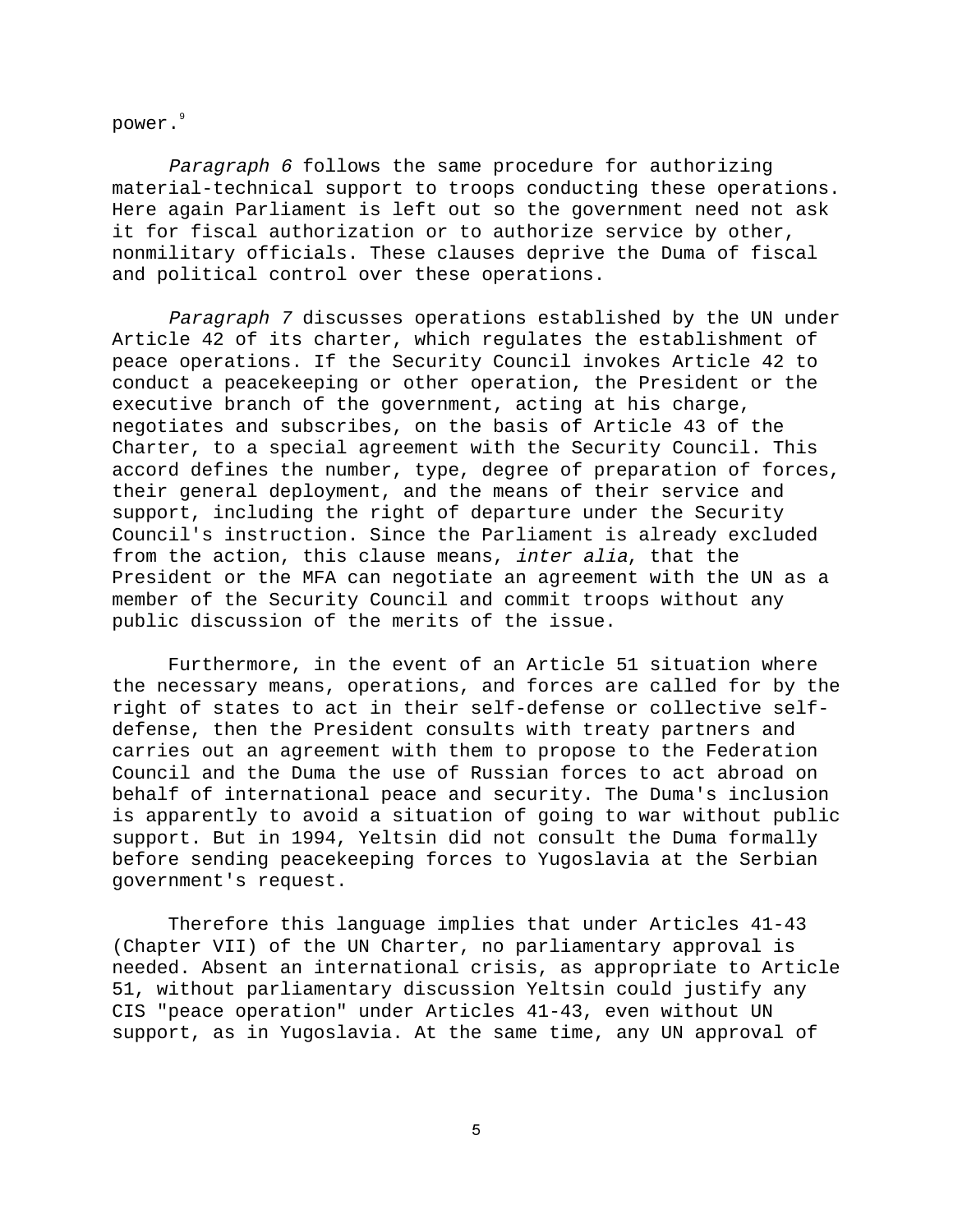Russian participation in peace operations need not go to Parliament. Similarly, Yeltsin can invoke Article 51 and bypass both the UN and Parliament. As it is, Russian officials claim they need no UN sanction for their current peacemaking operations or for Chechnya since it is part of Russia. So in both cases, abroad and at home, the Russian ruling elite has exploited the UN charter to freeze out the UN and the Parliament. But this paragraph could explain why Russia seeks that UN sanction in current operations and why it also seeks regional status for the CIS. Those two dispensations would emancipate the government from accountability to Parliament and the UN and place it in a position transcending legislative and UN authority.

This paragraph also implicitly reinforces the distinction between the near abroad which is not considered to fall under Article 41-43 where the UN may intervene in a crisis, and other, more distant states. Under Article 51, the self-defense clause, Russia can bypass the whole UN structure and create a straightforward "alliance" or collective security justification as in the Tashkent Treaty of 1992. This paragraph gives the government tremendous flexibility at home or abroad in justifying any contingency in terms of either Articles 41-43 or 51.

Paragraph 8 repeats the earlier process in Paragraph 1-2. Here it states that the Federation Council–not the Duma–takes resolutions on the staffing (i.e., mobilization and/or deployment) of troops for either Article 41-43 or Article 51 interventions, or collective self-defense as under that clause. Once again the lower house is excluded and the Federation Council, which is much more responsive to the executive, is empowered to act alone. But since previous paragraphs have excluded it too and given the government great latitude or freedom of action in deciding how to proceed, the Federation Council can also be bypassed, as happened in Chechnya.

Paragraph 8 continues by stating that all international treaties or accords calling for the possible use of Russian military or civilian personnel in peacemaking operations are submitted to the Federation Council for ratification. But once a treaty is ratified, any individual intervention, especially in the "near abroad", could be carried out without seeking parliamentary authorization. The treaty serves as a "functional equivalent" of an open-ended authority to act with troops, if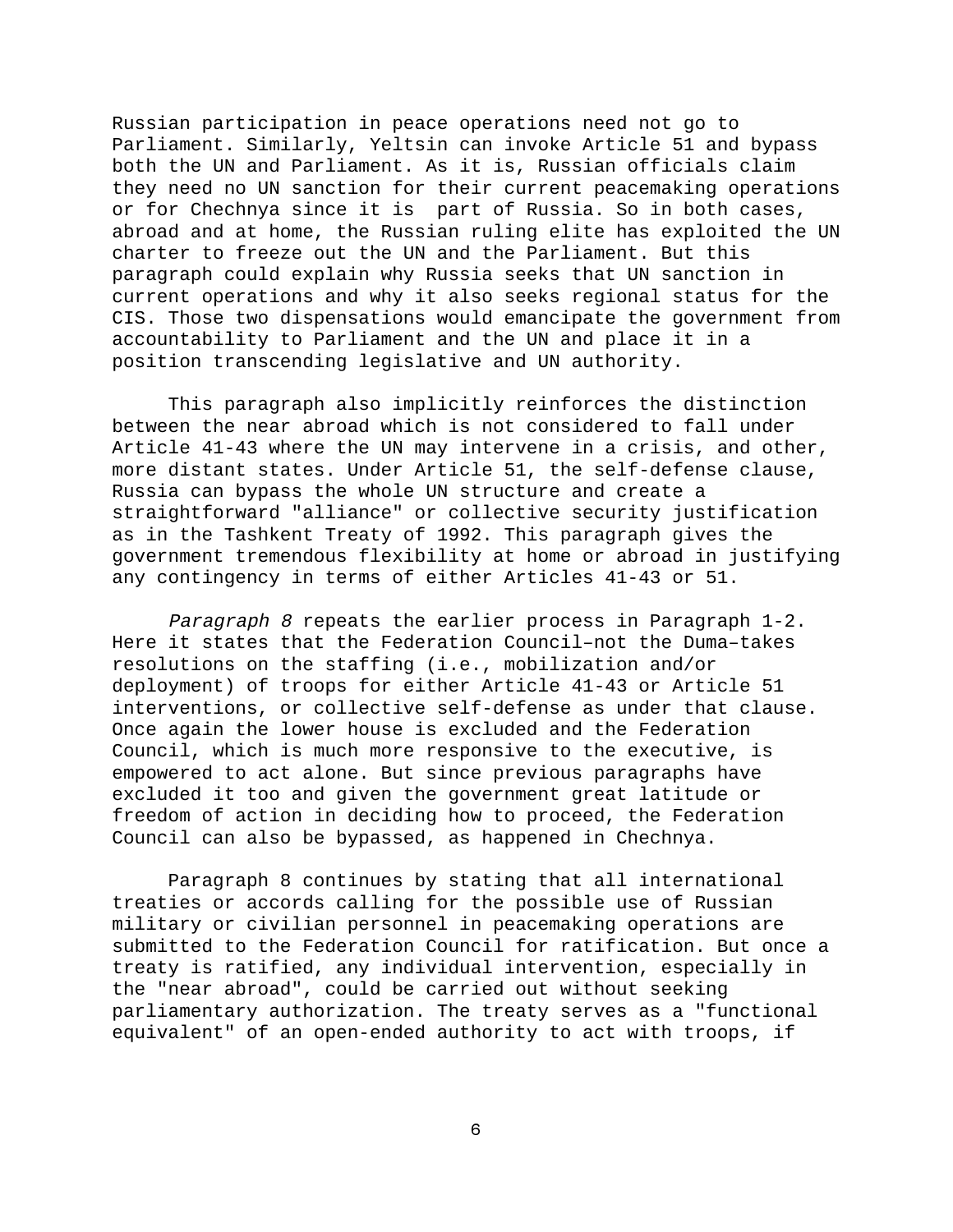need be. This, one may recall, is the justification that the Johnson administration used for Vietnam to bypass congressional examination of the facts on the ground. The Chechnya war, if it continues, could, in its own way, arouse a considerable public opposition that would shake the status quo.<sup>10</sup> The terrorist episode in Budyonnovsk indicates that protracted war with terrorist operations against Russians is a real threat and the public dismay it aroused is no less ominous.

Paragraph 10 refers to the Russian Federation's preparations to equip, train, call up, and prepare the military- technical base for peacemaking operations and forces. Once again it is silent on any submission of a fiscal authorization to the Parliament for expenses incurred by an unforeseen operation.

Paragraph 11 takes up the question of expenses incurred by Russia in any UN operation in which it participates. It observes that if the expenses surpass those allocated for that purpose in the Federation budget, then the additional funds must be raised, but only in conjunction with a special federal law for this purpose. But that does not necessarily mean going to Parliament since the text omits any mention of it. In that case, one needs to refer to the constitution and laws in practice concerning special allocations beyond the budget. Since Yeltsin has governed by decree and now controls the State Bank and all government expenditures, he could simply print the money, or decree that funding be authorized for the UN operation.

Finally, the MFA must report to the government and to the Federation Council no less than once a year about Russian participation in such operations. But again the Duma is excluded and there is no a priori need to report on any individual operation while it occurs. Nor is there any mention that Parliament can compel an interrogation or hearing, or report of the MFA or any other institutions in that event. Furthermore the MOD, Ministry of Interior (MVD), and the intelligence agencies do not have to report to Parliament at all. The law's conspicuous silence on these agencies' obligations and accountability towards Parliament, either collectively or to individual chambers, confirms its antidemocratic nature. This is particularly sinister when one realizes that the MOD has been the agency that has taken the lead on peacemaking operations, and the intelligence organizations and MVD have either taken part in those military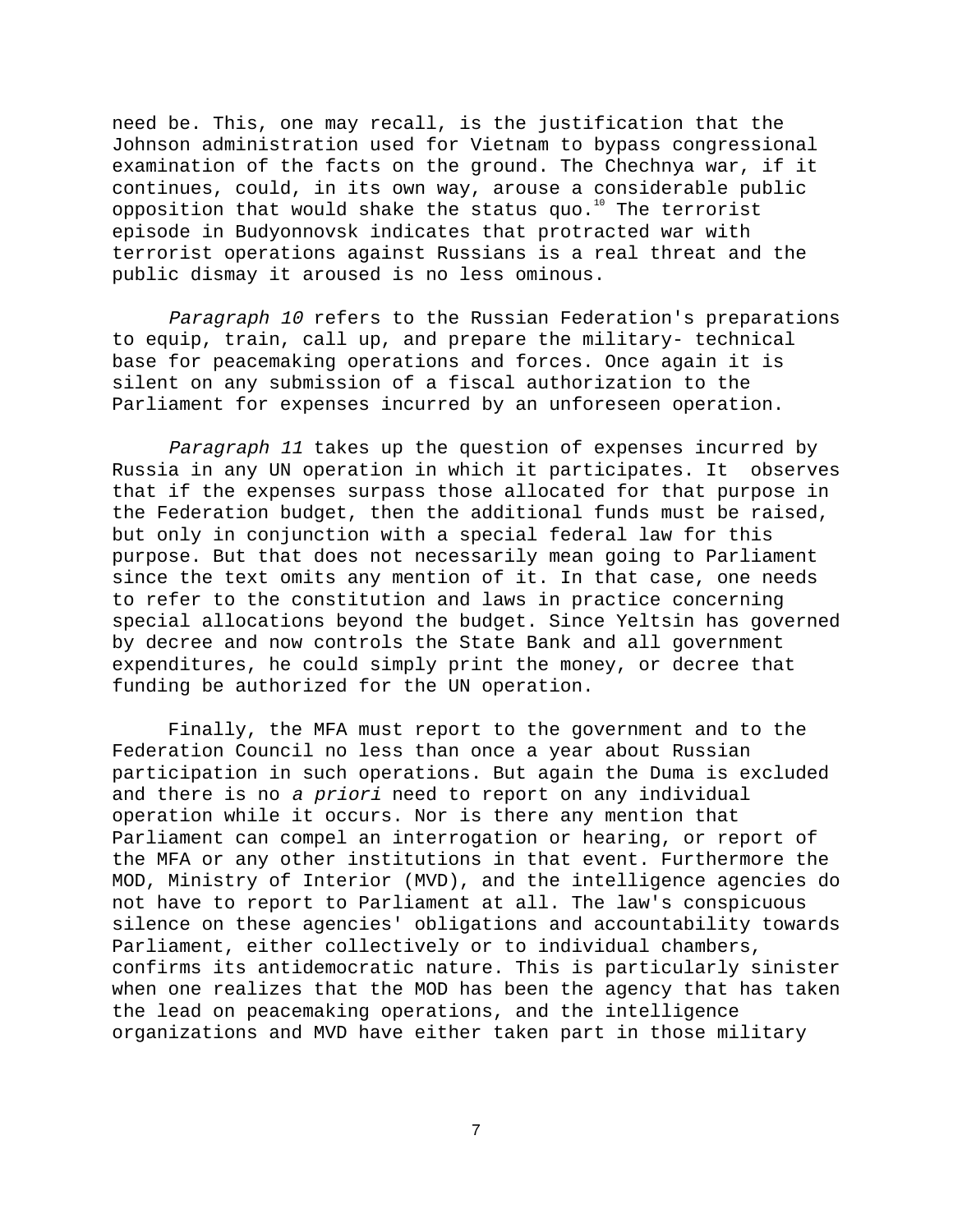operations or launched coups in Chechnya and Azerbaidzhan to unseat those regimes and replace them with pro-Russian ones. For these reasons this law does little to calm the fears that Russian peacemaking operations have aroused with regard to the accountability of the executive to Parliament or of the military to civilian authority. Where the MOD and the intelligence agencies are only accountable to Yeltsin for their activities, they are effectively free from any true institutional control. Instead, they become, like their Tsarist forebears, the President's personal instruments.

## **The Draft Law on Defense**.

Whereas the Law on Peacemaking pertains to one specific type of military activity, this law naturally embraces the whole of military organization and all kinds of military activities. Therefore its purview and legislative scope is much greater, as is its influence and impact upon all defense policy. This draft law is crucial to many future aspects of Russian military policy and Russia's overall democratization. For that reason this law's language arouses great concern. It magnifies the Law on Peacemaking's tendency to bypass the legislature and concentrate exclusive power and discretion–free from any accountability–in the office of the President.

This trend reflects a continuing quasi-Tsarist legal tradition towards personalism. It enforces a direct vertical subordination to the chief executive be he President, Tsar, or "Vozhd" (Leader–Stalin's title). This trend also personalizes defense policy and management of the main offices of the defense establishment by removing them from any effective institutional or legislative control other than the pleasure of the President. Accordingly, it becomes extremely difficult, if not impossible, to develop a nonpartisan defense establishment and institutional base for the Chief of Staff, the military service, geographical commands, and the defense minister. Personalism undermines the whole concept of a nonpartisan, unpoliticized, loyal military establishment under civilian control. And this warning applies even if the Defense Minister and the president are civilians, because the principles of subordination to the law, accountability to legitimate legal authorities, and noninvolvement in partisan politics would be undermined by such a politicization of the military. The consequences of this trend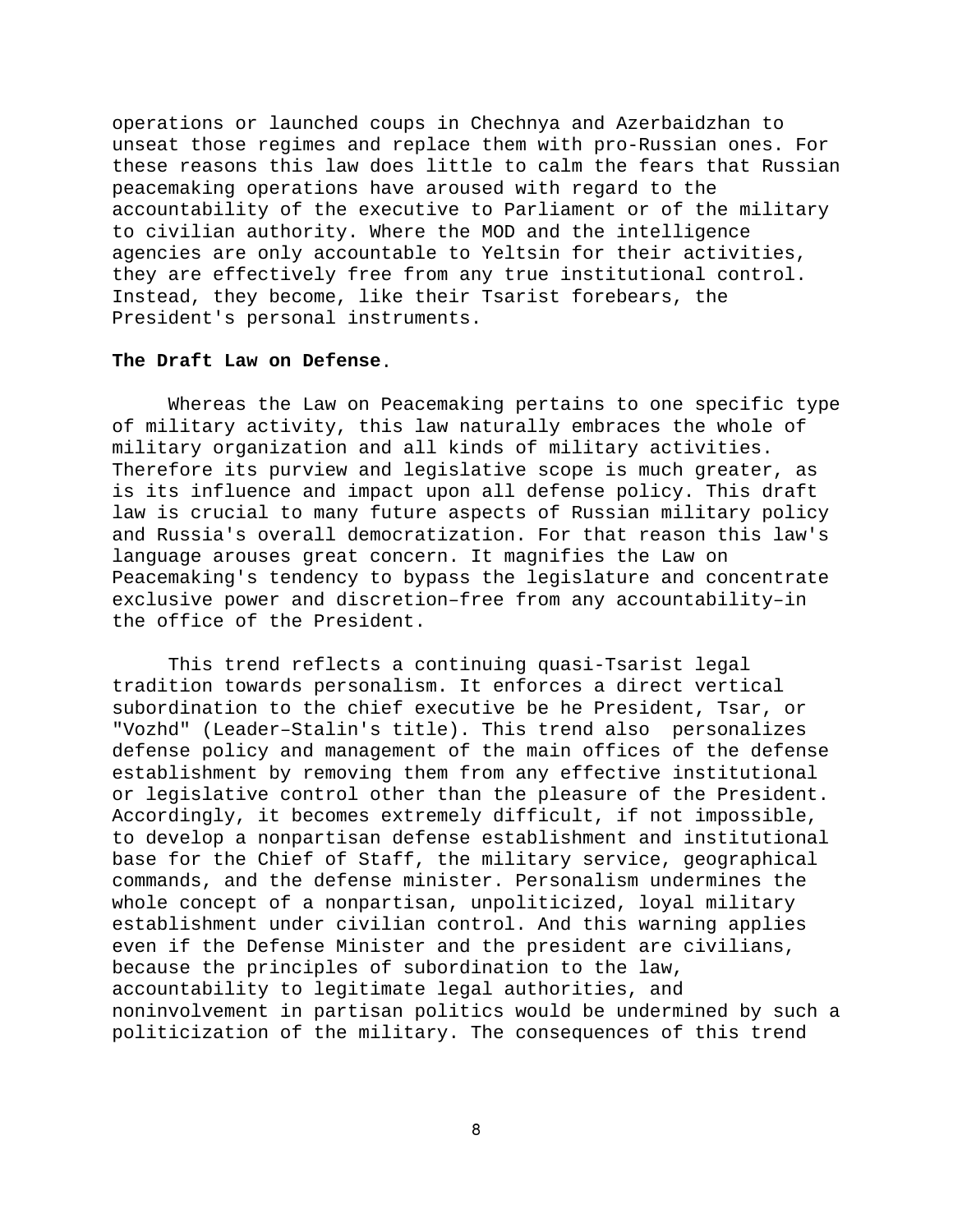are still only partly visible. The Chechnya adventure is its major legacy to date. However, if this law passes Parliament in its present form, it will legalize those personalist and politicizing trends and undo Russian democracy.

The preamble to the law contains the phrase "Obshchie Strukturu i Sostav Vooruzhennykh Sil' Rossiiskoi Federatsii . . ." (general structure and composition of the armed forces of the Russian Federation) and adds it to the list of organizations or topics covered in the law and is a change from the old law which had the word "Organizatsiiu" in place of "Sostav". This latter word is not only a purer Russian word, it suggests the notion of the law defining the composition and structure of the defense establishment and armed forces. Clearly the implication is that the armed forces' actual composition is now an important issue.

One may speculate why that is, but it might be connected with paramilitary formations like the Cossacks and questions of conscription vs. professionals, and perhaps difficulties associated with the recasting of the forces to make them more mobile. It may also reflect the attempt to take the Border Troops away from their own institution and subject them to the MOD, but that cannot be definitively established. Or it may be connected with recent efforts to create various new and augmented forms of  $special$ , elite units in Moscow to guard key government centers.<sup>11</sup> On June 21, 1995, Interfax reported a further augmentation of such forces. Possibly in response to the Budyonnovsk incident 23,000 army and interior troops were assigned to help the Moscow militia protect the city. This included 4,000 elite paratroopers from the 98th Guards Airborne Division from Ivanovo Oblast and the 106th Guards Airborne Division from Tula as well as students and cadets from training establishments. $12$  This deployment is another of the continuing examples of the use of Army and MVD forces jointly for purposes of domestic policing, a degradation of the army's professional function and a sign of fears of popular unrest or of anti-government operations even in Moscow. This also is another case of the Interior forces being equated to the Army in status and missions. Finally, it may be an attempt to give the President total flexibility over the structure and composition of the armed forces, including Ministry of Interior, Border Troops, and other domestic coercive organizations. As Kulikov points out, although the law states that the Internal Troops can only be assigned new duties by passing another law,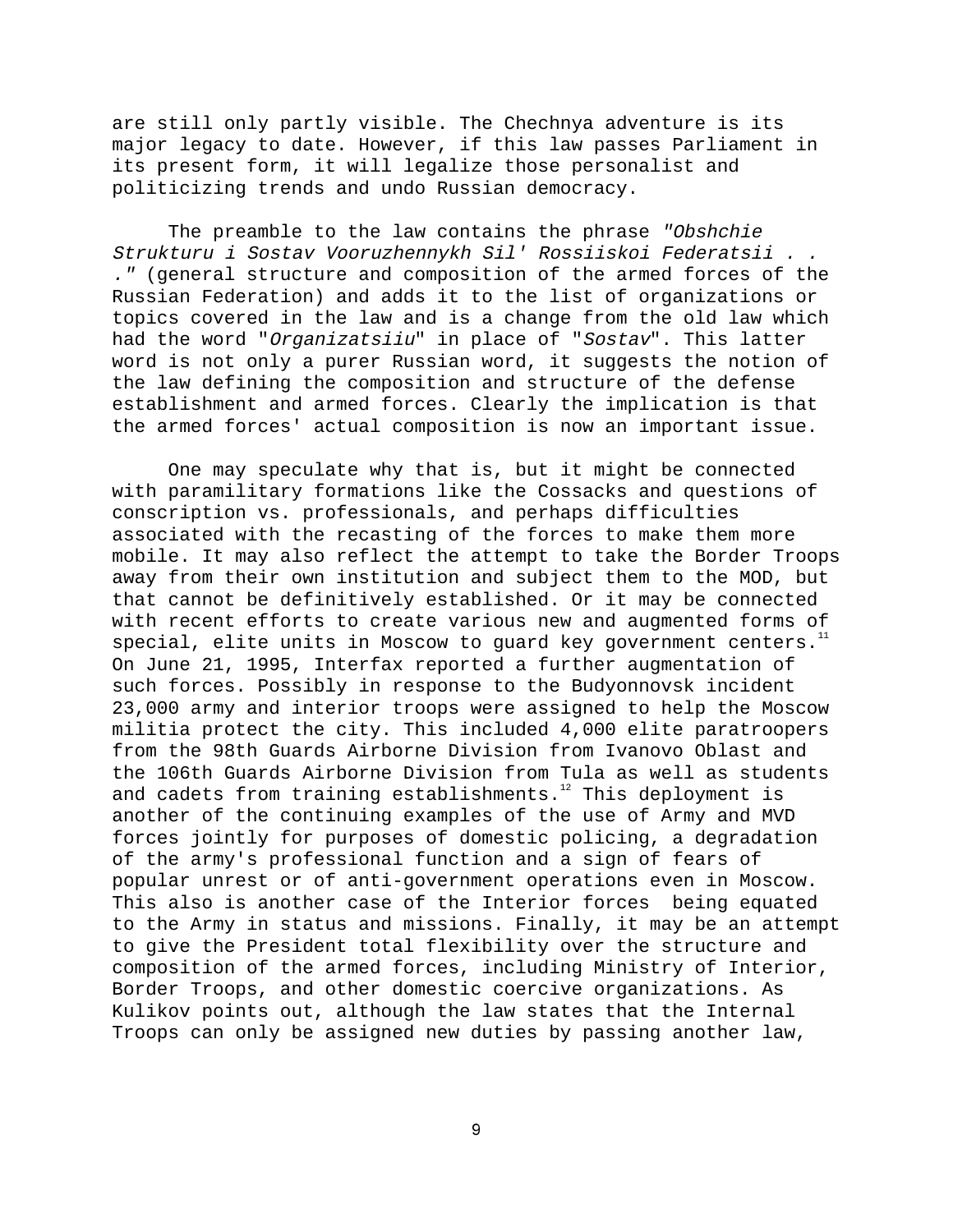Russian Federation laws which are passed in the interest of other ministries and agencies, in particular the Ministry of Defense, the MVD, and counterintelligence organs, do levy additional responsibilities on the Internal Troops. For example, the Russian Federation law on national borders made the Internal Troops responsible for the integrity of the borders in areas where there are military facilities and bases.<sup>13</sup>

Kulikov's remarks suggest that there is no clear demarcation in practice among the various forces making up Russia's composite armed forces so that the Internal Troops perform functions of peacekeeping and border defense that might otherwise be assigned to the Army and Border Troops. And those forces might substitute for the Internal Forces. The recent deployment in Moscow would also tend to confirm this observation. Furthermore, the government is apparently dramatically augmenting the MVD forces. Though Kulikov disputes reports that these forces now number 800,000 men, claiming instead to command a force of 264,000, a number of eyewitness accounts charge that the MVD forces also have heavy weapons and are structured and organized to carry out purely military operations against external enemies.<sup>14</sup> In other words, all the forces are, to a considerable degree, fungible forces operating directly under presidential authority and are not necessarily or even at all under effective legal or parliamentary control.

Two other key points would emerge from the upgrading of the MVD forces in number, training, and mission. First of all, those processes suggest considerable fear of domestic unrest on the part of the regime and a desire to preempt any public outbreak of disaffection by force. Second, the elevation of the MVD at the Army's expense, and the conversion of the Army into a quasipolice force for quelling internal unrest suggests a conscious strategy to downgrade the Army, and a policy of politicizing it while reducing its strength. $^{15}$ 

More broadly such a strategy of dividing the instruments of force, the so-called power ministries, in this fashion apparently indicates that Yeltsin is pursuing a conscious strategy of keeping all institutions, especially these critical ones,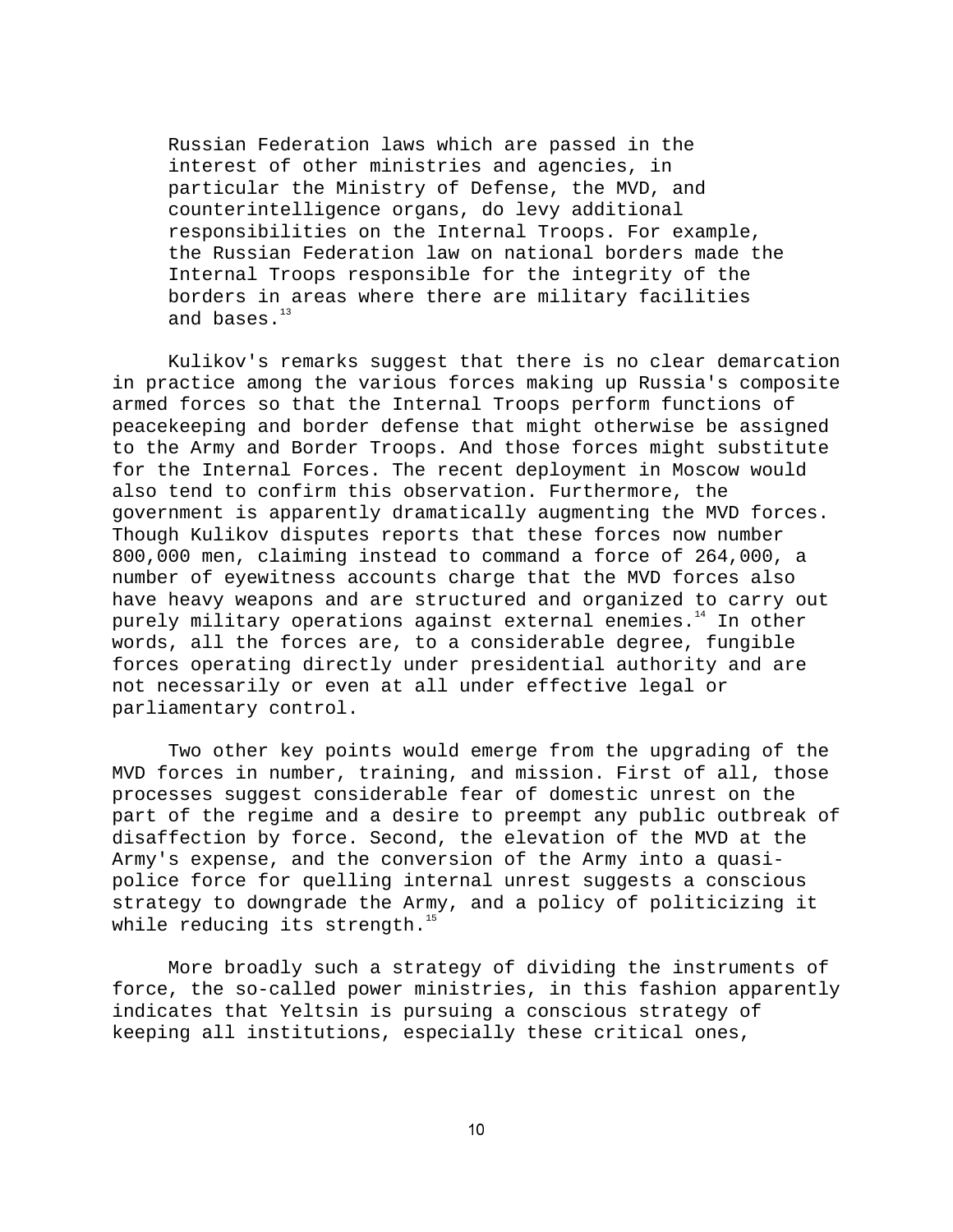disunited, weak, and under-institutionalized, a classic Tsarist and Stalinist strategy. This would be a step beyond the tactics reported abroad that,

In recent years, Yeltsin has withdrawn from active governance but remains an intermittent arbiter between what is essentially two administrations–[Prime Minister Viktor] Chernomyrdin's civilian Cabinet and the more hawkish "power ministries" of Defense, Interior, and Security who answer directly to Yeltsin. The President likes to play the Cabinet off against the "party of war," keeping his options open.<sup>16</sup>

In that case Yeltsin's sophisticated strategy means introducing divisions even among the "power ministries" to prevent them from uniting among themselves.

If that is the intention, it would appear to comport with the first details of the military reform measures announced on April 11, 1995, and discussed below in conjunction with the draft Law on Defense. In any case, the meaning of the text of this paragraph is not clear here (perhaps deliberately?). But this concern for control and over the composition of the army is a distinguishing mark of this law and certainly suggests high-level concerns about these topics. $17$ 

Chapter I, Article I also highlights a theme of this new law absent in the 1992 law. In the 1992 law, defense meant a series of policies and measures to guarantee the state's readiness for defense against armed attack. That language may have reflected concerns of a possible coup that might drag Russia back towards authoritarian or even military rule. Here the language is "For preparation for defense and defense of the country from armed attack." The distinction between government and country is gone and the two concepts are fused together in an emotional bonding of nation and state. It is possible that this language is intended to reaffirm military men's loyalty to the state and persuade them that Yeltsin's government is truly pursuing the "Russian" interest. The concept of preparing the country, an expanded notion of preparation of the theater, suggests a desire to retain part, if not all, of the old mobilization system that was supposed to maximize preparedness and readiness even in peacetime.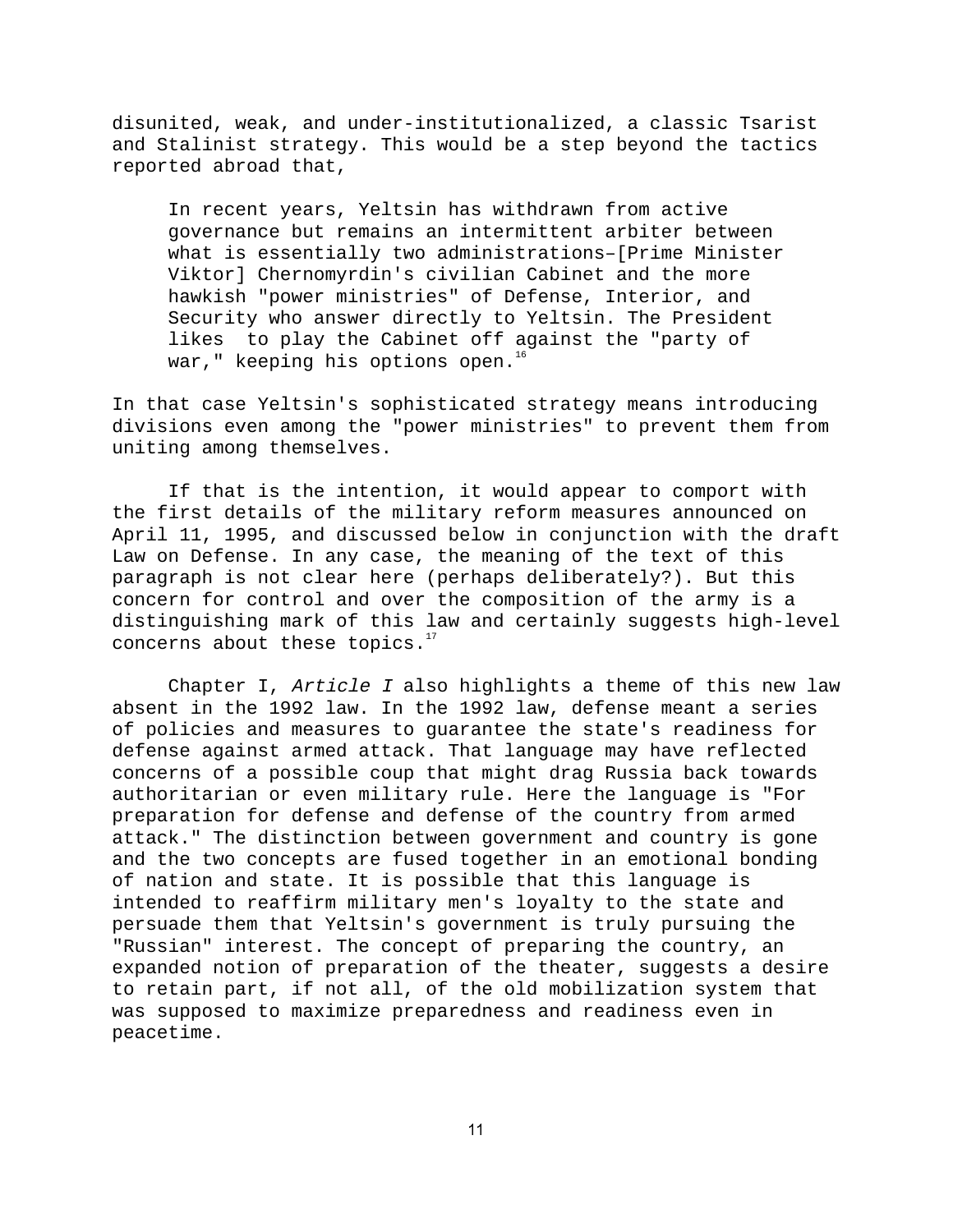Indeed, Article I, as a whole, expands the nature of defense to mean the state's military security, including the Federation's sovereignty and integrity. Obviously there is concern for a threat to Russia's integrity from within which was not mentioned in the earlier law even though no such threats are discernible. One possible impact is that this notion will be used to justify actions in Chechnya or in response to similar threats. Even though Yeltsin has stated that there is no threat of separatism, he did state in his annual report to Parliament that,

The institutions of state power have yet to accumulate sufficient weight to ensure that force does not have to be applied to restore Russian sovereignty on their territory. Today, the state has to resort to the exercise of its right to use strong-arm methods in order to preserve the country's integrity. (emphasis in  $original)^{18}$ 

Second, there is a stress on the legal organization of defense by the Federal constitution and laws, Russia's military doctrine, and international law. The inclusion of doctrine is to satisfy Defense Minister, Marshal Pavel Grachev's effort to make the November 1993 doctrine a juridically binding document.<sup>19</sup> But the new law also reinstates conscription and expressly assimilates all the other forces existing in Russia, railroad troops, MVD, Border Troops, etc. ("Drugie Voiska"-Other Forces) to defense. Moreover, this list is said to be exhaustive. The concern for paramilitary organizations is visible in the last paragraph that says the existence or establishment of other military formations staffed by civilians entering military service is subject to prosecution. Thus there is an apparent intention to control all formations of armed forces and to prevent formation of autonomous groups of armed men. That such laws are needed suggests the government's great anxiety about its control over the armed forces, the population, and Russia's integrity. Since the latter appears to be a phantom threat, this language hints at a traditional Russian military vice, namely an exaggerated threat assessment which is then used to justify an excessively large military establishment.

Article II reinforces the stress on the armed forces' preparation for combat and the old mobilization preparation of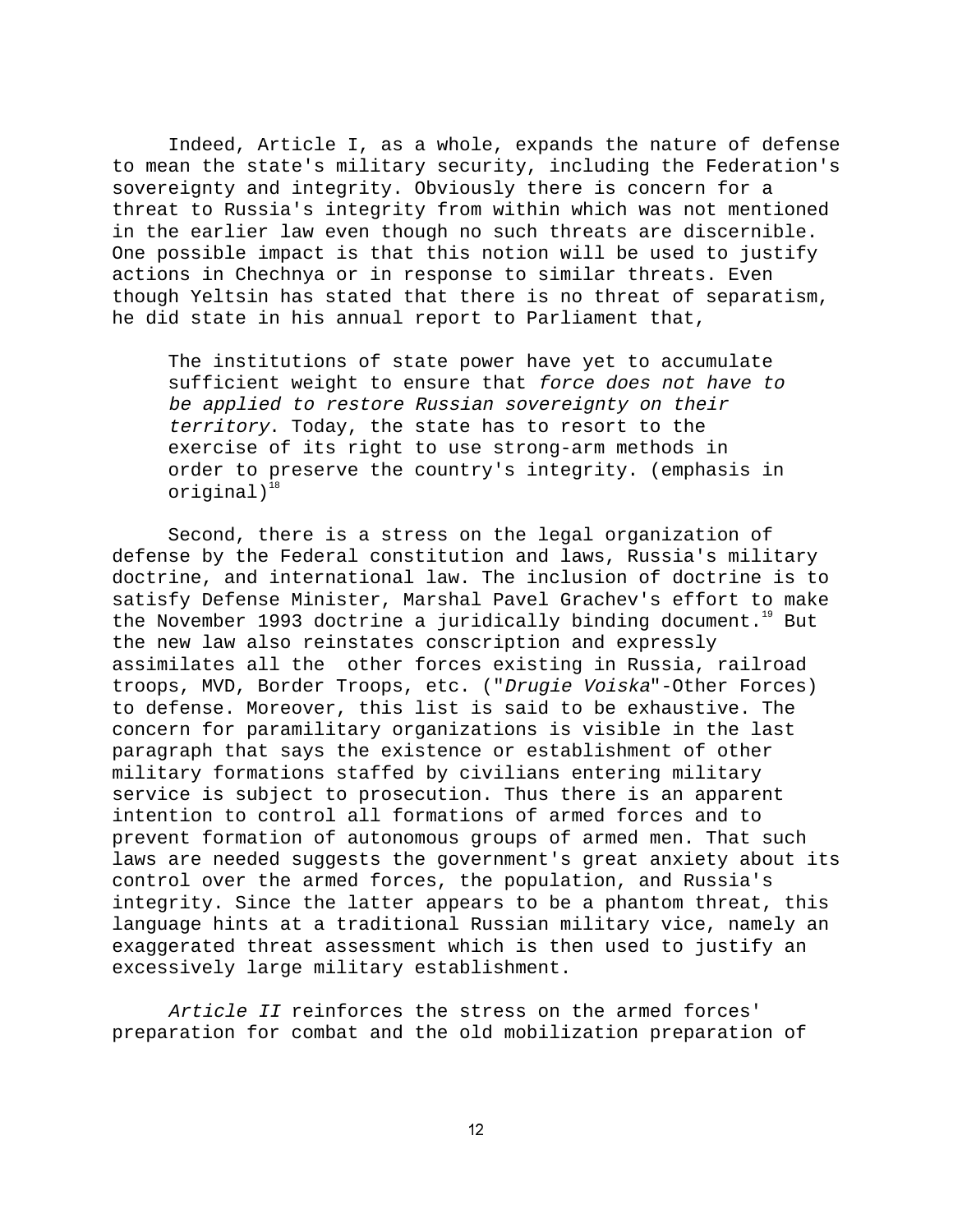the Federation's governing organs and subjects. The text expressly cites territorial mobilization as creating reserves of state material resources and mobilization reserves. It also offers a new and much more detailed list of factors in the organization of defense, including military-patriotic education, civilian control over both the armed forces and the MOD, and international military cooperation.

This expansion of the list of factors that make up the organization of defense appears to be a foreshadowing of the military reform plans announced on April 11, 1995. $^{20}$  Those plans outline a long-term process of sweeping military reorganization but also make many concessions to professional military demands and concerns. In the context of this article the language of the Draft Law on Defense apparently accedes to the military's demand for a revitalization of military education of youth that is aimed to indoctrinate a feeling of patriotism and service, as was the case for much of the Soviet period. The idea, evidently, is to give the military more status, and perhaps more control over that education.

A second, no less important fact is the mention of civilian control over the defense forces. The reform plan of April 1995 calls for the appointment of a civilian as Minister of Defense who would formulate "military and military-technical policy" (i.e., defense economic policy, R&D, and the equipping of the troops). He also would be responsible for providing financial and logistic support to the troops. However, at the same time President Yeltsin has taken personal control of key institutions in military-economic policy. On March 3, 1995, he reversed his own edict of December 30, 1994, concerning the Russian Federation State Committee on Military-Technical Policy. Now the first subparagraph of the new Paragraph 2 of the most recent edict states that the committee is "a federal executive authority and is under the purview of the Russian Federation Government, but it is under the jurisdiction of the Russian Federation President in matters assigned to him by the Russian Federation Constitution and Russian Federation legislative measures." $21$  Paragraph 3 of this new edict reaffirms this subordination as well. Consequently the MOD, while diminished in authority, is still politicized and its functions are also swept up into those of the President's office. Or at least those functions that are to be assigned to the MOD under the new reform plan could, at any time, be taken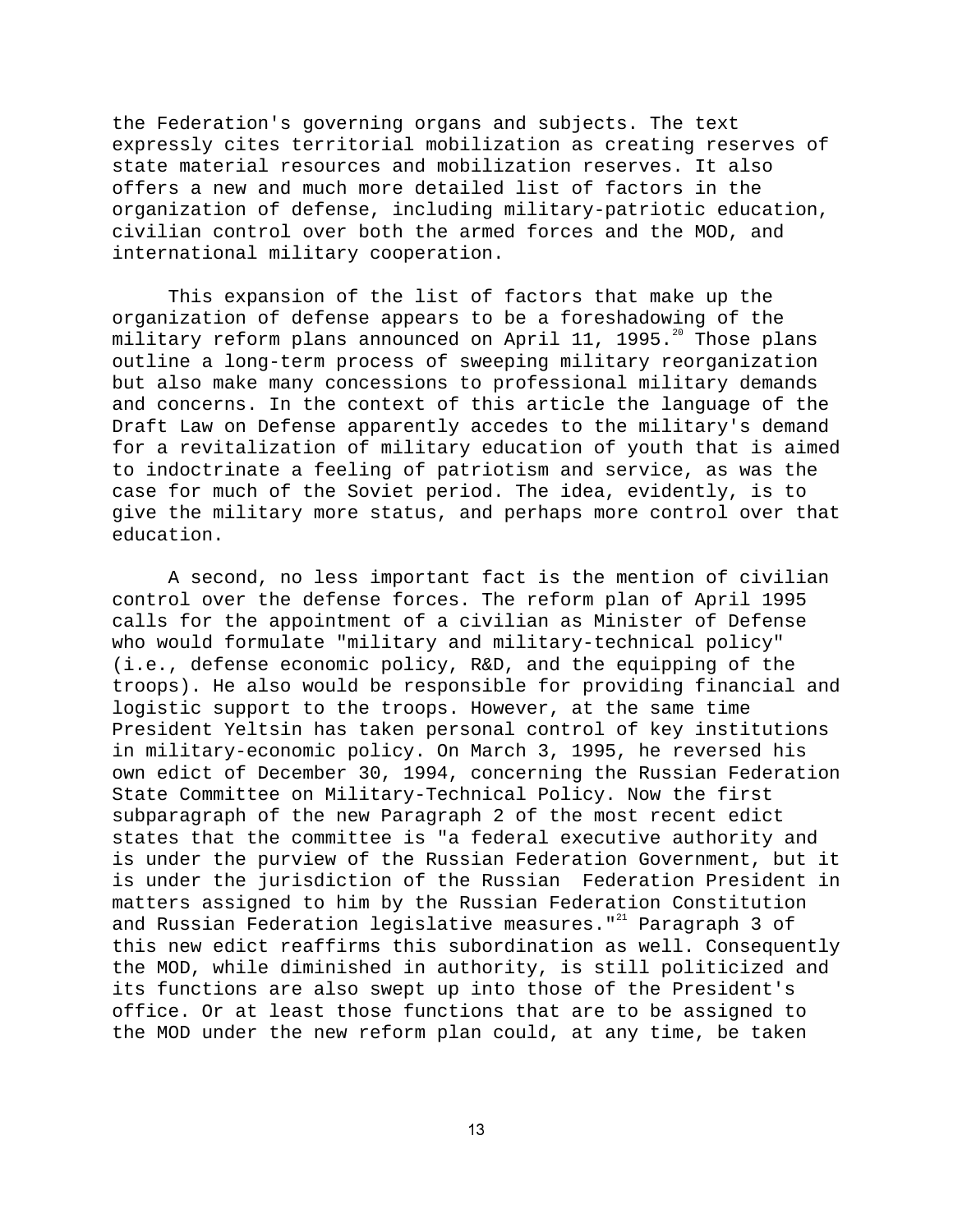away and removed to direct presidential control.

At the same time the command and control over the armed forces would be vested in the Chief of Staff, who would be directly subordinate to the President, not the Defense Minister. $^{22}$ By stating that civilian control of the military is a recognized aspect of defense organization, the law not only buttresses Yeltsin's position as CINC, but also that of the projected civilian leadership of the MOD. This language implicitly gives legal legitimacy to any future civilian Defense Minister because his tenure would then enjoy the force of law (or in this case presidential support and the President's decree as well). This language could then be used to suppress or rebuff military pressure to name a general as a future Minister of Defense. If one remembers that every Soviet appointment of a Defense Minister after Stalin involved a bruising internal struggle between the armed forces who wanted an officer, and others pushing for a civilian, the importance of this statute and reform becomes clear.

But there are additional, less overt implications of this language as well. First, because the language of this draft law states that civilian control of the military is part of the defense organization of Russia and that the President is the CINC, the Minister of Defense is statutorily removed from the chain of command, at least implicitly, if not explicitly. This not only strikes at his power over the regular armed forces, it also can be used to prevent the Minister from consolidating the other forces under his control as Grachev clearly wants to do.

Thus, in the aftermath of Budyonnovsk, where a high degree of incompetence manifested itself, Grachev stated his intention to propose that all departments with armed forces–the Border Troops, the MVD Troops, and those from the Ministry of Emergencies (Civil Defense, earthquake relief, etc.), as well as special sub-units of the security service be placed under his ministry and their leaders reappointed as Deputy Defense Ministers subordinate to him.<sup>23</sup> Clearly Grachev has figured out that military reform is antithetical to his power, status, and position, and will resort to all kinds of bureaucratic maneuvers to ditch the projected reform. But his actions also indicate that in a system such as Yeltsin's all politics is not merely "local" but also very much a type of traditional bureaucratic politics.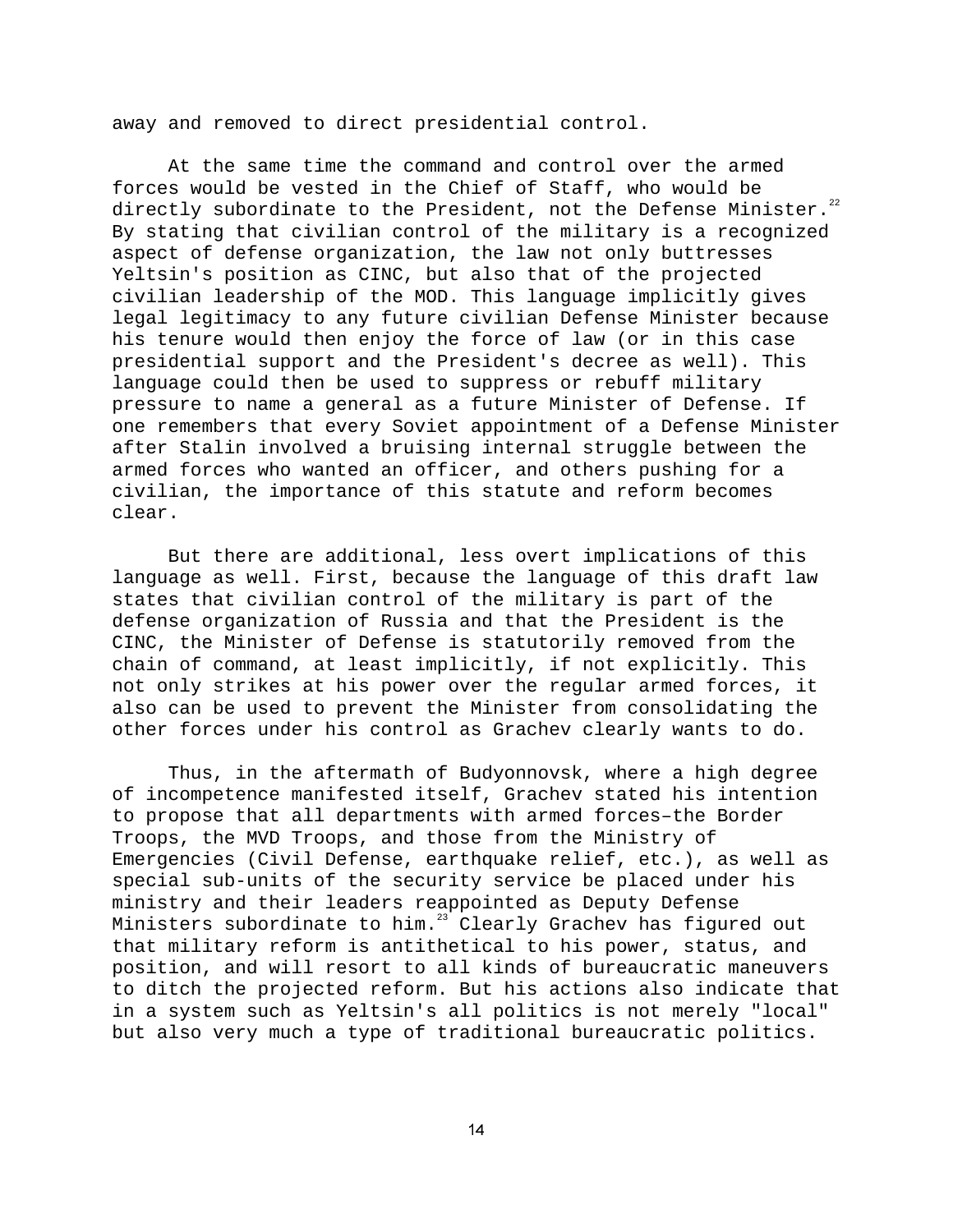After all if all the troops are not to be under Grachev, the only other alternative would be to place them directly under Yeltsin in one super-organization and there is currently some talk that this might actually come to pass. $24$ 

The second implication of this language is that it reflects the official line that civilian control exists because the President is a civilian and has jurisdiction over the main issues of defense policy. A corollary of this argument is that civilian control exists because the President, the government, and the Parliament have legislative initiative and the executive is supposedly accountable for its actions to Parliament as stipulated by the 1993 Constitution. Allegedly as well, parliamentary bodies control defense funding and the introduction of states of emergency, alert, and foreign interventions.<sup>25</sup> Therefore, putting such language into the law is another way of legally depriving Parliament of the initiatives it supposedly had in 1993 since this law and the law on peacemaking deprive it of just those powers.

Although the claim is made that, because of these supposed factors of civilian control, such control exists, students of the Russian system well know that this principle is observed more in the breach than in the observance. As Igor Tishin writes,

However, one needs to keep in mind that in contemporary Russia effective implementation of these principles in the actual practice of civilian-military relations depends greatly on the level of political culture of civilian and military establishment as well as on the internal economic and political situation.<sup>26</sup>

There are still further important implications of the reform plan that are foreshadowed in the Draft Law on Defense. According to the reform plan, the Chief of Staff is the operational commander of the armed forces in any contingency, yet that is exactly what was not done in Chechnya where, apparently, Pavel Grachev acted as the operational commander from Moscow. The troops' and high command's poor performance in Chechnya seemed to have settled matters against Grachev and the MOD as far as this draft was concerned. Today MG Anatoly Kulikov, the CINC of the Internal Forces, is the operational commander in Chechnya, another sign of the breach of the intended reform plan. Evidently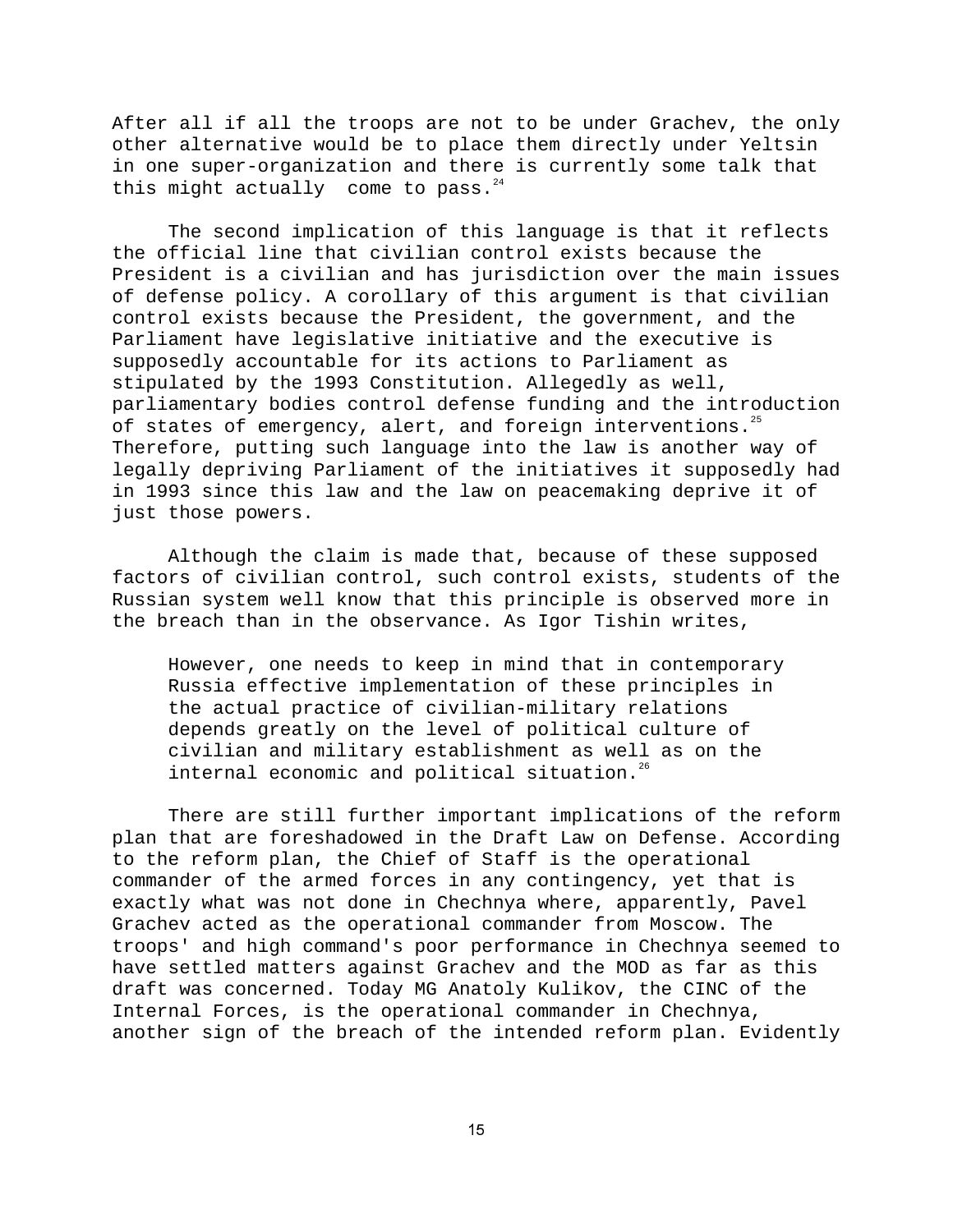expediency, and not legalism, will continue to govern such decisions.

Apparently as a result of the poor performance in Chechnya, the new reform plan builds on language implicit in the Law on Defense (see below) and will remove the MOD from the operational chain of command, confining it to the raising of troops, their training, provisioning, procurement, and logistic support. This is intended to preclude the possibility of Grachev or any subsequent minister building up a position among the armed forces that could challenge Yeltsin. Yet Grachev again is clearly fighting this. He told the press on April 19, 1995 that Russia would not have a civilian MOD or a separate General Staff subordinate to the President because "so much is subordinate to the President already."<sup>27</sup> Thus it is clear that the military will now engage in a bruising battle over its reorganization at a time when it is politicized, fragmented, demoralized, and under severe attack, not to mention drastic fiscal constraints.

If the reform plan and the apparent intention of the law on Defense do prevail, Yeltsin, as the Chief of Staff's direct superior, will thereby further remove the armed forces from legislative accountability and scrutiny, a process that is consonant with the general strengthening of presidential authority beyond any accountability. That would also put the army directly under Yeltsin's command and authority, confirming the notion that by civilian control, Yeltsin means his personal control over the armed forces. Under this structure it is highly likely that the Chief of Staff's position will also become politicized just as Yeltsin has deliberately politicized the Minister of Defense's role. If the Chief of Staff becomes a politicized figure, that would have the same unfortunate consequences as Grachev's tenure as Minister of Defense has had. Finally, in order to counter the possibility of the military's opposition to him, Yeltsin advocates a further increase in the Ministry of Interior forces–the MVD. This even as the army is cut from 1.5 million to 1.2 million, two military districts are dropped, and the Baltic and Black Sea Fleets are eliminated.<sup>28</sup> Given Kulikov's observations about the Internal or MVD Forces duplicating the army's functions, this appears to confirm that Yeltsin is playing a sophisticated military version of divide and rule among his various armed establishments.<sup>29</sup> Like the Tsars and Stalin, he has grasped that the secret of his power is to weaken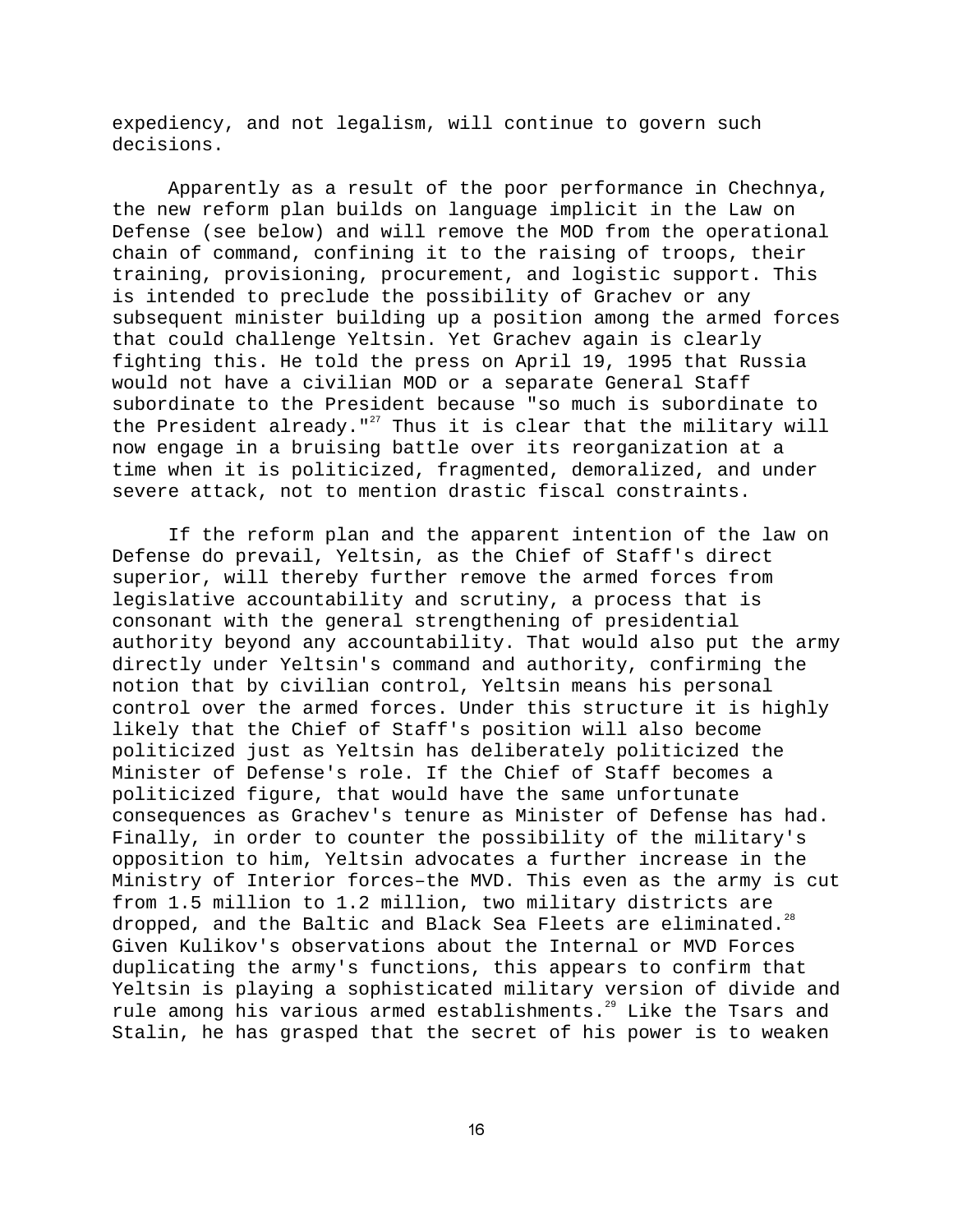and divide all possible governing institutions and while placing them in a constant posture of mutual confrontation.

Yeltsin's consistent upgrading of the MVD and other internal forces for protection of the President and the government at the expense of the armed forces also appears in this intended reform. This particular reform further extends the trend to augment internal security forces and place them on a footing at least equal with, if not above, the military. Furthermore, the reform reflects the fear of internal threats to Russian security rather than external threats. Finally, it indicates that there are not enough resources available to support a large military. Inasmuch as both the armed forces and Ministry of Interior forces (and other internal security forces) are now to be under Yeltsin's direct control, they will all be removed from effective parliamentary scrutiny to become Yeltsin's rather than Russia's forces. Indeed, the new setup resembles nothing so much as the old Tsarist formula by which the Tsar exercised, or sought to exercise, personal authority and control over military policy. As Nicholas II said, "doctrine is whatever I decide it is." For this reason many of these plans' implications, however implicit and unfinished, carry disturbing echoes of autocratic rule.

Perhaps it is because official thinking was already moving in the direction outlined above that this law has a much broader and more sophisticated conception of what military issues entail. This notion of a broader military agenda may well reflect efforts to stem and reverse the critical manpower shortages afflicting the armed forces and to reestablish their prestige. Thus the parliamentary vote in April 1995 to lengthen the basic service period to 2 years and to delay movement toward an allvolunteer army may be part of that mood.<sup>30</sup> This paragraph also shows more concern for framing issues of civilian control in precise language, probably to codify Yeltsin's personal control of those forces for reasons given above.

This concern for more precise formulation of issues of presidential control appears in Article III. It adds that legislation on military affairs is based on the new constitution to include federal constitutional and federal laws. Article III has a much broader sweep than before, codifying Yeltsin's virtually unlimited control as established in the constitution. Moreover, Soviet laws not contradicted or superseded by new laws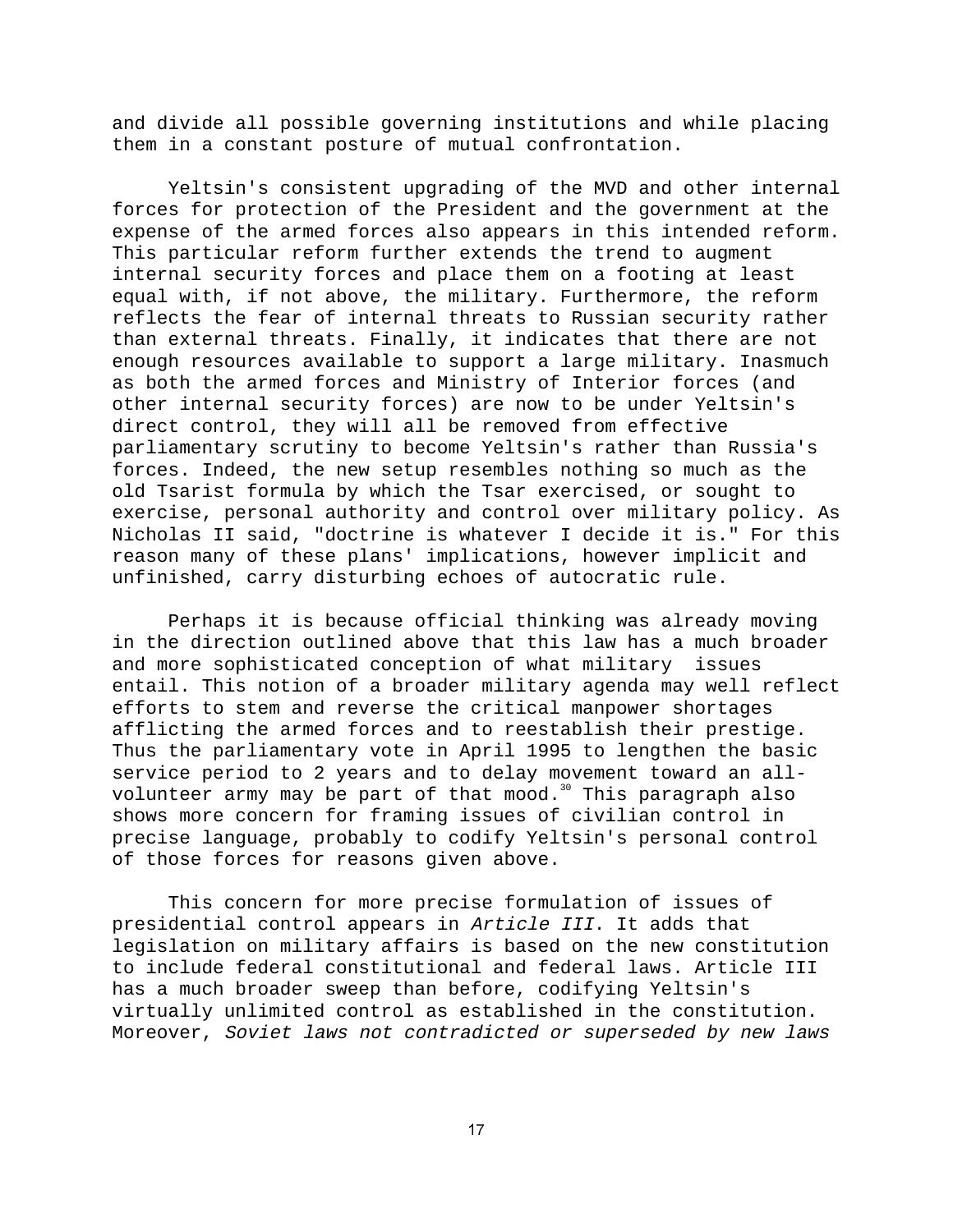remain in force. While this may simply be an administrative continuance, it surely shows a failure to devise a new Russian military code.

More broadly, this paragraph reflects the government's continuing incoherence regarding the nature of law and the idea of rule by law. Federal laws are bills brought to the Duma. If they have fiscal implications for the state budget, they have to be accompanied by a "conclusion" from the government. They are accepted by a simple Duma majority and go to the Federation Council within five days. They subsequently undergo a legislative process of scrutiny in the Council, or may not be examined at all, which leads to their being considered as laws. Federal constitutional laws are bills that Yeltsin apparently cannot veto. But the constitution, not surprisingly, fails to distinguish between presidential decree and orders, merely saying that they may not conflict with the constitution or federal laws. Thus the notion of federal constitutional laws not only includes laws based on parliamentary and presidential understanding of the language of the constitution's provisions, it also comprises presidential decrees.<sup>31</sup> Since officials, in any case, do not believe themselves bound by laws, this language remains unclear and nonbinding unless a dramatic change occurs. In effect, law still remains, to a great degree, the will of the chief executive.

Article IV further codifies Yeltsin's position in precise formulations by enumerating the President's very broad powers as CINC and as ratifier of doctrine, but obliges him to report annually to the Federation Council. It should be noted that the law does not hold him accountable to the Council. It merely requires him to present the Council with an annual report. The law expressly specifies his control over nuclear weapons production, negotiations, deployment, and use; and over the appointment of personnel. This statute aims not only to broaden and list expressly presidential powers, but to confirm them and make him, in some cases, above accountability. At the same time it also formalizes a nuclear chain of command.

But this article's most worrisome aspect is the power it gives Yeltsin to declare a state of war, general or partial mobilization, and martial law in Russia or in separate localities. All he has to do is to communicate his intention to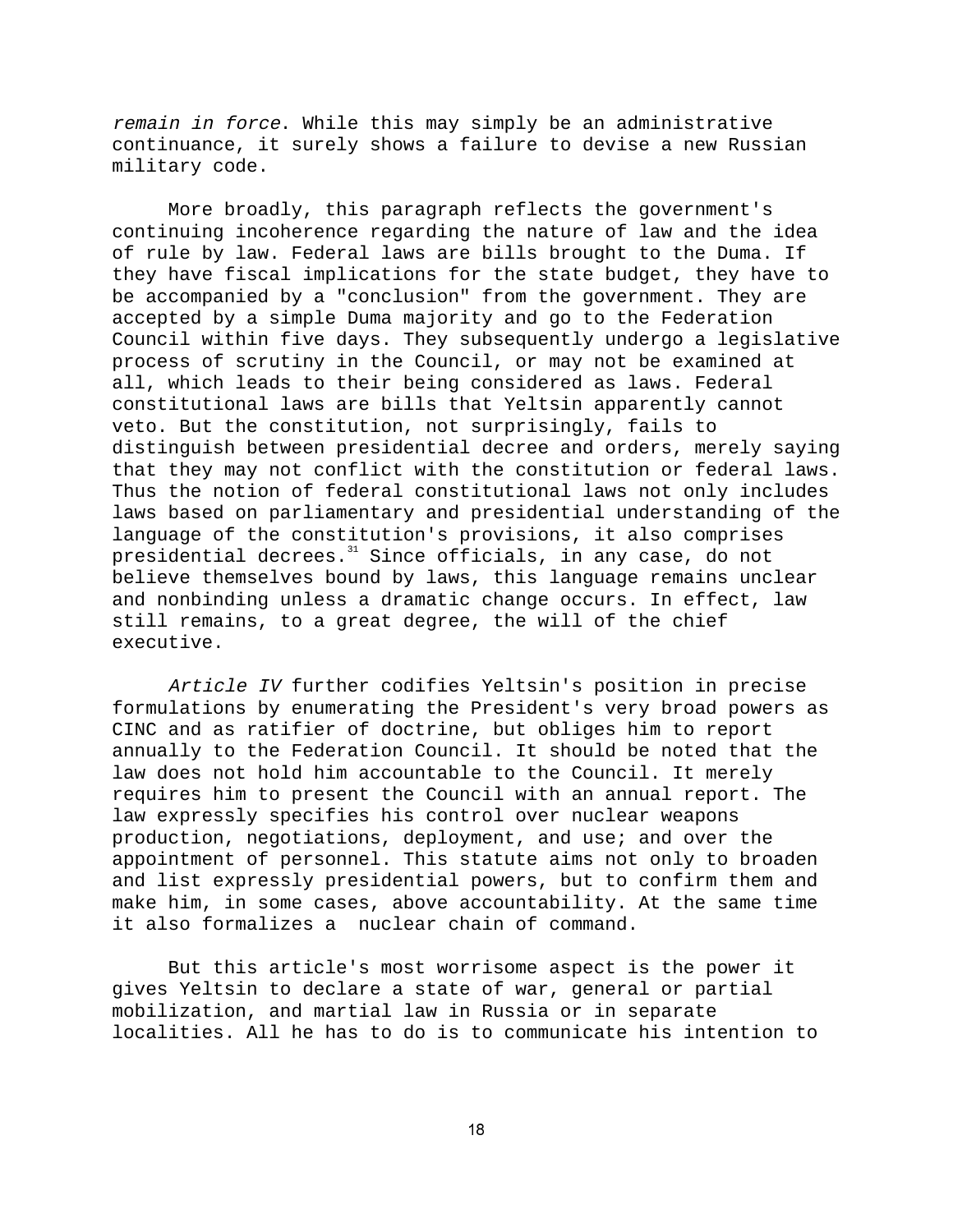the Federation Council. In Chechnya he did not even do that. This clause provides much latitude for abuse of power. It further ratifies Yeltsin's extra-legal powers by saying he can introduce normative acts in wartime or curtail their operation and lead the government in conjunction with the federal constitutional law or by martial law. This means he can suspend the constitution and govern the country under martial law without answering to anyone, as did Tsars Alexander III and Nicholas II from 1881-1905.

Similarly, he can direct the use of nuclear force in cases of the "appearance of an immediate threat" to the Federation's existence. This ratifies the first strike doctrine promulgated in November 1993 in the new Russian military doctrine. It also strongly hints at a launch on warning, or even preemptive strike posture against conventional attack. Nor must Yeltsin go to Parliament to get approval for the use of forces in that, or presumably any other, contingency. Moreover, the laws make no provision for control over strategic systems or the entire military system if Yeltsin cannot perform his duties. What happens then is a mystery.

The effort to enhance presidential power also appears in Article V. In its new form it eliminates the legislature's power to define military doctrine and gives it solely to the executive. Now Parliament can only legislate on the basis of the doctrine and Yeltsin's annual message. This provision accords with Grachev's frequent assertion that the doctrine should have force of law. Of course, if the doctrine is legally binding, it becomes the basis for military legislation and provides a constraint on anything Parliament might do. The notion that doctrine equates to law is a former Soviet formulation and a most mischievous proposal. Under that formulation the military would elude day-today legislative supervision and parliamentary control of the MOD to make sure it is following a sound policy.<sup>3</sup>

While Parliament is supposed to immediately consider and enact resolutions on a declaration of war and the introduction of martial law, it is clear that presidential power overrides their decision or can preempt it. The Federation Council also has no direct control anymore, as it did before, over the composition and structure of the armed forces. The former powers of the Supreme Soviet are broken up among the two houses of the new Parliament or the President. Thus neither house, as enumerated in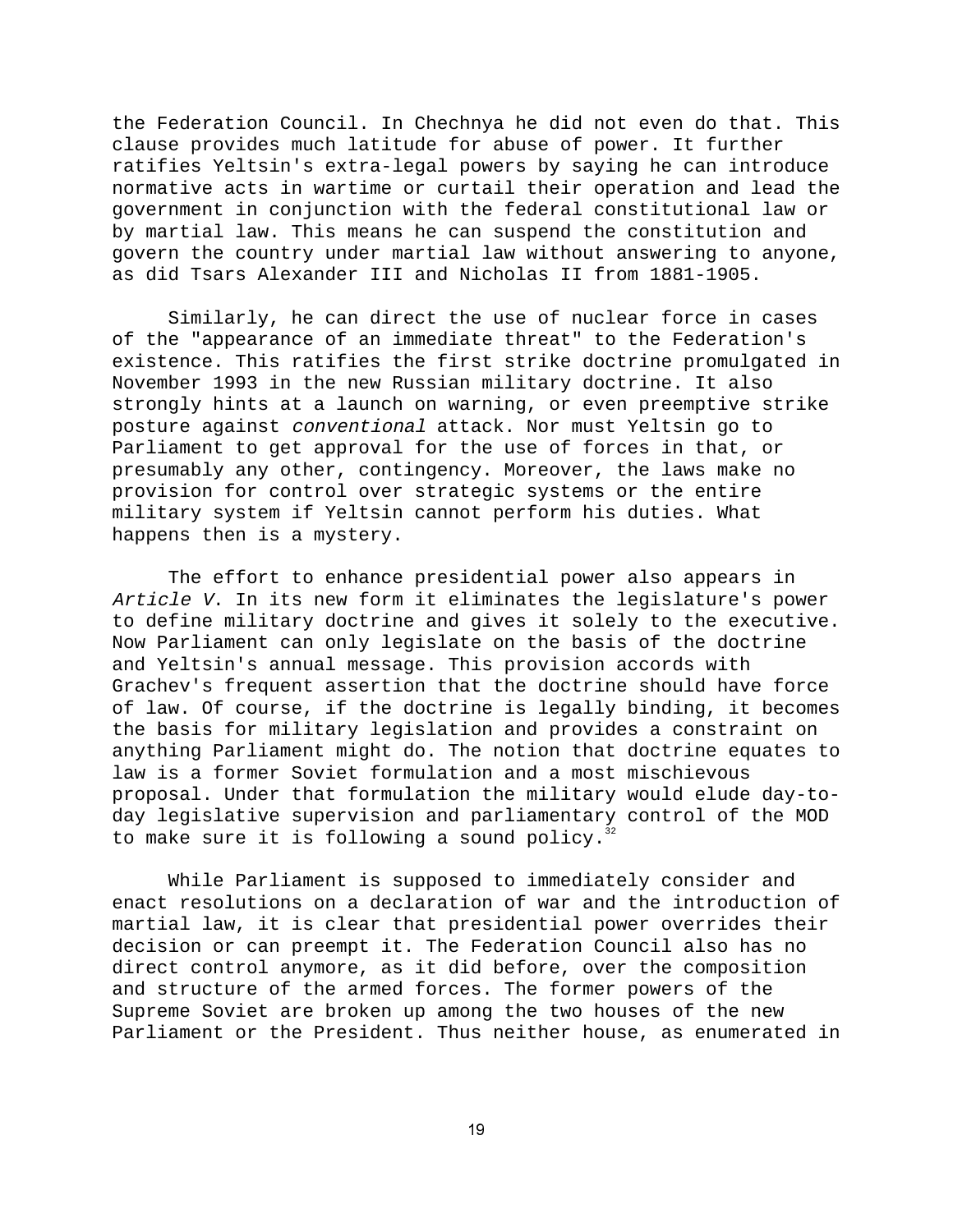Article V, can declare partial or full mobilization, martial law, or a state of war, but must wait upon presidential initiative in the latter two cases. Neither do they have power over mobilization, or the use of forces abroad. Nor does the legislature any longer determine presidential powers over nuclear issues. And the attempt to invest doctrine with force of law would also legalize the doctrine's rather traditional, almost Soviet, formulation of assessments of threat to Russia. $33$ 

A further example of this stress upon increased executive powers is the statement in Article VI that the government, i.e., not the legislature, has direct responsibility for the condition of the Russian Federation's defense. Another interesting new enumeration of executive power gives the government responsibility not only for negotiating with other states to lower the military and nuclear danger, but also to do so for the creation of collective security, and to subscribe to corresponding intergovernmental agreements. This last formulation is nowhere mentioned as being subject to parliamentary investigation or approval and opens a loophole for secret agreements. It also provides a mechanism for extending the Tashkent Collective Security Treaty of 1992 into a restored military-political union without parliamentary participation.

Article VIII reinforces and extends the emphasis on the defense mobilization system. According to its terms, industrial and manufacturing enterprises fulfill measures listed in mobilization plans and agreements. This refers to the old mobilization system and is a means of codifying its remnants into law. This could have disastrous economic-political implications for the country, at least in part because it preserves a key sector of the Soviet economy and also because it vests too much power in the Military Industrial Complex.<sup>34</sup> The new law also charges enterprises to plan to accumulate and preserve mobilization and state resources on a contract basis if not otherwise established by law. Since the first part of the text and earlier language can be construed as establishing the mobilization system by law, this appears to confirm a military industrial sector permanently dependent upon contracted state orders and tied to perpetual readiness.

Article IX expressly retains conscription as a civilian obligation. That will have a negative implication for military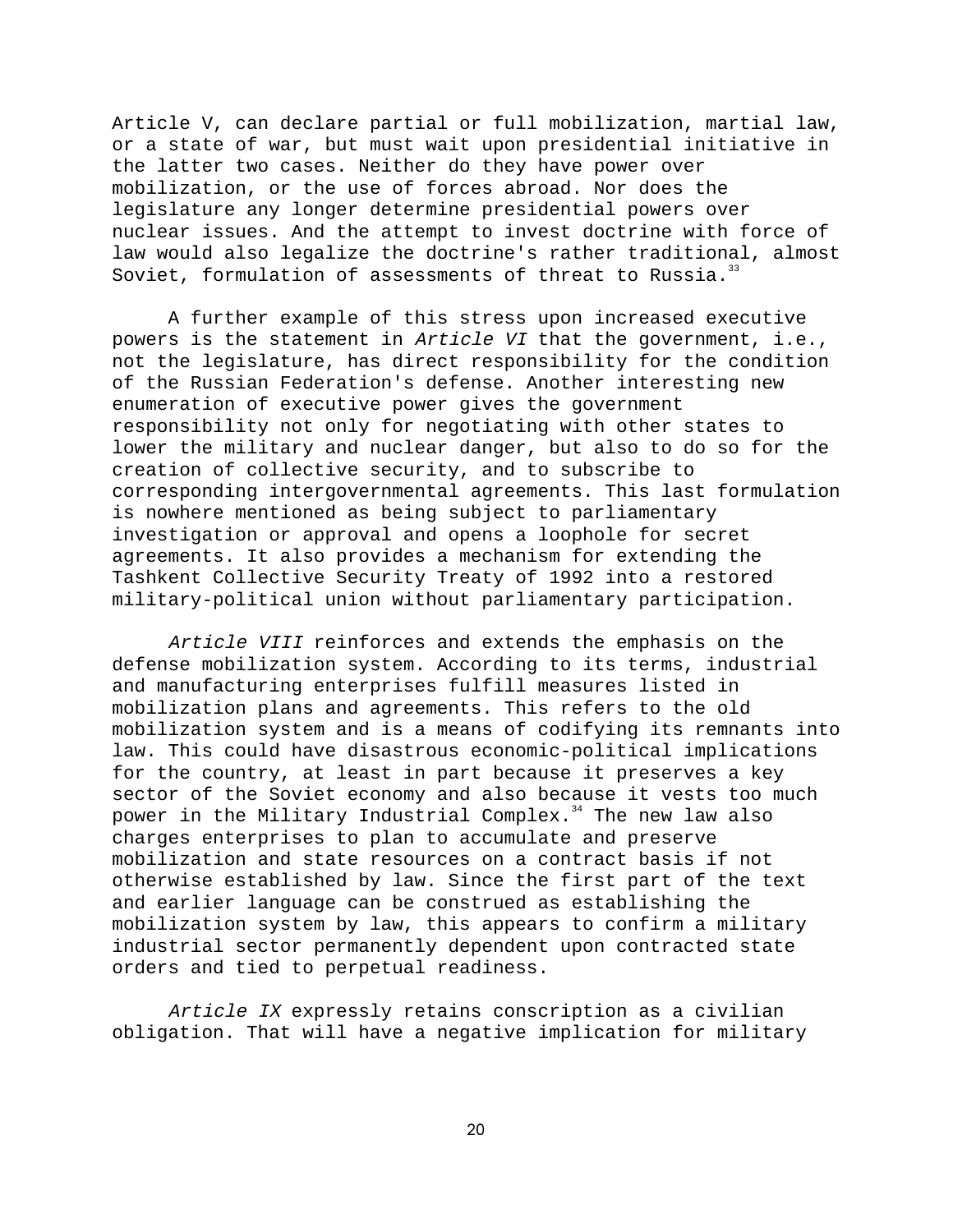reform by perpetuating the brutal practices to institutionalize subordination that were commonplace in the Soviet army. But since the MOD has made clear that a fully professional army is some years away, this appears to be the only way to compel conscription. Even so, everyone knows conscription will not work or satisfy manpower requirements unless it is imposed by coercion.<sup>35</sup> The recent legislation extending the basic term for draftees to 2 years is an example of that trend.<sup>36</sup> Could this law then become the legal justification for further such coercion?

Article X reflects the desire to maximize control in Yeltsin's hands and to obstruct paramilitary operations. But it also provides language allowing the use of the army for domestic political purposes. It states that summoning units, subunits, and other formations of the armed forces to fulfill tasks not connected with their original intention of repelling aggression is only tolerable on the basis of the President's decree– Ukaz–in agreement with the Federation Council and published in the mass media. This replaces the original language, which specified that this could only be done through a resolution of the Supreme Soviet or passage of a law. The obvious implications are alarming. We need only recall that Yeltsin did not even inform the Federation Council before taking action in Chechnya. Furthermore, this is perfectly legal. Amazingly Russia's government and (if this law is passed as is) public law now state that a presidential decree alone suffices for making military intervention at home legal.

The nature and composition of the actual armed forces in Article XI is also much more specific and inclusive than before. It vests control over that structure in the executive branch– President and Government–and control regarding the composition of forces in the General Staff and presidency. This seems to be a way to limit the MOD's operational control over forces, a trend that emerges more explicitly below and is most significant. As noted above this language clearly foreshadows the new military reform plan. This plan decreases the role of the MOD while enhancing that of the General Staff, which becomes operational commander of the armed forces under the President. It is also significant because there are widespread reports that the debacle in Chechnya led Yeltsin to consider taking direct operational control of the General Staff, removing it from the MOD's control.<sup>37</sup> The planned reform calls for this. That move would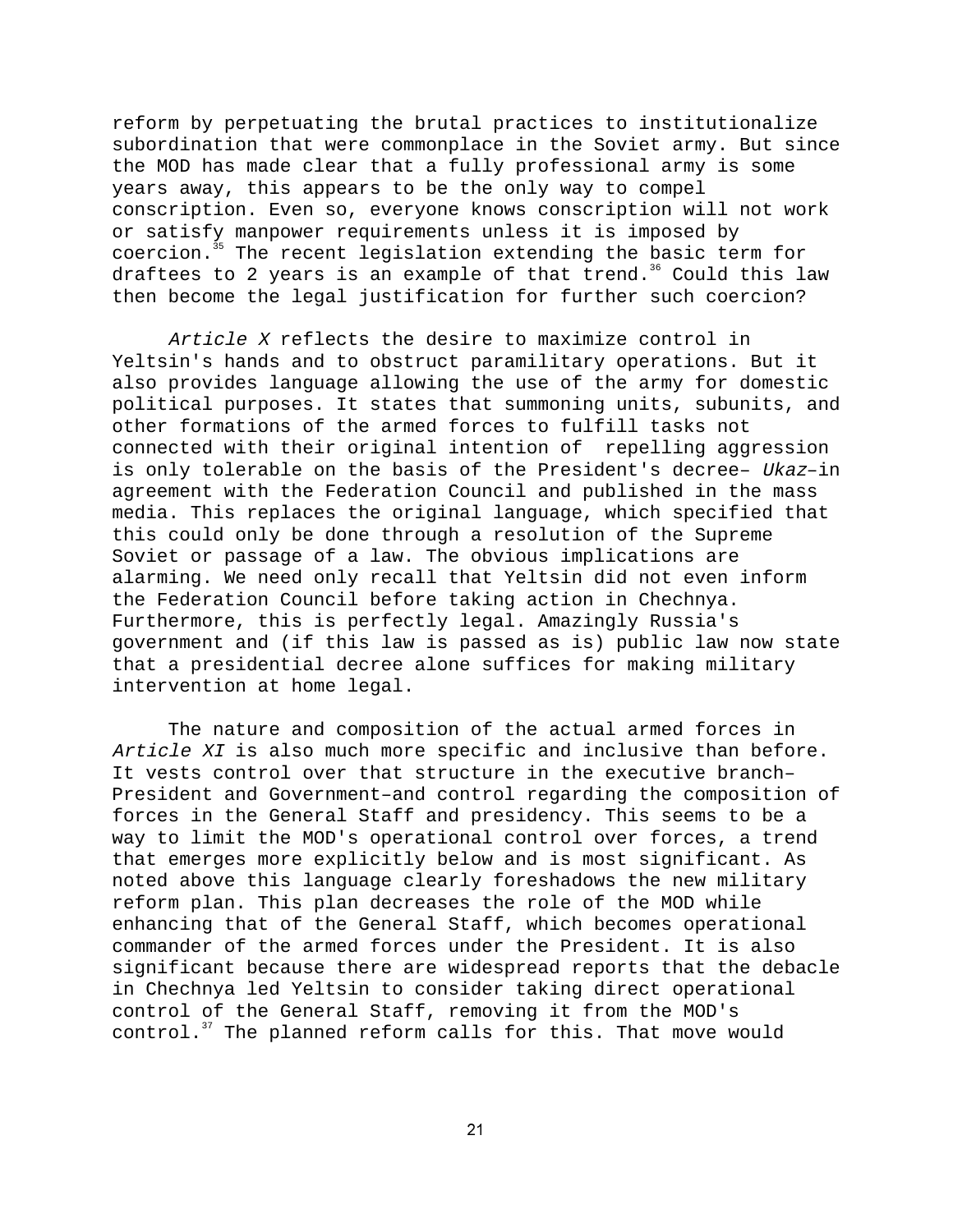further personalize military administration while also substantially curtailing the MOD's power and authority over the armed forces and enhancing that of the General Staff.

Indicating the General Staff's enhanced powers, Article XII expressly notes the use of conscription and of volunteers for staffing the armed forces, and states that the peacetime number of military and civilian personnel is determined by the General Staff and ratified into law annually with the Federal Budget. This also means that the annual levy is not subject to authorization on its own merits but is part of the broader budget package. Since Yeltsin can mobilize troops and pay them without legislative authorization based on the peacemaking law and earlier clauses, he can easily get around this language to mobilize the troops.

Article XIV takes general leadership of the armed forces from the Supreme Soviet and gives it to the President as CINC. New language makes it much clearer that while general direct leadership is exercised by the MOD, it is the organ of administrative regulation and the General Staff possesses operational leadership. The reform plan spells this out more explicitly and reflects, as well, a return to General Vladimir N. Lobov's 1991 plan for military reform. In so doing, the draft law and the new reform plan weaken Marshal Evgeny I. Shaposhnikov's 1991 idea of centralizing control of the staff in the MOD. $38$  These decisions, and the legal language employed, clearly represent a defeat for Grachev and the MOD and signal the elevation of the General Staff. Thus the statute also gives the operational authorities more flexibility in devising command structures on a basis other than functional or territorial command as specified in the earlier law.

The tendency to downgrade the MOD again appears in Article XV where its functions are now restricted to realizing Government policy, not its own policy (the adjective Government is new), and is restricted to participating in the development of presidential proposals on questions of military policy and the charter of the Federation's military doctrine. That is, it does not draw up the doctrine itself but comments on its charter, the public unclassified part of the doctrine that was published in November 1993. It can also only develop proposals for a draft budget for defense spending, not, as in the earlier case, develop drafts for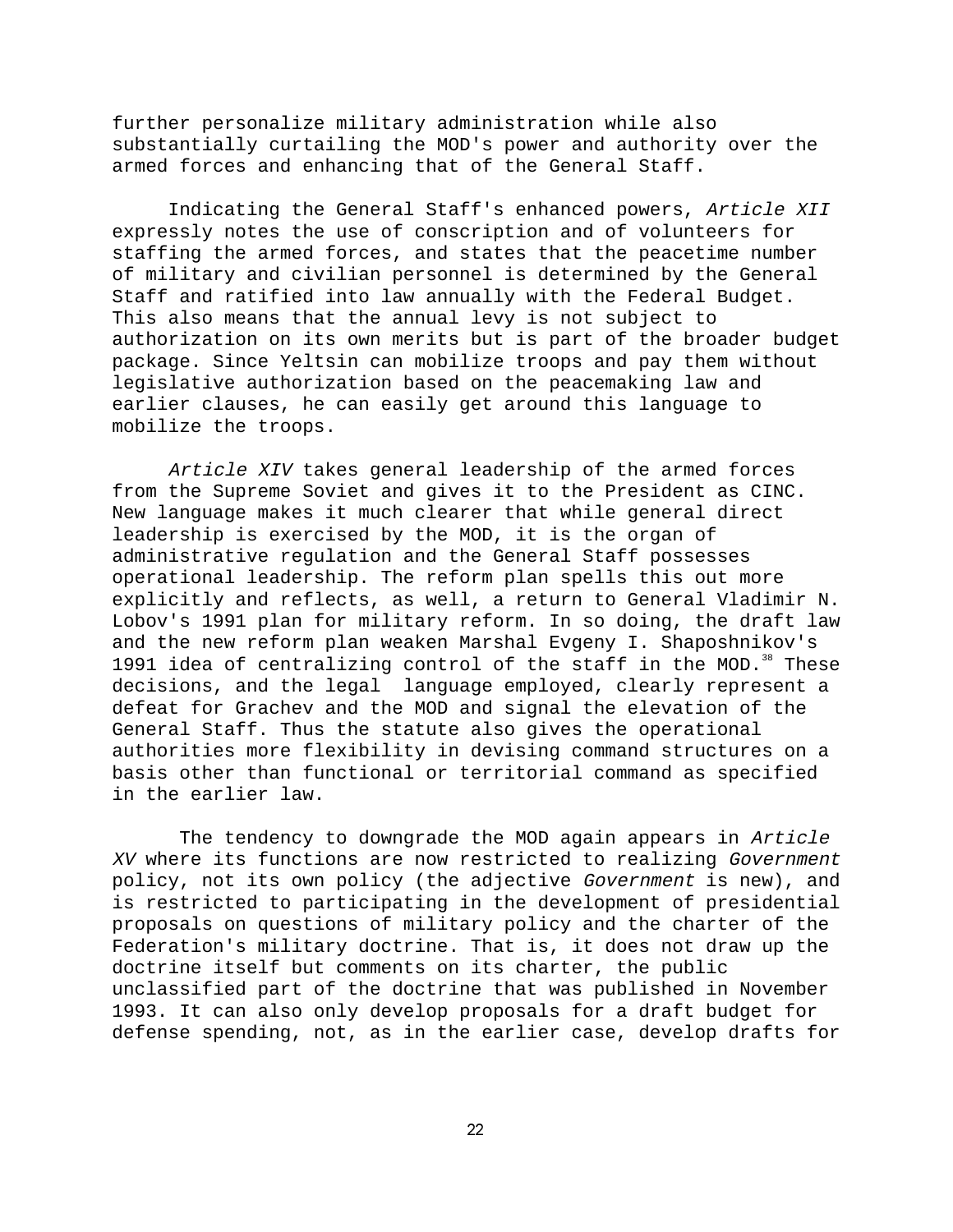a defense budget, and present it to the government. It now also must fulfill tasks outlined in both the statute on the MOD and that of the General Staff.

But, as stated in Article XVI, the General Staff develops proposals on the composition of the armed forces and their organizational staff structure. It drafts the proposals on the doctrine and tasks, deployment, and supply of force groupings, and provision of weapons and technology. It organizes military intelligence for security and for the deployment of the armed forces as well as for operational and other military mobilization. Thus, its operational control of the armed forces is spelled out in law for the first time in years.

The only new aspect of Articles XXI-XXIII is that they state that martial law, mobilization, and civil defense are to be determined by federal constitutional or federal law. These provisos continue the trend toward asserting the primacy of the new constitutional regime in Russia over the order that died in October 1993. But, as we have seen, that federal law amounts to nothing more than Yeltsin's decree. So again we have a law but no means of enforcing it. As in so many instances, the law is a facade behind which the real forces govern on their own.

Article XXIV, in referring to diversionary or terrorist actions, adds the word group to underscore the danger, or the threat of such actions being carried out in conditions of ethnic conflict in Russia. It displays the heightened danger of those threats, but also implicitly legalizes deploying troops against whole peoples or republics allegedly on ethnic grounds. This implicit pretext for ethnic conflict forebodes a troubled future.

Article XXVI, quoted below, reflects the new importance given to claims that Russia acts within international guidelines for peacekeeping operations. This has already been referred to in the law on peacemaking and is no more accurate for being placed here. But the text, cited below, represents an effort to present the image of a legal or rule of law state approach that would justify such actions.

The Russian Federation participates in peacemaking operations to support international peace and security in conformity with its obligations under the UN Charter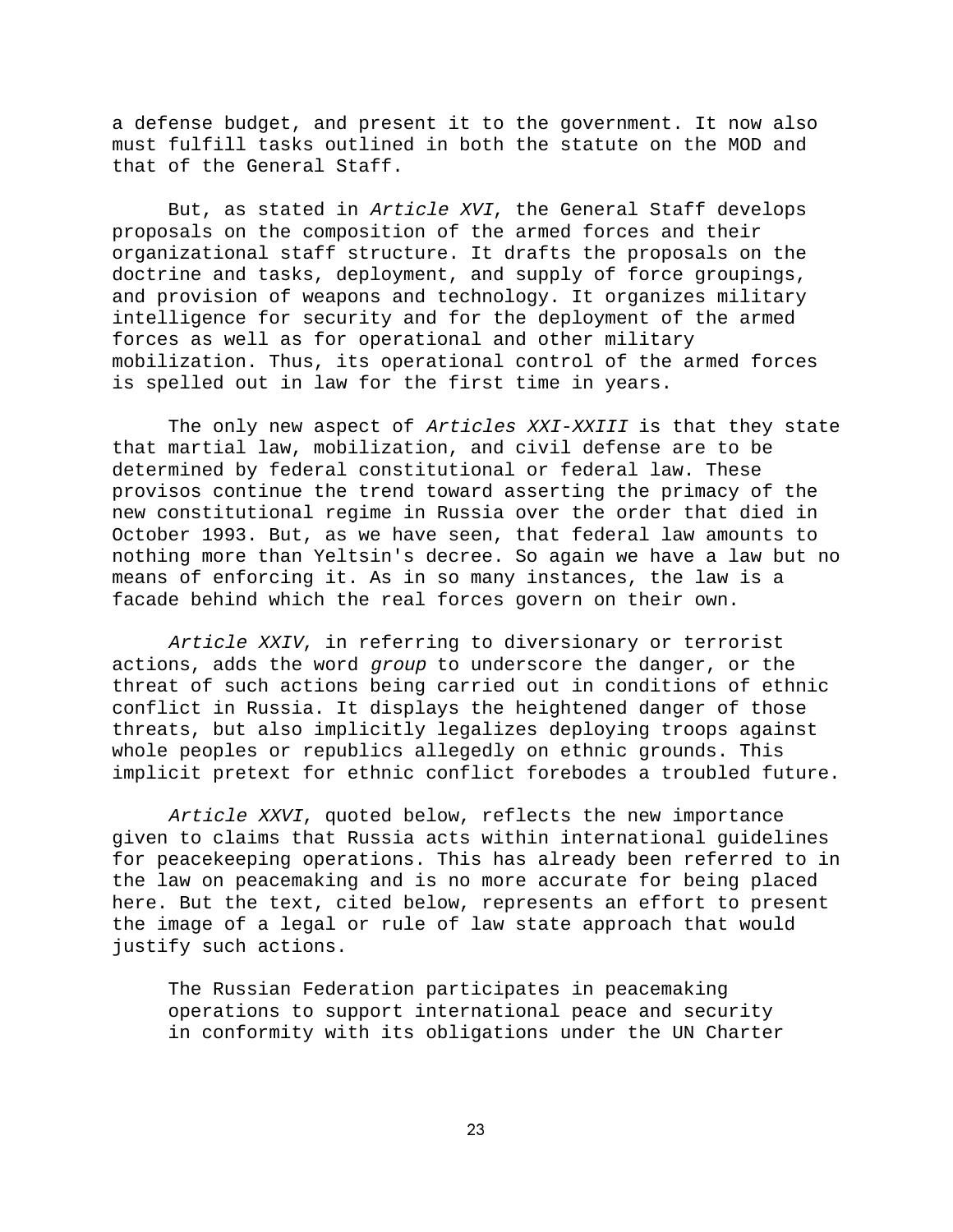and other international treaties and agreements. The Russian Federation independently, in each individual case, determines the advisability of its participation in that operation. The order of the assignment of peacemaking forces and the fulfillment of militarytechnical assistance is defined by federal laws.

What is noteworthy here, as in the Law on Peacemaking, is the effort to safeguard Russia's freedom or authority to intervene in the CIS while answering to nobody at home or abroad, yet appear not to be conducting objectionable operations.

Article XXVIII is entirely new and re-lists all the powers given to the President, thus reconfirming and spelling them out, and confirming the law's basic trends. There do not appear to be any new powers here. But by doing so, the law not only reiterates Yeltsin's powers, presumably it explicitly broadens those powers that are implicit in preceding paragraphs or other laws, thereby actually extending presidential power.

### **Summation**.

In general these laws do not resolve issues of civilian control. Instead, they represent an effort to concentrate power in the President rather than the legislature. Both draft laws also try to confirm the existence of a new federal constitutional order and make that the basis for law by referring virtually everything to the federal constitution or federal law.

The Draft Law on Defense also reflects a trend towards more enumeration of specific powers and responsibilities for the executive branch and a corresponding diminution of legislative prerogative. It reflects old thinking in its insistence on conscription, implicit threat assessment, nuclear provisions, and economic and industrial mobilization; and it does not resolve nuclear command and control issues, especially if Yeltsin is incapacitated.

Lastly, this particular law reflects, even before the Chechen invasion, an attempt to weaken the MOD and Grachev while imparting a much higher profile to the General Staff. Thus, this law invokes the discredited 1991 Lobov plan as well as earlier Tsarist precepts of military organization. This draft law also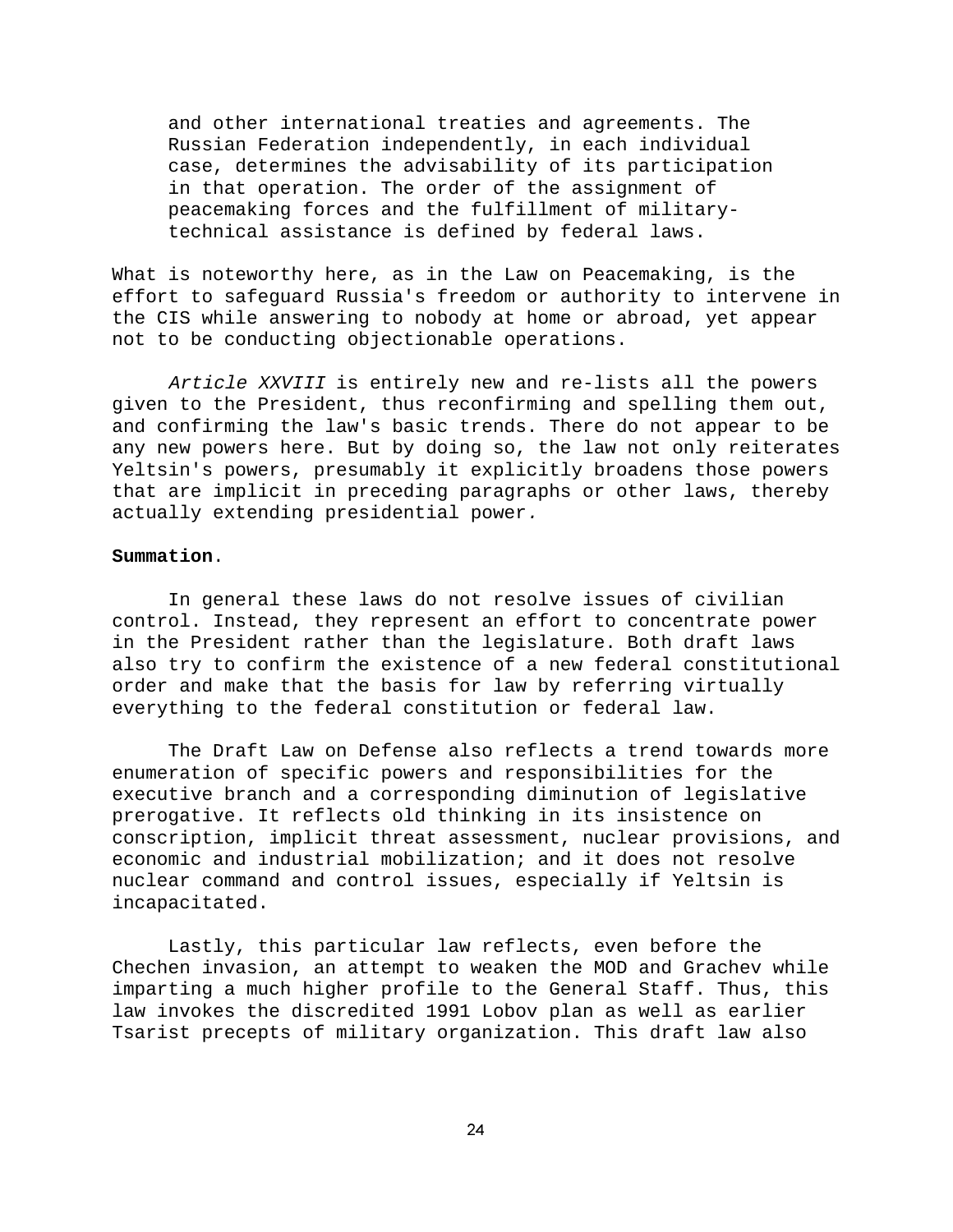reflects and anticipates the forthcoming reform plan's intention to give more operational authority to the General Staff and less to the MOD and the Minister of Defense. For instance, Marshal Grachev does not appoint the Chief of Staff.

However, there are serious deficiencies in the law or problem areas concerning operations:

• Yeltsin's right to mobilize troops or to declare martial law is not contingent upon legislative approval or the actuality of a threat. The threat need only appear as such (presumably in Yeltsin's mind) to be so defined.

• Yeltsin can declare martial law or war without legislative accountability. He can also commit the country to secret international accords or peacemaking operations, or even reunion of the CIS without first going to the legislature. We have seen the latter precedent in Abkhazia and now in Chechnya.

• The doctrine expressly indicates a nuclear posture that justifies preemptive nuclear strikes, even against purely conventional weapons attack, or a launch on warning posture, should a threat to the Federation's existence appear.

• The law makes no sign of inclining to get rid of conscription. Indeed, it still provides for the draft as an explicit part of the defense program. Furthermore, the Parliament just voted to extend the service length by 6 months to a full 2 years. That decision goes against the intention expressed in earlier documents for the army to become an all-volunteer force. This legislation, therefore, is widely regarded as both a surrender to old-fashioned military notions of compulsory service and to the argument that debacles like Chechnya would not occur if the troops were better trained.<sup>39</sup> Though conscription could become necessary, it should not be there in advance of, or separate from, a declaration of war.

• This law in no way subjects the President, the military establishment, beginning with the MOD, or intelligence agencies to any form of parliamentary scrutiny or control. In effect, none of them are truly accountable or bound by law. Thus, in November 1994, the FSK (Federal Counterintelligence Service) was able to recruit men from the Army's elite, Fourth Kantermir Tank Division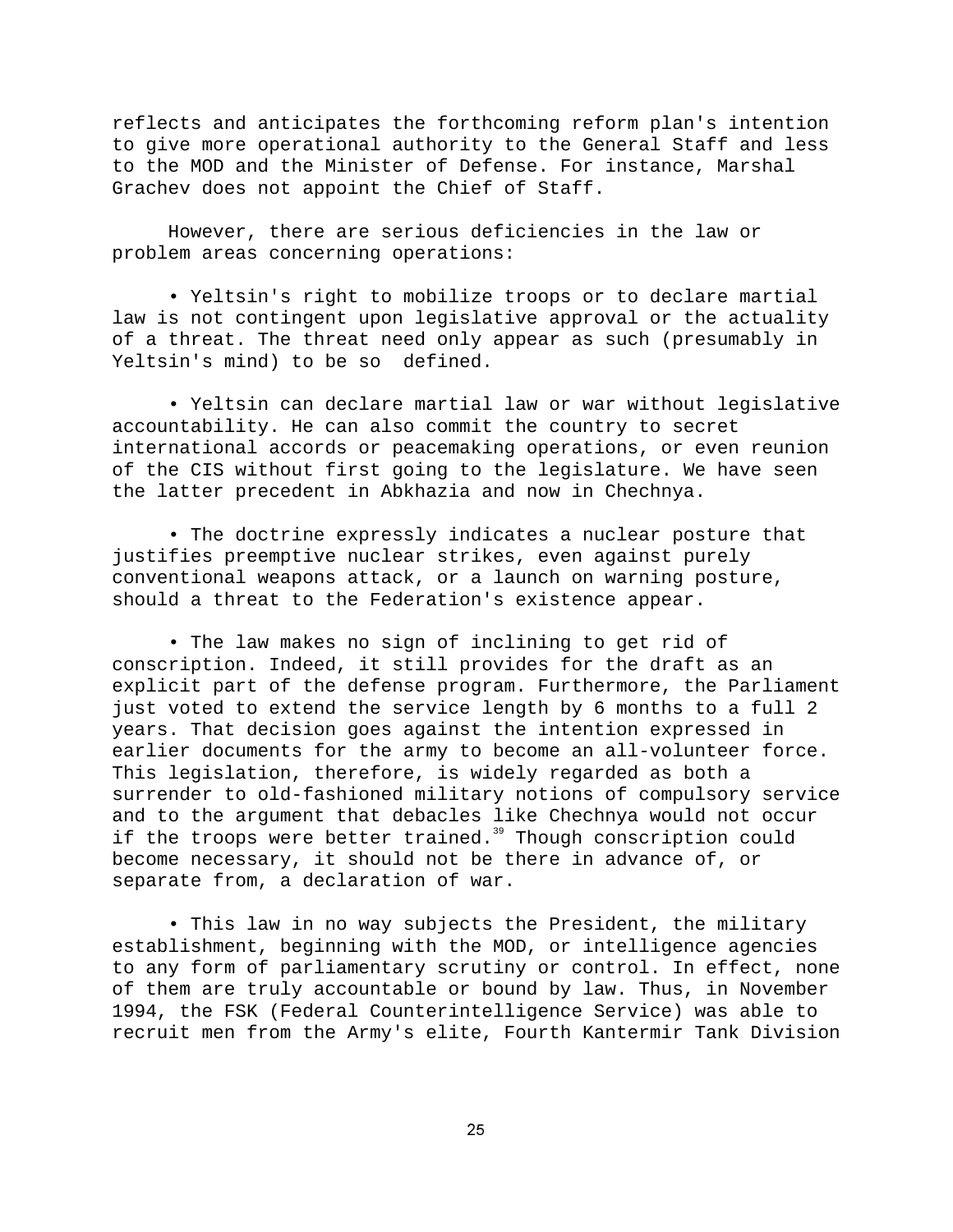for attempted coups in Chechnya without knowledge of the division commander.<sup>40</sup> This indicates an intelligence and military system that is out of control, which could have disastrous consequences, of which Chechnya may be only the first. For example, the Russian government has been accused of instigating repeated coup attempts in Baku in 1993-95 and Chechnya prior to the invasion in 1994, yet nobody has been held accountable. $41$ 

Another example of the disasters that either the current policy process or an out of control military and intelligence service could lead to is the announcements in April 1995 by Ground Forces CINC General Vladimir M. Semenov and by Marshal Grachev that they were stationing forces in the Caucasus in defiance of the CFE troops because Russia's security interests overrode the treaty's language.<sup>42</sup> Such unilateral and rash declarations could bring about the greatest disaster for Russia, namely the hardening of an anti-Russian European bloc. This would be a calamity infinitely greater than anything that might happen in the Caucasus.

The absence of effective, civilian, democratic control also manifests itself in another way. it is very clear that all the instruments of military power, the regular forces, Border Troops, and the MVD, are being politicized and are under pressure to be under Yeltsin's personal and unaccountable control. Yet at the same time, these draft laws, the intended military reform plan and public disaffection with the MOD, Grachev, and Yeltsin have led to a situation where an intense bureaucratic struggle is already underway that will further fragment and politicize these forces. This battle, whatever its outcome, will probably weaken further any efforts to install meaningful institutional control over the military and diminish the likelihood of a democratic outcome in the foreseeable future.

• The law often refers to the mobilization system. This suggests Russia will keep or only superficially revise that system which is a fundamental brake on reform and a basis for the military-industrial complex's excessive power. That seriously damages the cause of military, economic, and political reform.

#### **Recent Trends**.

The most recent events, laws, and revelations in tandem with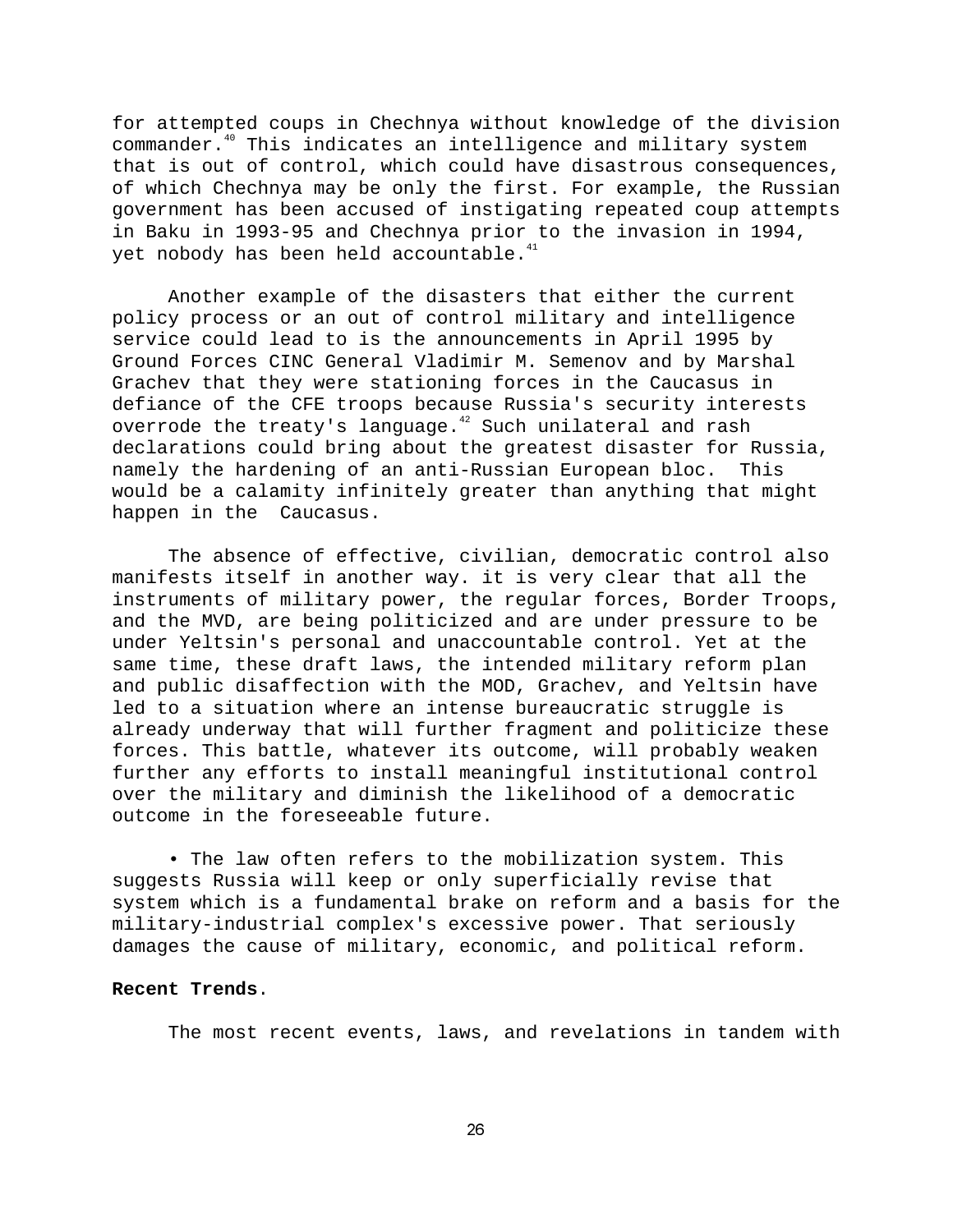the Chechnya war confirm this trend towards centralization of authority in the presidency, executive branch, and extra-legal procedures. These events and trends include the laws discussed here, the laws concentrating more powers in the President and police, and the military reform plan. For instance, recently the Parliament accepted Yeltsin's law putting modern forms of telecommunications under state control and making the Ministry of Foreign Affairs directly responsible to him alone.<sup>43</sup> The new law on the Intelligence Service also calls for unifying foreign and domestic intelligence and counter-intelligence after the KGB model and permits the use of informers in government agencies, again with insufficient parliamentary accountability.<sup>44</sup> Although there is some sentiment in the Duma for revising the constitution to make the use of military forces inside Russia contingent upon the Federation Council's approval, it is not at all clear that such a law or revision of the constitution could pass and whether it would be enforced.<sup>45</sup>

Nor do either of the laws analyzed here mention the Security Council, the real nerve center of current defense policymaking since 1992. The laws governing its functioning are so nebulous as to be meaningless, and the Council has consistently been able to elude parliamentary scrutiny. Although Yeltsin recently coopted Duma speaker, Ivan Rybkin, and Federation Council leader, Vladimir Shumeiko, to its membership, there is no risk that the Council can check Yeltsin's prerogatives or override them since, by statute, it is merely an advisory body. $46$ 

Yet this status does not conform to reality since the Council authorized the decisions that led to intervention in Chechnya. In effect it imposed, without any statutory process, a state of siege in Chechnya. At the same time it has become a forum for policymaking that eclipses the regular government ministries. $47$  While this may superficially resemble the U.S. National Security Council, the absence of any legal provisions in the draft laws regarding the Russian Security Council's activities is alarming. Moreover, the structure that results from its composition, procedures, and purely consultative relationship to the President, taken in the context of the current scene, resembles the Tsarist autocratic process whereby Yeltsin alone has power to decide and can override his own "kitchen cabinets," the regular government, and Parliament. In effect the President is emancipated from the constraints of the separation of powers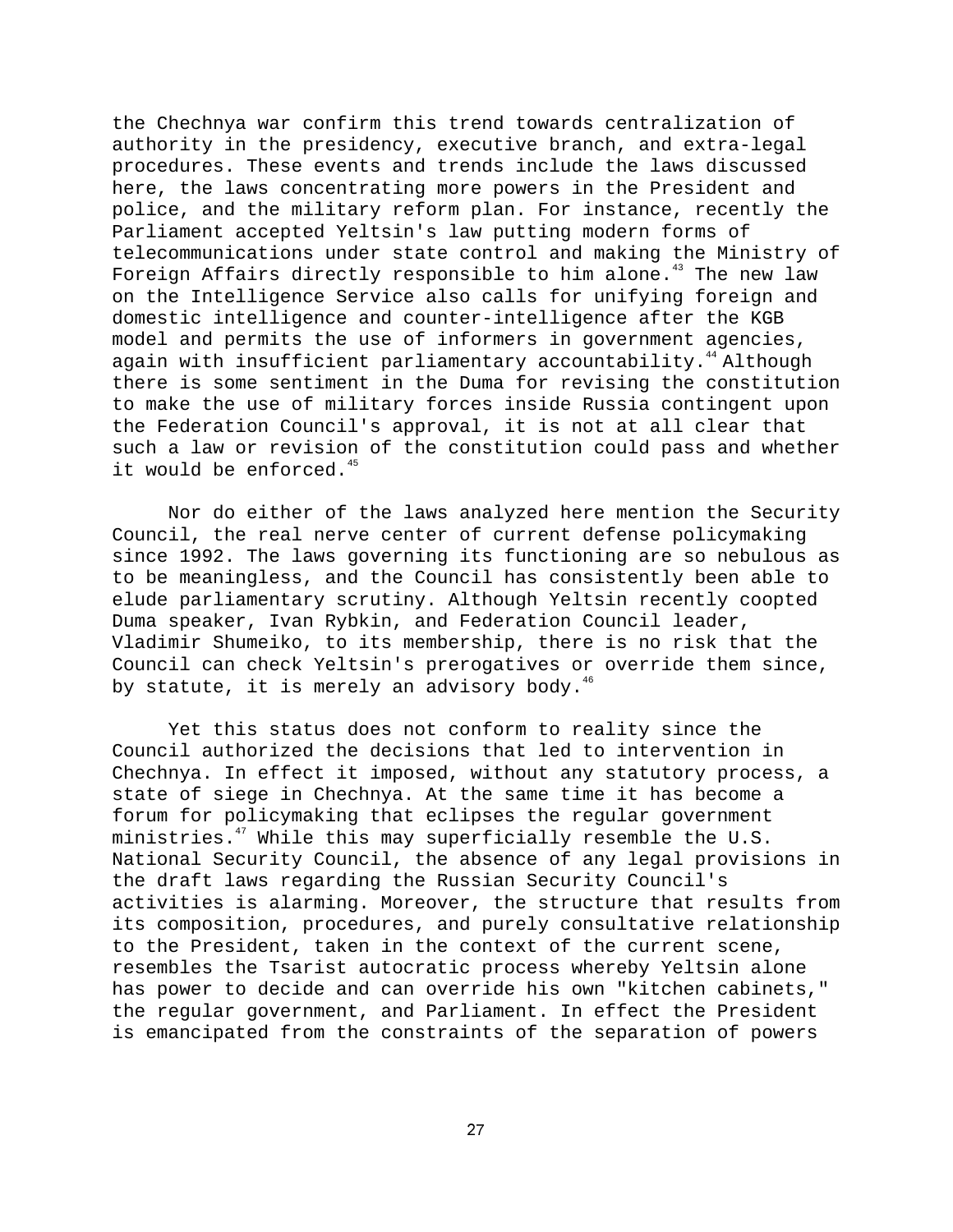and is himself able to rule by decree.

This trend to concentrate power in the President and in unresponsive executive branch institutions is confirmed by the recent discussion concerning reforming the Ministry of Defense and subordinating the Chief of Staff (and implicitly all combat operations of the forces) directly to the President. This issue has been discussed inconclusively since 1992, and it surfaced again after the military debacle in Chechnya. The reform plan, announced in April 1995 and analyzed here is the direct result of these discussions, which now appear to have predated Chechnya, though that debacle may have proven to be a decisive point in its adoption by the government. Apparently there is some concern that the "power organs" are not sufficiently coordinated in their actions, so some kind of super-coordinating agency is now being proposed which would be directly under the President.<sup>48</sup>

Inasmuch as most telecommunications and high-tech communications, as well as all forms of state spending, foreign affairs, and defense policy are directly responsible to and controlled by Yeltsin (and his mushrooming office), the need for a new super-coordinating organ (perhaps the Security Council) becomes self-evident. But unfortunately the absence of any such organ, and the proliferation of non-intersecting vertical chains of command to the President, perpetuates some of the worst drawbacks of the Russian political tradition. But again none of this analysis or an awareness of its liabilities is explicitly described in these draft laws, although the Draft Law on Defense broadly hints at giving the Chief of Staff the authority to coordinate policy.

Yet, as we have see, the counteroffensive by Grachev against this plan and the implications of the Draft Law on Defense has begun. Though the final outcome is in doubt since no Russian law or planned law is viable simply because it is issued, this struggle can only further politicize and weaken the various armed forces as professional upholders of the democratic state.

An equally depressing trend for democracy is that the Duma unobtrusively passed the new law, mentioned above, to expand the powers of the FSK. This law is the most sinister of those recently passed and/or discussed. The FSK can now run its own jails, deploy its agents under cover of other government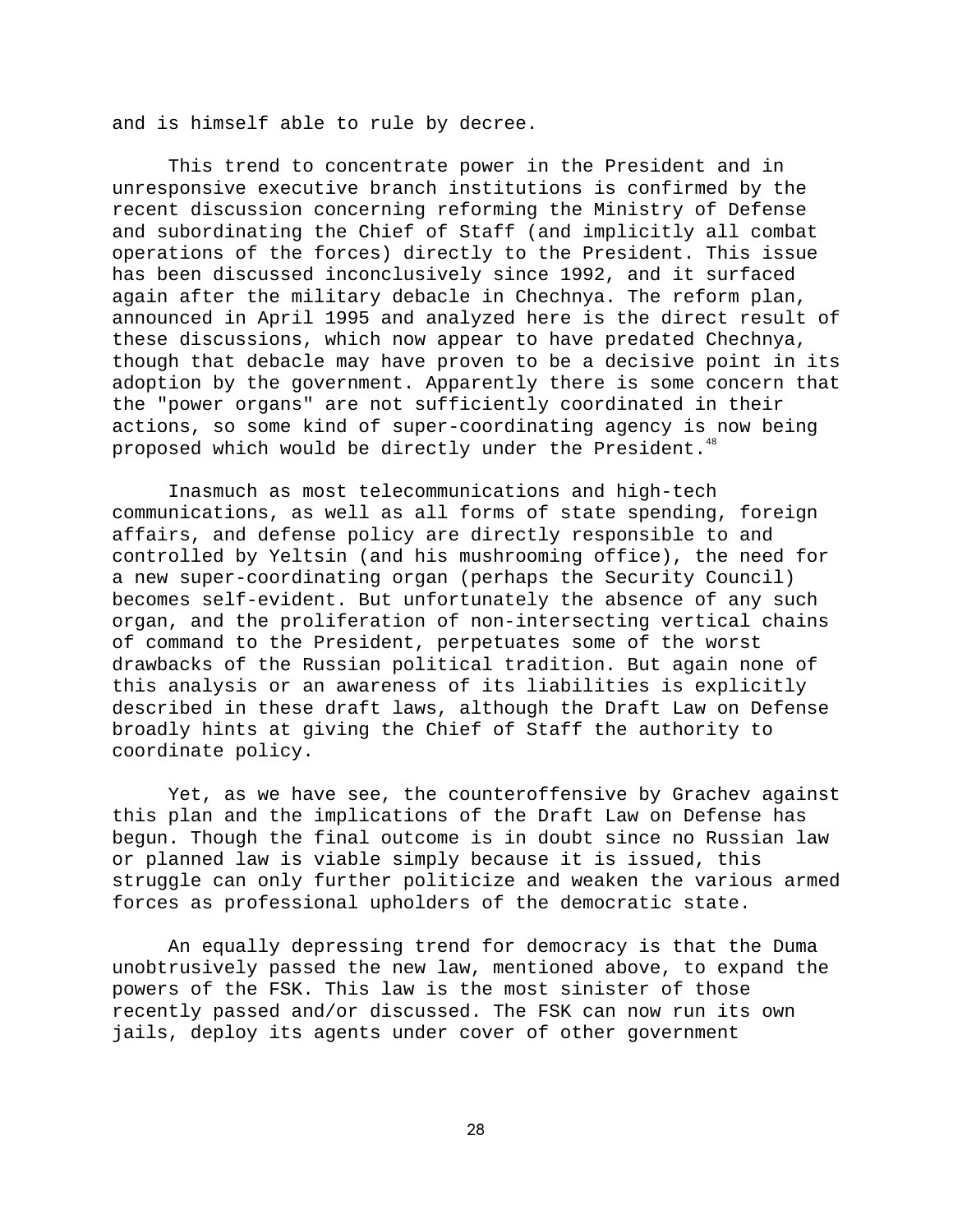agencies, and with court permission, read people's mail and tap their telephones. The FSK may recruit, protect, and pay–without prosecutorial and judicial oversight–informants in "contracts of confidential cooperation." Finally the bill would allow the agency to expand its foreign intelligence-gathering capabilities. This is a giant step towards reconstituting the extraordinary powers of the KGB as a domestic and foreign intelligence, counter-intelligence, political police, and quasi-military organization. It also establishes control over internal state communications.49

When this bill is taken into a context where 14,000 people of the MOD and Ministry of Interior (MVD), not counting the FSK or the current Foreign Intelligence Service (SVR), are working in various posts and civilian structures the implications become obvious and frightening. This network of assigned military, MVD, and intelligence personnel extends nationwide and a senior officer is attached to every administrative head of every subject of the Federation (i.e., provincial and republican governments), naturally, by decree (number 1390 on September 18, 1993–just as Yeltsin was preparing his coup).<sup>50</sup> The ability of this network of officials to screen out unwelcome news and to guide policy is no less obvious. When added to the new bill on the intelligence agencies, it becomes clear that the government itself is not immunized against the ravages of autocracy. Whatever Yeltsin's personal proclivities are or may be, these laws will clearly make excellent foundations for any future would-be autocrat.

The same trends now are taking place in the realm of government finance. Although the decrees announced on March 1, 1995 reflect Russia's need to placate the International Monetary Fund and get its loans for Russia, they also give Yeltsin unprecedented personal control over government spending and tax exemptions. Notably this control is not vested in any legal agency, but rather in the President.<sup>51</sup> Yeltsin and a credit commission chaired by Vice-Premier Anatoly Chubais will have total control over government agencies' spending decisions that are not mandated by Parliament. That includes the Security Council's spending which often came as an unpleasant surprise to the Finance Ministry (and confirms the unchecked power of the Council). $52$ 

This new law ostensibly reflects a commitment to continued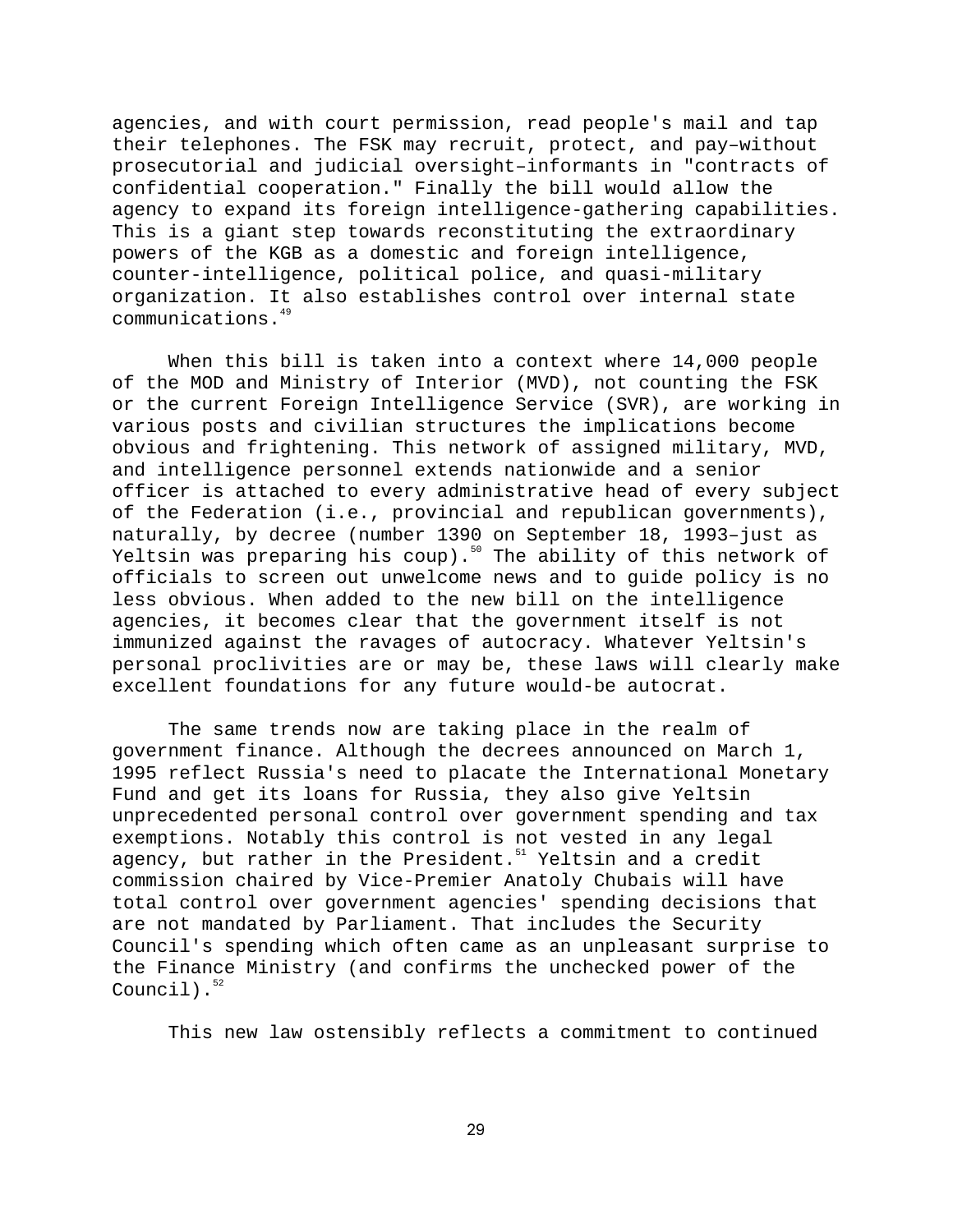economic reform and anti-inflationary policies. But here again we must pay attention to the institutional dimension. This law confirms that, in the past, government agencies like the Security Council could act autocratically regarding the financing of their operations and that regular agencies could not stop them. Thus, security policy could be carried out beyond the law and outside regular governmental oversight (like the Iran-Contra affair). Nor did the legislature have any way to find out what went on or any power to oversee it. This new law effectively confirms that Yeltsin–and not the legislature–will have discretion over a very substantial amount of government spending that is beyond oversight or control.

With the creation of the new Credit Commission and the new law, the enhanced activity of the President is legally sanctioned along with the concept of rule by decree, a renunciation of separation of powers, exemption from parliamentary control, and power over the purse. By setting up two rival super-agencies–the Credit Commission and the Security Council–and arrogating to himself the last word, Yeltsin has not only placed himself and those agencies beyond the law, he has once again duplicated the Tsarist (and in some cases Soviet) structure of policy and decisionmaking. Yeltsin's newly announced desire to oversee army reform personally means that he will control everything." Additionally, the Minister of Defense and high officials of the armed forces will be directly accountable only to the President and they can be selected on the basis of personal loyalty. Personalism, not civilian or legal control, will be the order of the day. Furthermore, this personalism will take place in a legislative and institutional context which bears too many resemblances to the Tsarist and Soviet periods (the reunified KGB, for example). Therefore, on the basis of this evidence we cannot be too sanguine about the current direction of Russian defense or state policy.

# **Conclusion**.

On the basis of these laws it cannot be said that Russia is moving forward. Indeed, Russia is regressing in civil-military affairs and democracy. The failure to establish reliable civilian and institutional legal controls over the armed forces is obvious from the laws considered here. What emerges clearly is a version of civilian control over the military that closely follows Samuel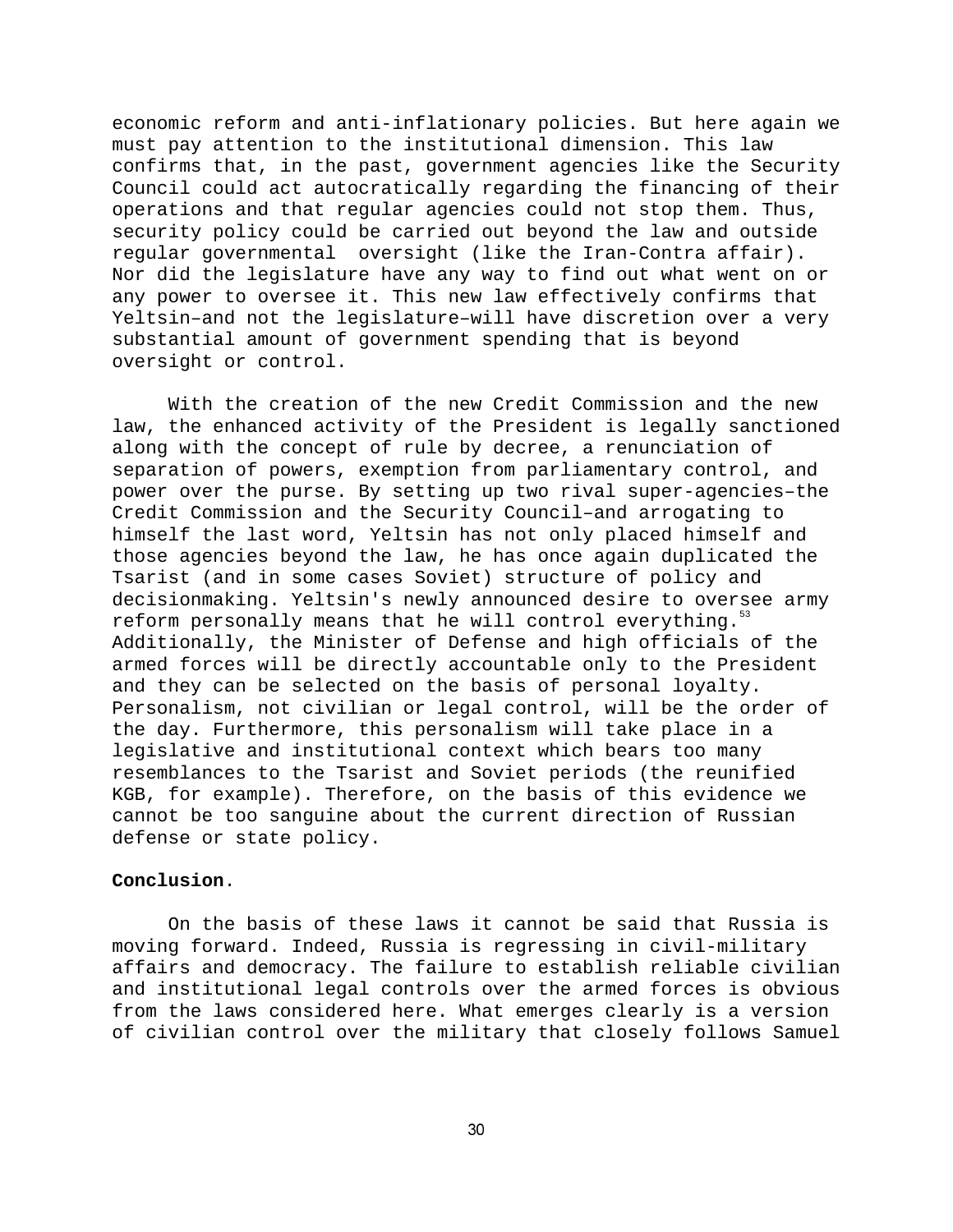Huntington's concept or model of subjective control over the military.<sup>54</sup> That concept denotes a system of personalized control resting in one man or group of men with weak structures of accountability. Such control mechanisms are very troubling for the future of a democratic and stable Russia. $55$ 

The military is already politicized and deliberately invited to extend its political authority into policymaking areas beyond its "constitutional" mandate. These draft laws only ratify and extend those tendencies that can erode both military professionalism and competence on the one hand, and democratic governance on the other. And the Minister of Defense's chief criterion of appointment is loyalty to the President. The military and the executive are, to an alarming degree, not accountable to legislative institutions but to the President, whoever he is. Furthermore, rival organizations to the military are being strengthened, notably the MVD forces, the elite guard forces around Moscow, and the FSK, and all four of these institutions are being readied for possible military intervention at home. In addition, though the new reform plan supposedly calls for reduction of the armed forces and their professionalization, the extension of conscripts' term of service suggests an inability to make the transition to professional, all-volunteer, and depoliticized armed forces. All these attributes fit very well with Huntington's model of subjective control over the military. Moreover, all these attributes are conducive to and reflect the breakdown of systematic control or direction of defense policy and the breakdown of truly effective control as both Grachev and Yeltsin are increasingly compromised by corruption, Chechnya, and massive military dissension. In fact current efforts to institutionalize "subjective control a la Russe" where the government and the MOD cannot make these policies stick invites other contenders to step in and use these laws to achieve a true concentration of undemocratic power at the top. As Lepingwell argues, any progress made in 1992-93 towards effective, democratic, civilian control has eroded due to the vagaries of defense policy since then.<sup>56</sup> If current trends continue, the outlook will not be a happy one.

Another dilemma is the insistence on doctrine as law and the need for super-centralizing agencies. These two demands, taken together, represent above all an attempt to introduce an element of impersonal control into the subjective system and to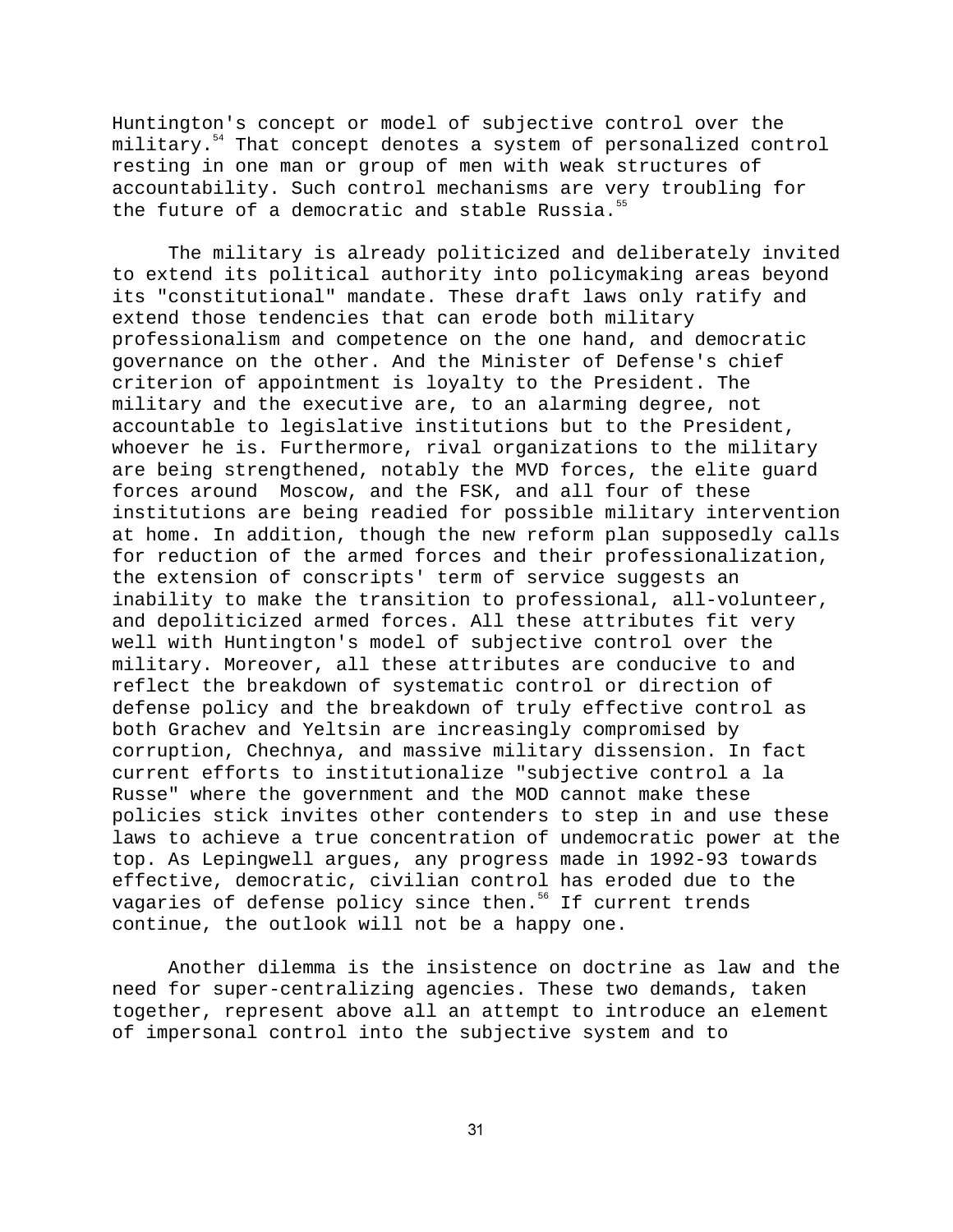simultaneously reinforce it by an omnicompetent organization. The call for binding doctrine appeals to military men who are irked by civilian control and find solace in the confines of a supposedly "professional" doctrine. But a stress on doctrine and on its custodians in the super-agency fosters a bureaucratization and sterility of military thinking that can only weaken effective, civilian, democratic control of the military.<sup>57</sup>

A further challenge is the absence of clearly demarcated political parameters for military action. Absent such restrictions on partisan political activity by the armed forces, the way becomes open for the military to attempt to enter politics, e.g., by having officers as Duma members, or even usurping foreign policymaking as is the case today in Russia. Foreign Minister Kozyrev has consistently claimed he is in a battle with the MOD and intelligence agencies over control of policy and decrees from above are not going to stop that struggle, since it is inevitable given the absence of institutional and legal restraints.<sup>58</sup> In no democracy would a Defense Minister get away with the following quote by Grachev regarding relations with South Korea.

I am willing to exchange opinion and cooperate with all Asian countries and their military leaders on all issues falling under the jurisdiction of our business . . . . even in those instances in which politicians and diplomats were at a loss to solve problems between two countries, soldiers were capable of finding common ground within the framework of military cooperation between the two.<sup>59</sup>

It is dismaying, to say the least, that these trends in civilian-military relations mirror broader trends in the body politic. Let us remember that in his annual written report to the Duma in February 1995, Yeltsin stated that state institutions lack sufficient authority to ensure that Moscow does not have to use force to preserve that authority.<sup>60</sup> He further contended that the main obstacle to the military reforms needed to overcome the failures revealed in Chechnya is "the lack of an integral mechanism for making decisions in the sphere of ensuring military security."<sup>61</sup> Furthermore, Chechnya reflects the stagnant and obsolete system for planning both the political and military dimensions of large-scale operations and policy coordination.<sup>62</sup>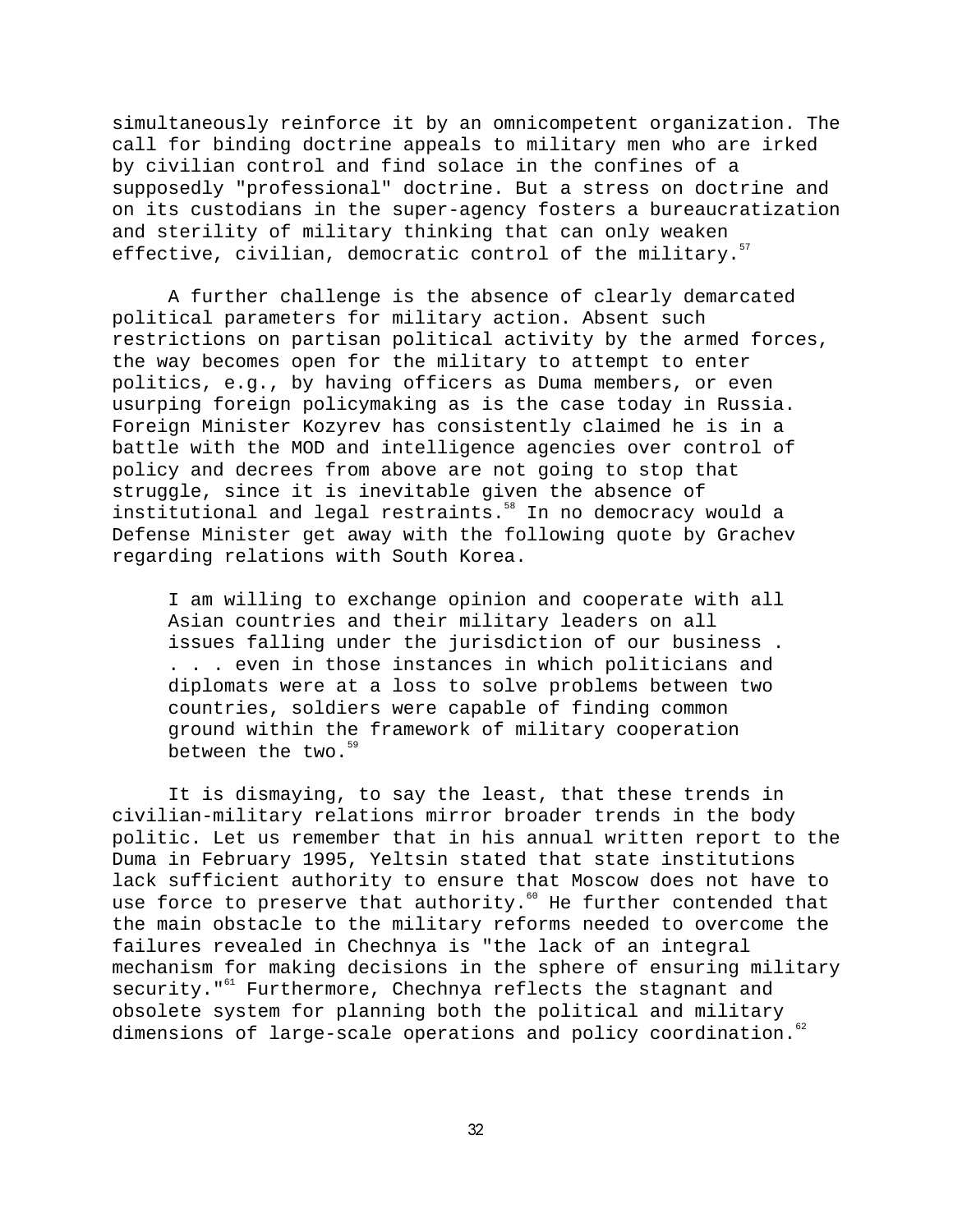All these defects are supposed to be cured, at least in part by passage of these laws. However, as we have seen, they do nothing to overcome the crisis of Russian statehood; rather they both reflect and further intensify that crisis. It is too late to restore the purpose of Lobov's 1991 reform plan because that plan intended to preserve an effective, democratic, and nonpartisan military force for a potential union arising out of the Soviet Union and a force that also met the needs of the emerging independent states arising from the USSR's ashes. Today only part of that design might be realizable. But subordinating the General Staff directly to an authoritarian President and dividing its functions with the MOD, as Lobov intended in 1991, mocks the larger strategic implications of his reform and stands that plan on its head. Essentially, presidential authority, unaccountable to institutions and ruling like the late Tsars did, is the objective enshrined here. And it is far indeed from what General Lobov and other military reformers meant in 1991 when they talked of restoring civilian control and legitimate command authority to the erstwhile Soviet armed forces.

Equally dismaying is that these laws show either a sweeping ignorance of–or disregard for–the principles of the separation of powers and of legislative control and accountability. If these principles are trampled with blithe disregard, as appears to be the case, then democracy has no future in Russia. Rather than celebrate the politicization of the Soviet and now Russian armed forces, we need to understand that the threat to democracy may not be from a would-be Bonaparte in the provinces but from the leader in the center who may use those politicized forces, or attempt to use them to cement his position and to quell opposition. Given the uncertainties that now plague Russian politics, even the smallest possibility of such an event alarms us for we cannot begin to predict how such an episode will ultimately turn out.

The tendency to revert to antidemocratic forms of rule must alarm anyone who has to deal with Russia. It is a recipe for protracted instability and destructive adventurism at home and abroad, and Chechnya is only the first, but probably not the last, of the fruits of such adventurism. In Chechnya, as in Moscow in 1993 and in previous Russian revolutions, we see violence gradually consuming more victims of another failed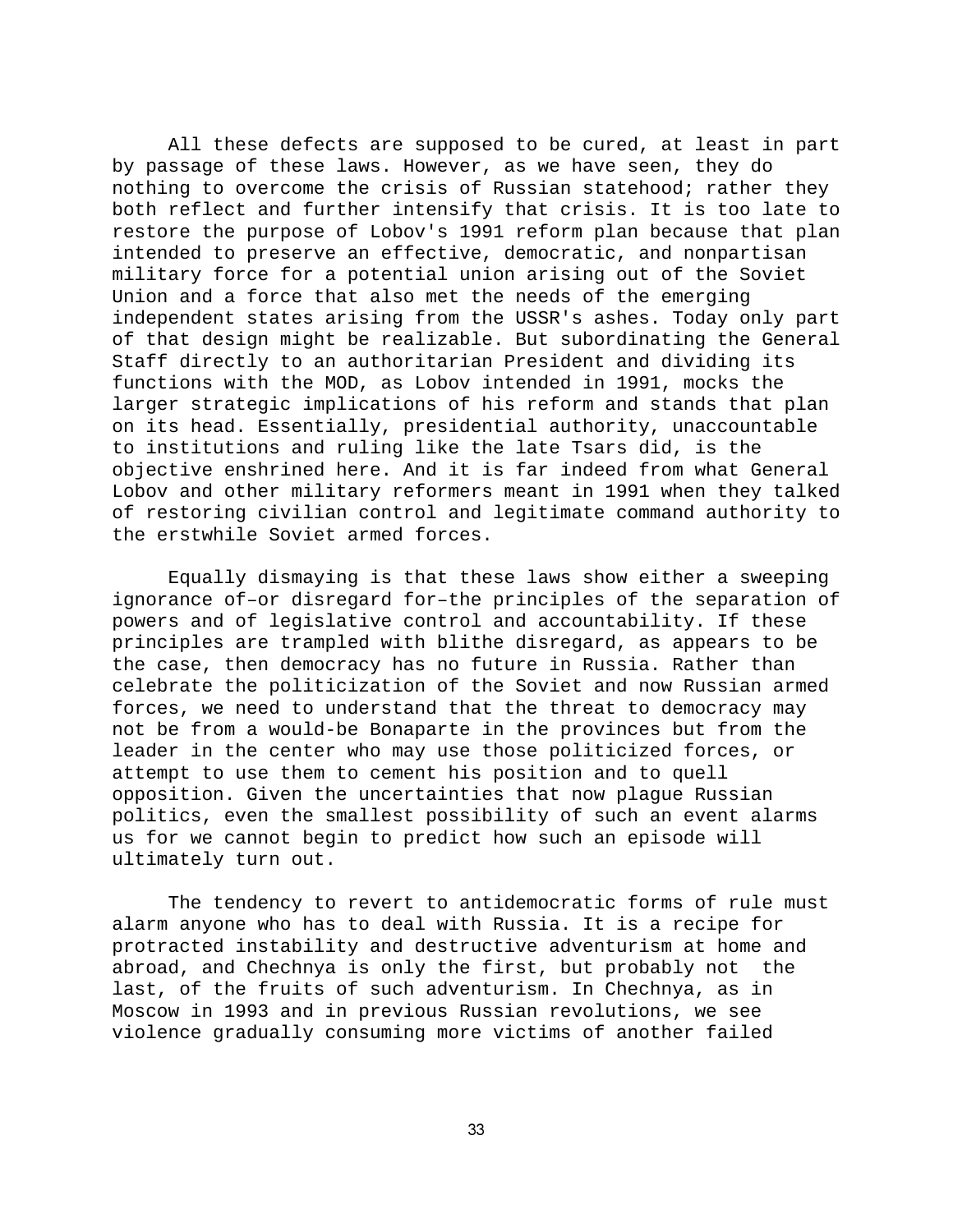revolution. If the current revolution's architects do not recover their sense of purpose and balance, they may well be included among those victims. Failure to institutionalize democratic control of the military is not only an incentive for antidemocratic politics, it is an incentive for war. And Eurasia cannot stand much more violence.

#### **ENDNOTES**

1. For some examples of this literature, Stephen M. Meyer, "How the Threat (and the Coup) Collapsed: The Politicization of the Soviet Military," International Security, Vol. 16, Winter, 1991-1992, pp. 5-38; Brian D. Taylor, "Russian Civil-Military Relations After the October Uprising," Survival, Vol. 36, No. 1, Spring, 1994, pp. 3-29; Eugene B. Rumer, The Ideological Crisis in the Russian Military, Rand Corporation, Santa Monica, CA, 1994; Michael C. Desch, "Why the Soviet Military Supported Gorbachev But Why the Russian Military Might Only Support Yeltsin for a Price," Journal of Strategic Studies, Vol. XVI, No. 4, December 1993, pp. 455-489; Thomas M. Nichols, "An Electoral Mutiny?" Zhirinovsky and the Russian Armed Forces," Armed Forces and Society, Vol. XXI, No. 2, Spring, 1995, pp. 327-347; Brian A. Davenport," "Civil-Military Relations in the Post-Soviet State: "Loose Coupling" Uncoupled?," Armed Forces and Society, Vol. XXI, No. 1, Winter, 1995, pp. 175-194; Robert V. Barylski, "The Russian Military and the Political Coups of August 1991 and September-October 1993," Paper Presented to the Annual Convention of the American Political Science Association, New York, NY, August 31-September 4, 1994; Tanya Charlick, "Post-Imperial Stories of Soviet and Russian Military Officers," Paper Presented to the Annual Convention of the International Studies Association, Chicago, Il, February 22-25, 1995; and for virtually the only look at governmental policy see the two essays by John W.R. Lepingwell, "New States and Old Soldiers: Civil-Military Relations in the Former Soviet Union," and "The Loyalty of the Russian Military," in John W. Blaney, ed., The Successor States to the USSR, Washington, DC: Congressional Quarterly, Inc., 1995, pp. 57-76, and 77-93 respectively. It should also be noted that Yeltsin evidently has little faith in military loyalty since they let him down in October 1993 and were very reluctant to defend him and the state against a violent uprising on October 3, 1993. See Boris Yeltsin, The Struggle for Russia, Catherine A. Fitzparick, trans., New York, NY: Times Books, Random House,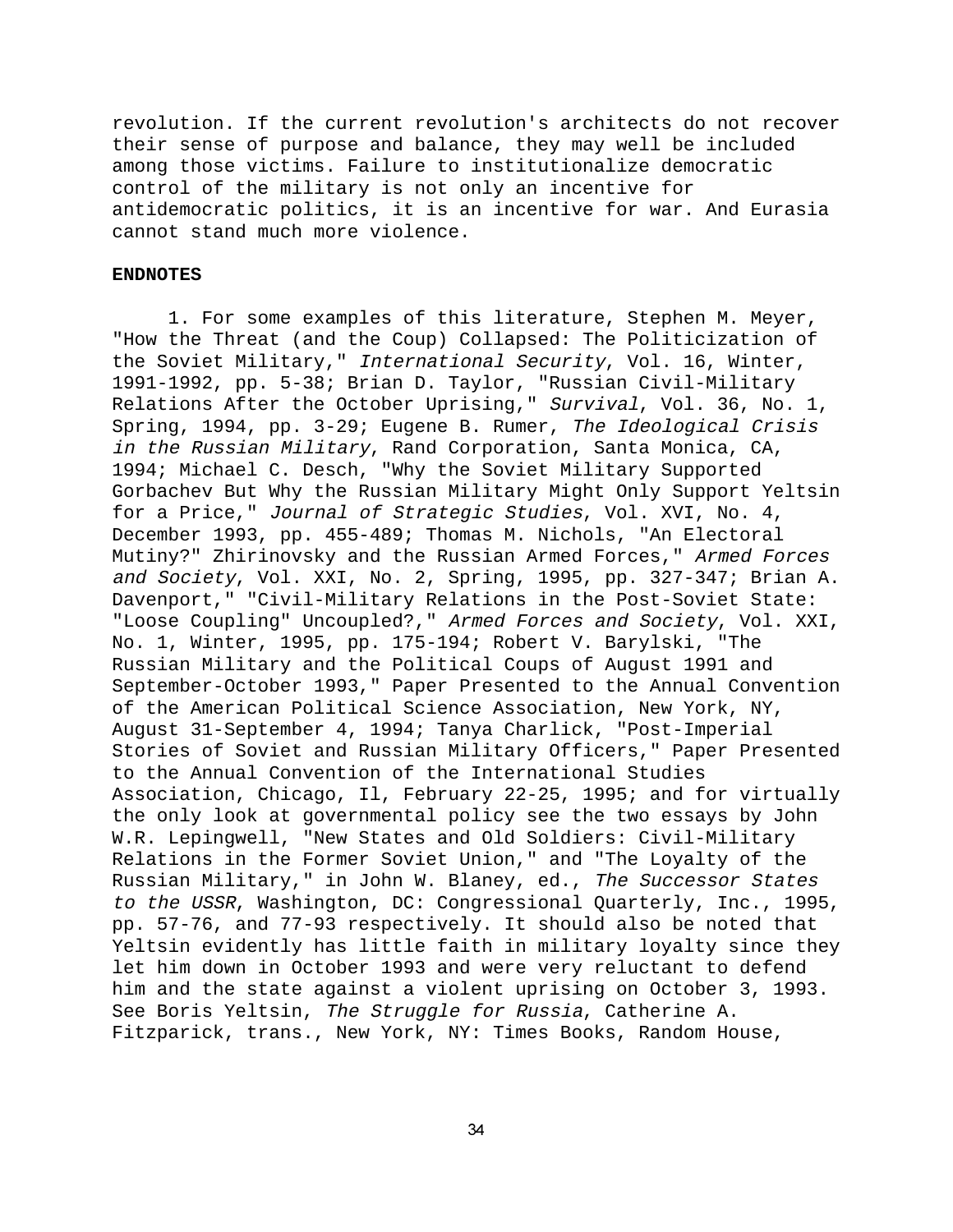1994, pp. 11-14, 258-277.

2. Meyer, pp. 5-38; Taylor, pp. 3-29.

3. Steven Erlanger, "Russian Units Fail In Two Attempts to Take Hospital," New York Times, June 18, 1995, pp. 1, 10.

4. Sophie Shihab, "Who's Calling the Shots in Russia?," Manchester Guardian Weekly, December 25, 1994, p. 11, from Le Monde, December 16, 1994.

5. Moscow, Rossiyskie Vesti in Russian, December 28, 1994 Foreign Broadcast Information Service Central Eurasia (Henceforth FBIS-SOV), 94-250, December 29, 1994, pp. 19-20; Moscow, Segodnya, in Russian, November 29, 1994, FBIS-SOV, 94-229, November 30, 1994, pp. 41-42; Moscow, Komsomolskaya Pravda, December 20, 1994, in Russian, FBIS-SOV, 94-245, December 21, 1994, p. 11, Kronid Lyubarsky, "The Lost War," New Times, December 1994, p. 14, Nicolai N. Petro, "Can Decentralization Solve Russia's Ethnic Problems?," Ian M. Cuthbertson and Jane Leibowitz, eds., Minorities: The New Europe's Old Issues, New York: Institute for East-West Studies, 1993, p. 189.

6. Foreign Broadcast Information Service, Central Eurasia, FBIS Report, (Henceforth FBIS-USR), 94-018-L, November 8, 1994, p. 3. This is a special issue devoted to Duma amendments that have been offered to the Law on Defense.

7. Pavel Felgengauer, "The Theory and Practice of Reaching a 'Consensus' in Moscow," Paper Presented to the II Annual Conference on Russian Defense Decision-Making, Monterrey, CA, November 15-16, 1994.

8. Ibid.

9. Anatoly S. Kulikov, "Russian Internal Troops and Security Challenges in the 1990s," Low Intensity Conflict and Law Enforcement, Vol. III, No. 2, Autumn, 1994, p. 213.

10. Moscow, Segodnya, in Russian, March 24, 1995, FBIS-SOV, 95-058, March 27, 1995, pp. 14-15; Moscow, Nezavisimaya Gazeta, in Russian, March 17, 1995, FBIS-SOV, 95-053, March 20, 1995, pp.  $9-10.$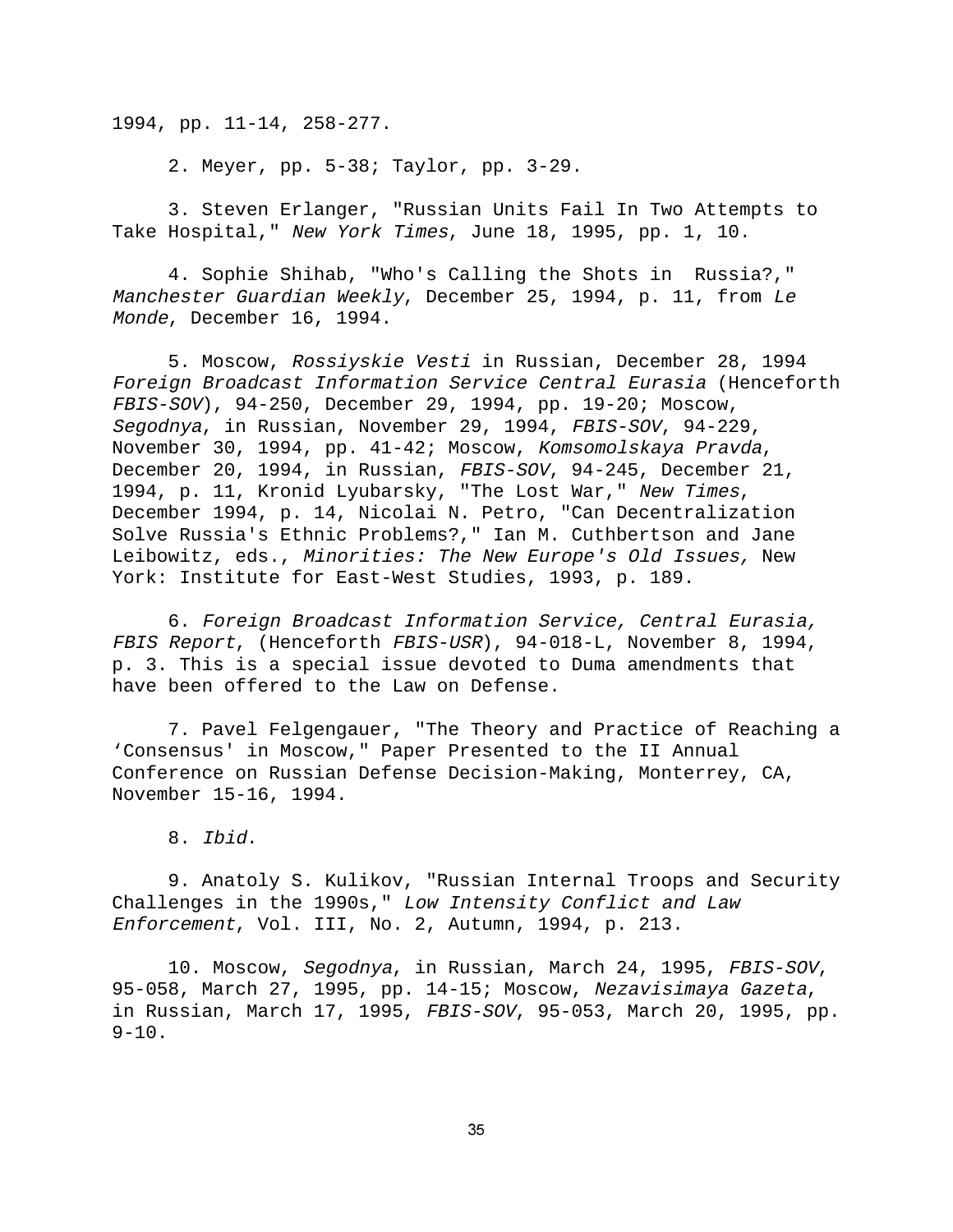11. Margaret Shapiro, "Yeltsin Faces New Political Risks," Washington Post, June 16, 1995, p. 34.

12. Moscow, Nezavisimaya Gazeta, December 15, 1994, in Russian, Joint Publications Research Service, Military Affairs, (Henceforth JPRS-UMA), 95-001, January 11, 1995, pp. 26-29, Radio Free Europe/ Radio Liberty, Daily Report, December 5, 1994 which mentions both FSK and the GUO (Main Administration for the Protection of the Russian Federation which is directly subordinate to Yeltsin, not any ministry or other state organization).

13. Open Market Research Institute (Henceforth OMRI), Daily Digest, June 22, 1995.

14. Kulikov, p. 203.

15. OMRI, Daily Digest, June 9, 1995.

16. Ibid.

17. Richard Boudreaux, "Russian Premier Takes Bold Step in Tackling Crisis," Los Angeles Times, Washington Edition, June 20, 1995, p. 1.

18. James Sherr, "Russia: Geopolitics and Crime," The World Today, February 1995, p. 34, notes that since the elections of December 1993 the Yeltsin government has taken measures to strengthen the security and intelligence apparatus to insulate the regime against an army whose loyalty to the regime, as expressed in its support for right-wing nationalist, Vladimir Zhirinovsky, is suspect.

19. The Russian military doctrine of November 1993 explicitly stated that the army could be used to put down domestic unrest, suggesting a willingness to brandish this threat to others beside the Chechens. "Osnovnye Polozheniia Voennoi Doktriny Rossii," Rossiiskie Vesti, November 19, 1993, pp. 3-8. More recently, Yeltsin in his annual report to the Parliament (not his annual speech), stated that there was good reason to expect more crises similar to Chechnya; OMRI, Daily Digest, February 16, 1995, and FBIS-SOV, 95-034-S, February 21, 1995, pp.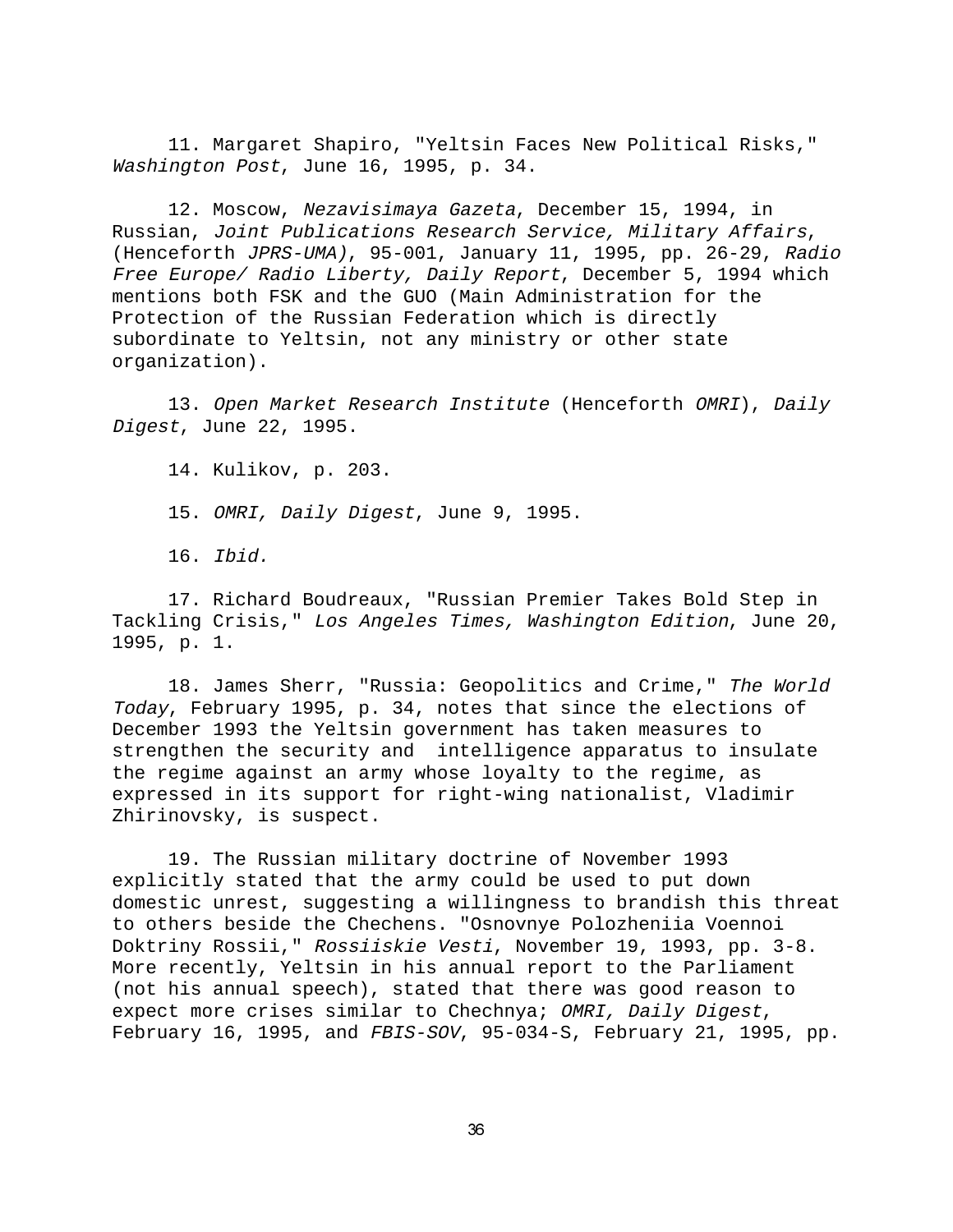7-10. This is the actual text of the report to the Federation Council and the source of the quotation.

20. This was stated by Grachev in his June 1994 address to the Conference of NATO Defense Ministers at NATO Headquarters, "Guidelines of Military Doctrine of the Russian Federation," Asian Defence Journal, January 1995, pp. 20-21 and in the Press, Moscow, Nezavisimaya Gazeta, in Russian, June 9, 1994, FBIS-SOV, 94-112, June 10, 1994, pp. 20-21. There now appears to be a systematic campaign to make this claim stick. Thus, in a statement defending the legality of the Chechen war, the new Minister of Justice Valentin Kovalev (put there to approve of the invasion after his predecessor resigned over it) claimed that there "are no legally based doubts as to the use of the Armed Forces to resolve the Chechen conundrum and there can be no such doubts." (Emphasis is by author.) Kovalev justified the invasion because the Basic Law (Constitution) states the president is the guarantor of Russia's unity, territorial integrity, and stability. Second, the current Law on Security obligates the president to coordinate the activity of the law-enforcement organs and Armed Forces to ensure security. "Finally, the military doctrine, which envisages the participation of the Armed Forces in the elimination of internal sources of military threats, was ratified by a decree of the President dated 2 November 1993." Moscow, Rossiiskaya Gazeta, in Russian, January 25, 1995, FBIS-SOV, 95-017, January 26, 1995, pp. 43-44. Therefore the doctrine has force of law regardless of Parliament and, as Commander and Chief, Yeltsin can essentially present the country with any number of faits accomplis.

21. OMRI, Daily Digest, April 12, 1995, Moscow, Komsomolsakya Pravda, in Russian, April 11, 1995, FBIS-SOV, 95- 069, April 11, 1995, pp. 27-28, Moscow, Rossiyskaya Gazeta in Russian, March 22, 1995, Joint Publications Research Service Military Affairs (Henceforth JPRS-UMA), 95-016, April 11, 1995, p. 5.

22. FBIS-SOV, 95-069, April 11, 1995, pp. 27-28.

23. OMRI, Daily Digest, June 22, 1995.

24. The Monitor, July 6, 1995.

37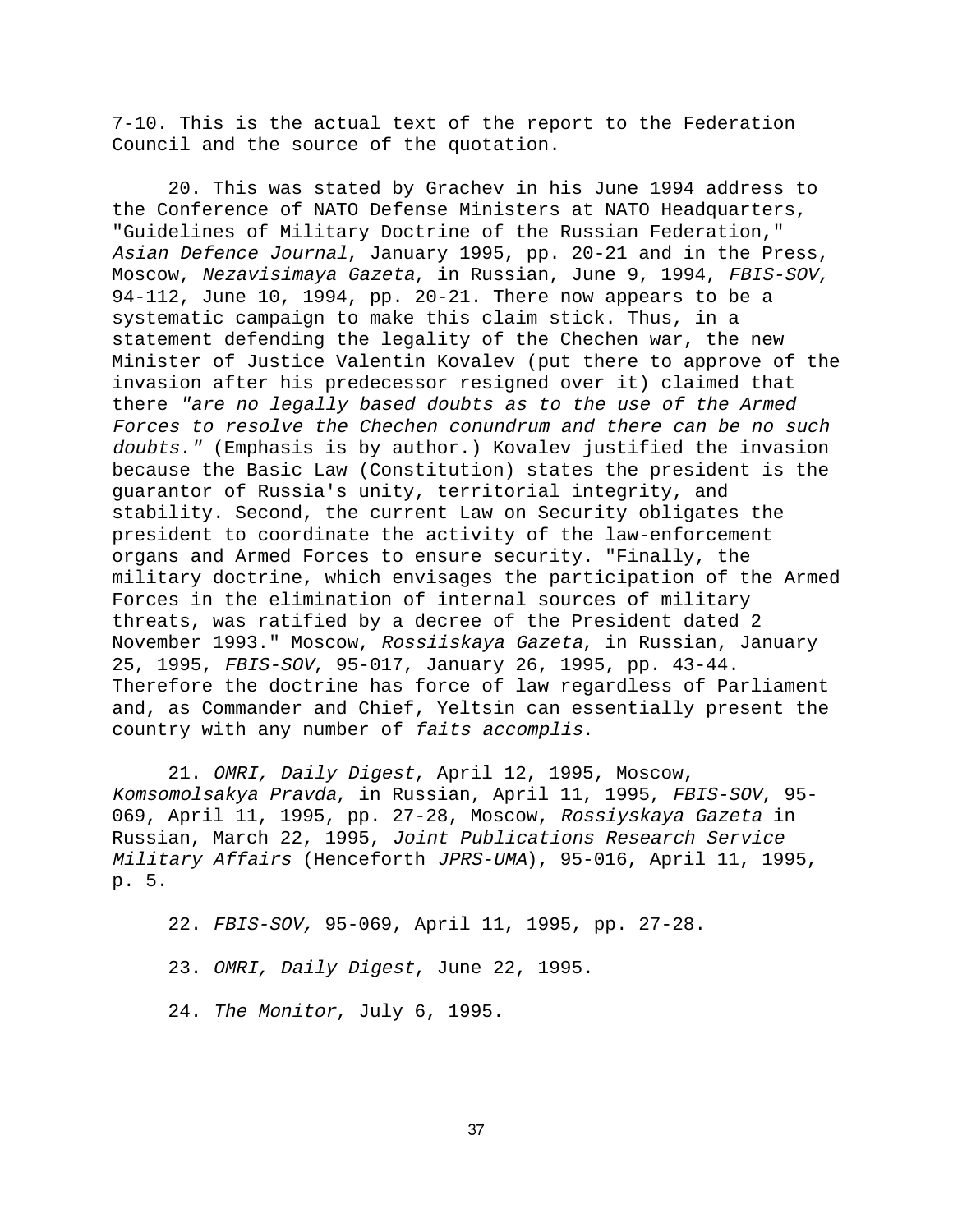25. Igor Tishin, "National Interests and Geopolitics: A Primer on 'The Basic Provisions of the Military Doctrine of the Russian Federation'," European Security, Vol. IV, No. 1, Spring, 1995, p. 114.

26. Ibid.

27. "Questioning Russia's Military Role in Tajikistan," Current Digest of the Post-Soviet Press, (Henceforth CDPP), Vol. XLVII, No. 16, May 17, 1995, p. 12.

28. FBIS-SOV, 95-069, April 11, 1995, pp. 27-28.

29. Ibid.

30. Kulikov, p. 203.

31. Fred Hiatt, "Russian House Votes Longer Draft Term," Washington Post, April 8, 1995, p. A21.

32. John Loewenhardt, "Institutional Dilemmas in the Transition to Democracy: Russia Between Parliamentarism and Presidentialism," Slavic Eurasia in Transition: Multiple Analyses, Hokkaido: Slavic Research Center of the University of Hokkaido, 1994, p. 19.

33. FBIS-SOV, 95-017, January 26, 1995, pp. 43-44, "Guidelines of Military Doctrine of the Russian Federation," pp. 20-21, FBIS-SOV, 94-112, June 10, 1994, pp. 20-21.

34. Ibidem., "Osnovnye Polozheniia," pp. 3-8, which implies a very strong carryover of the traditional threat assessment.

35. Stephen Blank, "Crisis in the Russian Economy," Jane's Intelligence Review: The World in Conflict 1994/95, January 1995, pp. 36-39.

36. Charles Dick, "The Russian Army–Present Plight and Future Prospects," Ibid., pp. 40-45 gives a good overview of these problems.

37. Hiatt, p. A21.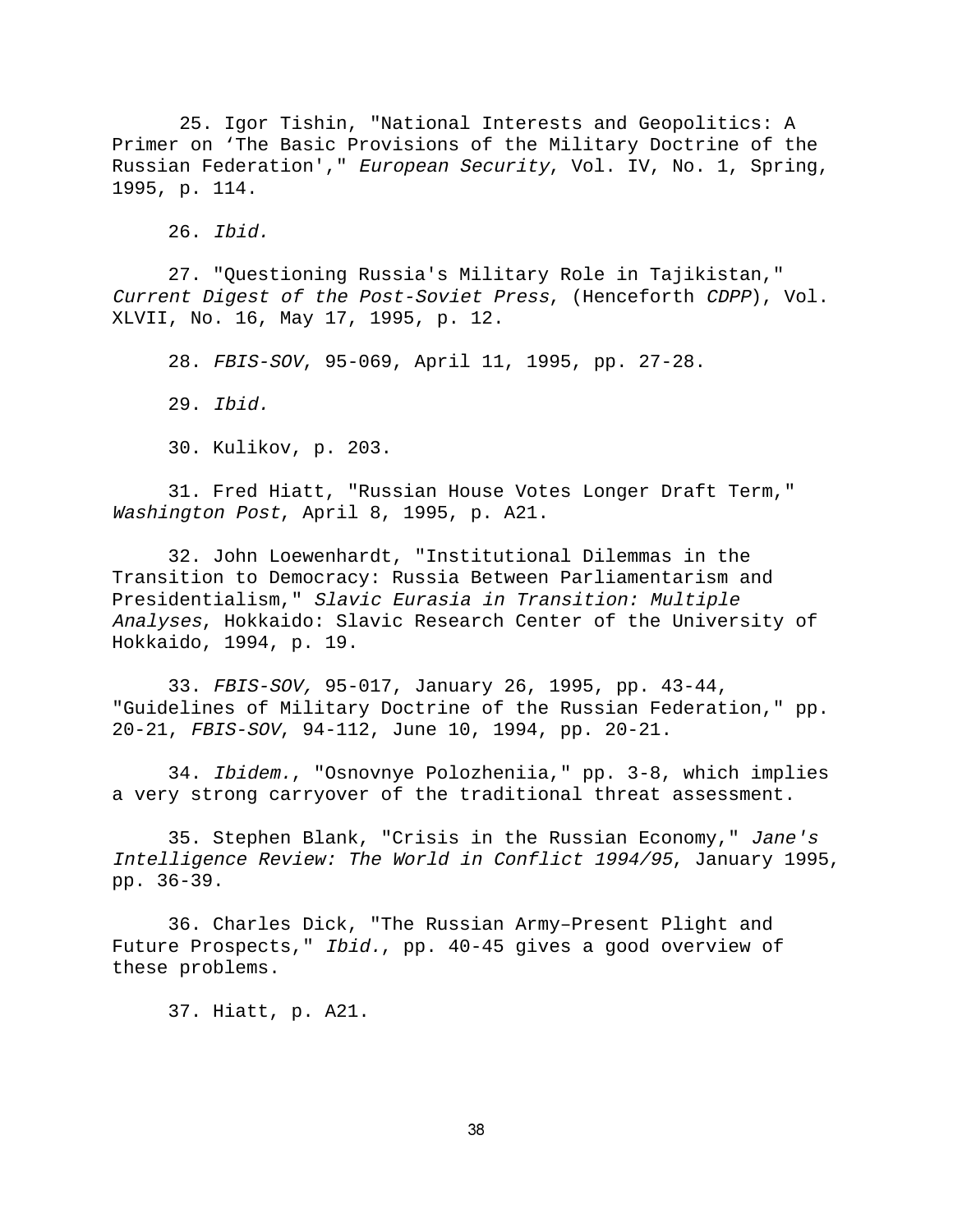38. See the following articles by Inga Saffron, "Russia Throws Fresh Assault Against Sagging Chechen Rebels," Philadelphia Inquirer, January 13, 1995, pp. A1, 14; Inga Saffron, "Yeltsin Takes Direct Control of Army Staff," Philadelphia Inquirer, January 14, 1995, pp. A1, 6. Actually, Yeltsin reportedly was considering doing this, but no formal announcement has been released as of the time of this writing.

39. For an English language statement of Lobov's and Shaposhnikov's views which were outlined in several press articles in 1991, see the two papers by Major Ronald M. Bonesteel, US Army, "The Dismissal of Lobov" and "The CIS Security System: Stagnating, In Transition, Or On the Way Out?," Foreign Military Studies Office, Ft. Leavenworth, KS, January and August 1992, respectively.

40. Hiatt, p. A21.

41. Radio Free Europe/Radio Liberty Daily Report, December 5, 1994. There are reasons to believe this was not the only instance of such troop transfers.

42. James Sherr, "The Conflict in Checheniia," Jane's Intelligence Review, December 1994, pp. 557-558; Amur Mursaliyev, "Drugs Fuel Azeri Coups," Moscow News, No. 49, December 9-15, 1994, p. 6; Thomas Goltz, "The Hidden Russian Hand," Foreign Policy, No. 92, Fall, 1993, pp. 92-116.

43. Moscow, Interfax, in English, April 16, 1995, FBIS-SOV, 95-073, April 17, 1995, p. 29.

44. Hiatt, p. 21.

45. Ibid.; Lee Hockstader, "Bill Seeks to Extend Former KGB's Powers," Washington Post, March 1, 1995, p. A14.

46. Current Digest of the Post-Soviet Press, Vol. XLVII, No. 3, February 15, 1995, p. 23.

47. "Just How Powerful Is Russia's Security Council," Current Digest of the Post-Soviet Press, Vol. XLVII, No. 3, February 15, 1995, pp. 19-20.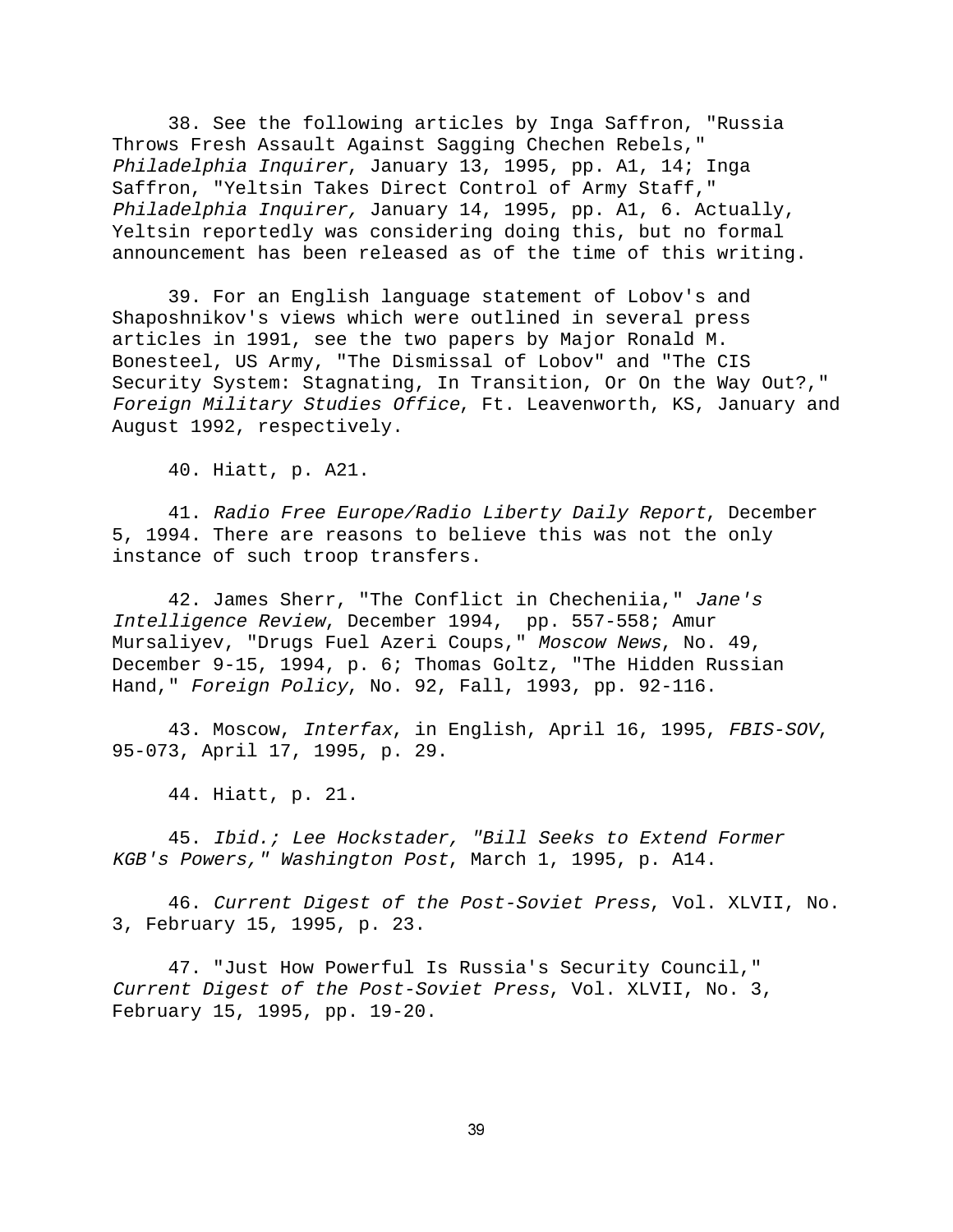48. Ibid.

49. Moscow, Kommersant-Daily, in Russian, January 13,1995, Foreign Broadcast Information Service Central Eurasia-Supplement, 95-020-S, January 31, 1995, pp. 27-28, FBIS-SOV, 95-034-S, pp. 11-13.

50. Hockstader, p. A14.

51. Moscow, Novaya Yezhenedevnaya Gazeta, in Russian, January 18, 1995, FBIS-SOV, 95-020-S, January 31, 1995, pp. 28- 30.

52. Steven Erlanger, "Bowing to I.M.F., Yeltsin Takes New Steps to Fight Spending and Corruption," New York Times, March 2, 1995, p. A10.

53. Ibid.; OMRI, Daily Digest, February 24, 1995, FBIS-SOV, 95-034-S, pp. 11-13.

54. Samuel P. Huntington, The Soldier and the State: The Theory and Politics of Civil-Military Relations, Cambridge, MA: Belknap Press of Harvard University Press, 1957, pp. 80-97.

55. Ibid.

56. Lepingwell, "Loyalty of the Russian Military," pp. 89- 91.

57. Eliot Cohen, "Making Do With Less: Or Coping With Upton's Ghost," Paper Presented to the U.S. Army War College Annual Strategy Conference: "Strategy During the Lean Years: Learning From the Past and Present," April 27-28, 1995, pp. 10- 13.

58. Michael Dobbs, "Kozyrev Portrays Stance As Benign To Ensure U.S. Support," Washington Post, April 30, 1995, p. A28.

59. Suzanne Crow, The Making of Foreign Policy in Russia Under Yeltsin, Munich and Washington, D.C.: Radio Free Europe/Radio Liberty Inc., 1993, pp. 49-50.

60. FBIS-SOV, 95-034-S, pp. 10-13.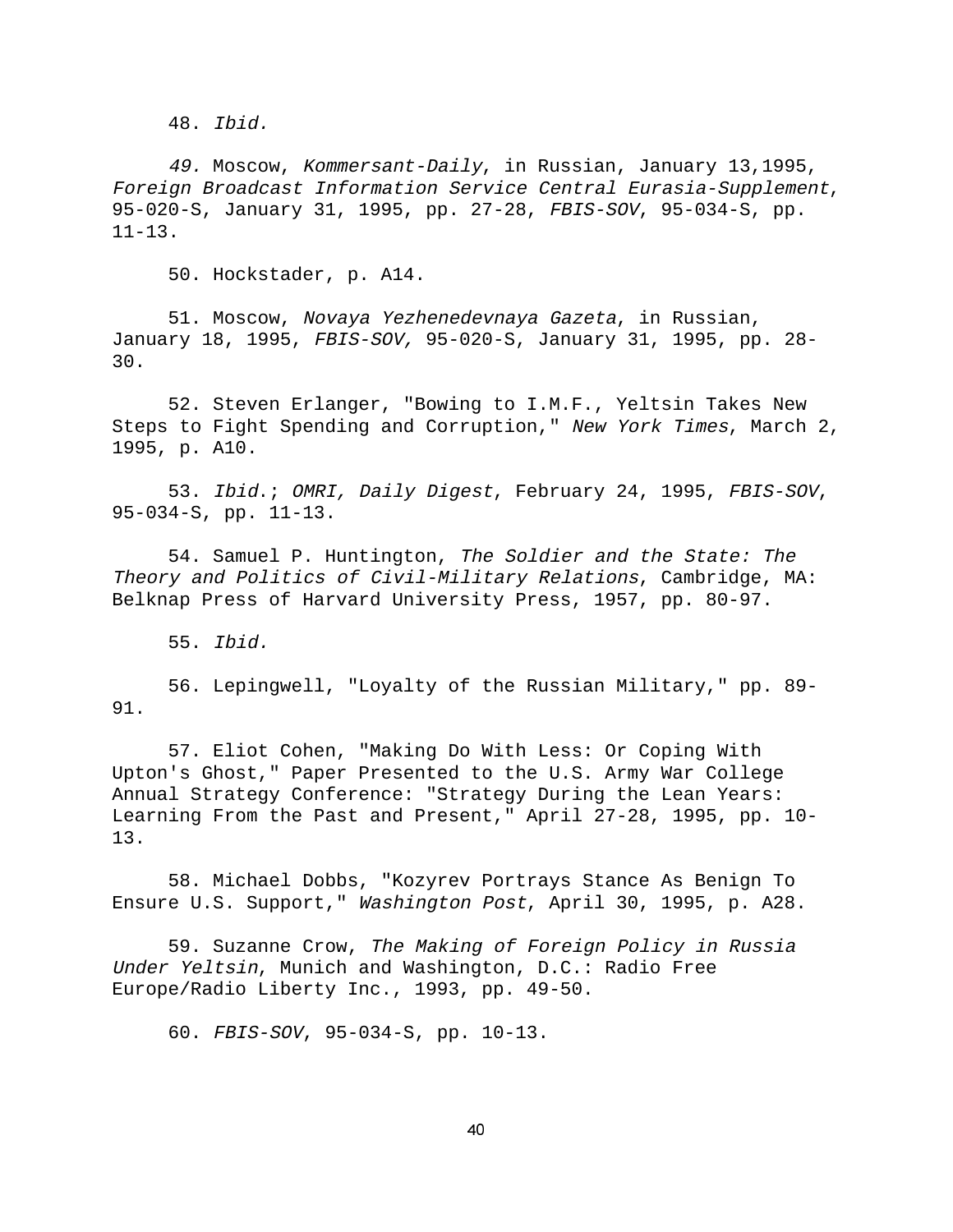- 61. Ibid.
- 62. Ibid.